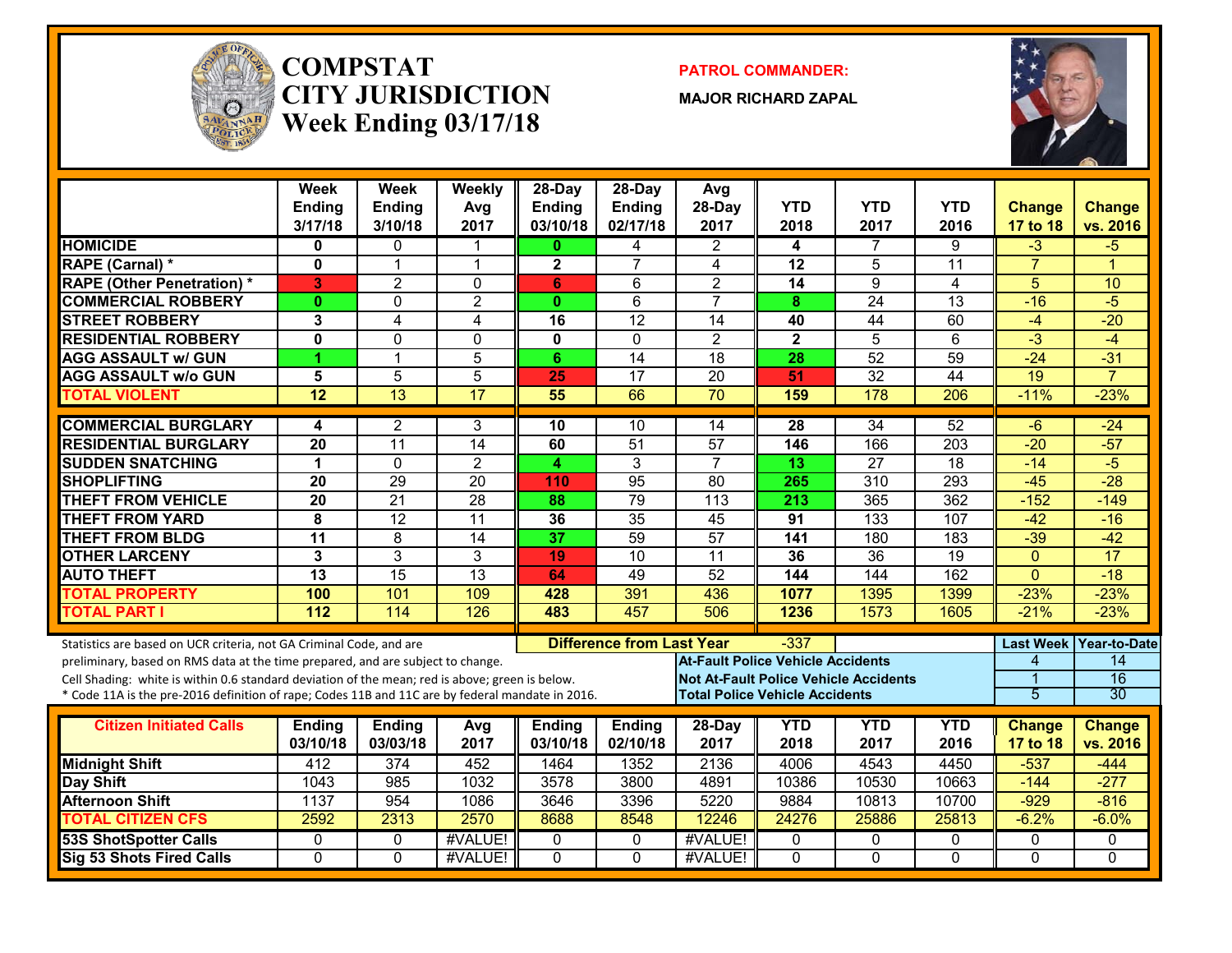

#### **COMPSTATNORTH PRECINCTWeek Ending 03/17/18**

**PRECINCT COMMANDER:**

**CAPT. CARY HILL**



|                                                                                                  | <b>Week</b><br><b>Ending</b><br>3/17/18 | <b>Week</b><br><b>Ending</b><br>3/10/18 | Weekly<br>Avg<br>2017   | $28$ -Day<br><b>Ending</b><br>03/10/18 | $28-Day$<br><b>Ending</b><br>02/17/18 | Avg<br>28-Day<br>2017                        | <b>YTD</b><br>2018 | <b>YTD</b><br>2017 | YTD<br>2016     | <b>Change</b><br><b>17 to 18</b> | <b>Change</b><br>vs. 2016 |
|--------------------------------------------------------------------------------------------------|-----------------------------------------|-----------------------------------------|-------------------------|----------------------------------------|---------------------------------------|----------------------------------------------|--------------------|--------------------|-----------------|----------------------------------|---------------------------|
| <b>HOMICIDE</b>                                                                                  | 0                                       | 0                                       | $\mathbf{0}$            | 0                                      | 1                                     | $\Omega$                                     | 1                  | 3                  | 1               | $-2$                             | $\Omega$                  |
| RAPE (Carnal) *                                                                                  | 0                                       | $\Omega$                                | 0                       | 0                                      | $\overline{2}$                        | $\mathbf 1$                                  | $\mathbf{2}$       | $\overline{2}$     | 3               | $\Omega$                         | -1                        |
| <b>RAPE (Other Penetration) *</b>                                                                | 4                                       | $\Omega$                                | $\mathbf 0$             | 4                                      | 1                                     | $\Omega$                                     | $\mathbf{2}$       | $\overline{2}$     | $\mathbf{1}$    | $\overline{0}$                   | 1                         |
| <b>COMMERCIAL ROBBERY</b>                                                                        | 0                                       | $\Omega$                                | 0                       | 0                                      | $\overline{2}$                        | $\mathbf 1$                                  | $\mathbf{2}$       | $\overline{2}$     | $\overline{2}$  | $\Omega$                         | $\Omega$                  |
| <b>STREET ROBBERY</b>                                                                            | $\mathbf{0}$                            | $\overline{2}$                          | $\mathbf{1}$            | $\overline{6}$                         | $\overline{9}$                        | 4                                            | $\overline{20}$    | $\overline{21}$    | $\overline{22}$ | $-1$                             | $-2$                      |
| <b>RESIDENTIAL ROBBERY</b>                                                                       | $\mathbf{0}$                            | $\Omega$                                | $\mathbf 0$             | $\mathbf{0}$                           | 0                                     | $\Omega$                                     | $\mathbf{0}$       | $\mathbf 1$        | 1               | $-1$                             | $-1$                      |
| <b>AGG ASSAULT W/ GUN</b>                                                                        | $\bf{0}$                                | $\mathbf 0$                             | $\mathbf 1$             | 1                                      | $\overline{2}$                        | 4                                            | 4                  | $\overline{16}$    | 11              | $-12$                            | $-7$                      |
| <b>AGG ASSAULT w/o GUN</b>                                                                       | 1                                       | $\overline{2}$                          | $\overline{2}$          | 8                                      | 9                                     | 6                                            | 20                 | $\overline{10}$    | 17              | 10                               | 3                         |
| <b>TOTAL VIOLENT</b>                                                                             | $\overline{2}$                          | $\overline{\mathbf{4}}$                 | $\overline{\mathbf{4}}$ | 16                                     | $\overline{26}$                       | $\overline{17}$                              | 51                 | $\overline{57}$    | $\overline{58}$ | $-11%$                           | $-12%$                    |
| <b>COMMERCIAL BURGLARY</b>                                                                       | 1                                       | $\mathbf{0}$                            | 1                       | 1                                      | 1                                     | 4                                            | 3                  | 11                 | 9               | -8                               | $-6$                      |
| <b>RESIDENTIAL BURGLARY</b>                                                                      | 0                                       | $\overline{2}$                          | $\overline{2}$          | $\overline{7}$                         | 5                                     | $\overline{7}$                               | 19                 | $\overline{13}$    | $\overline{26}$ | $6\phantom{1}$                   | $-7$                      |
| <b>SUDDEN SNATCHING</b>                                                                          | 1                                       | $\mathbf{0}$                            | 1                       | 3                                      | $\blacktriangleleft$                  | 3                                            | 6                  | 16                 | 13              | $-10$                            | $-7$                      |
| <b>SHOPLIFTING</b>                                                                               | 3                                       | $\overline{7}$                          | 3                       | 35                                     | $\overline{14}$                       | $\overline{12}$                              | 60                 | 44                 | $\overline{35}$ | 16                               | $\overline{25}$           |
| <b>THEFT FROM VEHICLE</b>                                                                        | 4                                       | 9                                       | 6                       | 20                                     | 14                                    | 24                                           | 43                 | 105                | 120             | $-62$                            | $-77$                     |
| <b>THEFT FROM YARD</b>                                                                           | 1                                       | 4                                       | 3                       | $\overline{11}$                        | $\overline{10}$                       | $\overline{11}$                              | $\overline{26}$    | $\overline{52}$    | $\overline{42}$ | $-26$                            | $-16$                     |
| <b>THEFT FROM BLDG</b>                                                                           |                                         | $\overline{2}$                          | $\overline{4}$          | 4                                      | $\overline{25}$                       | 15                                           | 41                 | 66                 | 51              | $-25$                            | $-10$                     |
| <b>OTHER LARCENY</b>                                                                             | 1                                       | $\Omega$                                | $\mathbf 1$             | 5                                      | 1                                     | $\overline{2}$                               | 8                  | 6                  | 9               | $\overline{2}$                   | $-1$                      |
| <b>AUTO THEFT</b>                                                                                | $\overline{\mathbf{2}}$                 | $\mathbf 1$                             | $\overline{3}$          | $\overline{7}$                         | 8                                     | $\overline{12}$                              | 20                 | $\overline{41}$    | 47              | $-21$                            | $-27$                     |
| <b>TOTAL PROPERTY</b>                                                                            | 14                                      | 25                                      | $\overline{22}$         | 93                                     | 79                                    | 90                                           | 226                | 354                | 352             | $-36%$                           | $-36%$                    |
| <b>TOTAL PART I</b>                                                                              | 16                                      | 29                                      | $\overline{27}$         | 109                                    | 105                                   | 107                                          | 277                | 411                | 410             | $-33%$                           | $-32%$                    |
| Statistics are based on UCR criteria, not GA Criminal Code, and are                              |                                         |                                         |                         |                                        | <b>Difference from Last Year</b>      |                                              | $-134$             |                    |                 |                                  | Last Week Year-to-Date    |
| preliminary, based on RMS data at the time prepared, and are subject to change.                  |                                         |                                         |                         |                                        |                                       | <b>At-Fault Police Vehicle Accidents</b>     |                    |                    |                 | $\overline{2}$                   | $\overline{\mathcal{A}}$  |
| Cell Shading: white is within 0.6 standard deviation of the mean; red is above; green is below.  |                                         |                                         |                         |                                        |                                       | <b>Not At-Fault Police Vehicle Accidents</b> |                    |                    |                 | $\overline{0}$                   | $\overline{3}$            |
| * Code 11A is the pre-2016 definition of rape; Codes 11B and 11C are by federal mandate in 2016. |                                         |                                         |                         |                                        |                                       | <b>Total Police Vehicle Accidents</b>        |                    |                    |                 | 2                                | 7                         |
|                                                                                                  | <b>Week</b>                             | <b>Week</b>                             | Weekly                  | 28-Day                                 | 28-Day                                | Avg                                          |                    |                    |                 |                                  |                           |
| <b>Citizen Initiated Calls</b>                                                                   | Ending                                  | <b>Ending</b>                           | Avg                     | <b>Ending</b>                          | <b>Ending</b>                         | 28-Day                                       | <b>YTD</b>         | <b>YTD</b>         | <b>YTD</b>      | <b>Change</b>                    | <b>Change</b>             |
|                                                                                                  | 03/10/18                                | 03/03/18                                | 2017                    | 03/10/18                               | 02/10/18                              | 2017                                         | 2018               | 2017               | 2016            | <b>17 to 18</b>                  | vs. 2016                  |
| <b>Midnight Shift</b>                                                                            | 145                                     | 83                                      | 121                     | 442                                    | 399                                   | 484                                          | 1141               | 1270               | 1225            | $-129$                           | $-84$                     |
| Day Shift                                                                                        | 317                                     | 239                                     | 233                     | 1017                                   | 917                                   | 931                                          | 2594               | 2405               | 2484            | 189                              | 110                       |
| <b>Afternoon Shift</b>                                                                           | 339                                     | 244                                     | 252                     | 1004                                   | 835                                   | 1010                                         | 2400               | 2604               | 2538            | $-204$                           | $-138$                    |
| <b>TOTAL CITIZEN CFS</b>                                                                         | 801                                     | 566                                     | 606                     | 2463                                   | 2151                                  | 2425                                         | 6135               | 6279               | 6247            | $-2.3%$                          | $-1.8%$                   |
| <b>53S ShotSpotter Calls</b>                                                                     | $\Omega$                                | $\mathbf{0}$                            | #VALUE!                 | $\mathbf{0}$                           | 0                                     | #VALUE!                                      | 0                  | 0                  | 0               | 0                                | 0                         |
| Sig 53 Shots Fired Calls                                                                         | $\Omega$                                | $\Omega$                                | #VALUE!                 | $\Omega$                               | $\Omega$                              | #VALUE!                                      | $\Omega$           | $\Omega$           | $\Omega$        | $\Omega$                         | $\Omega$                  |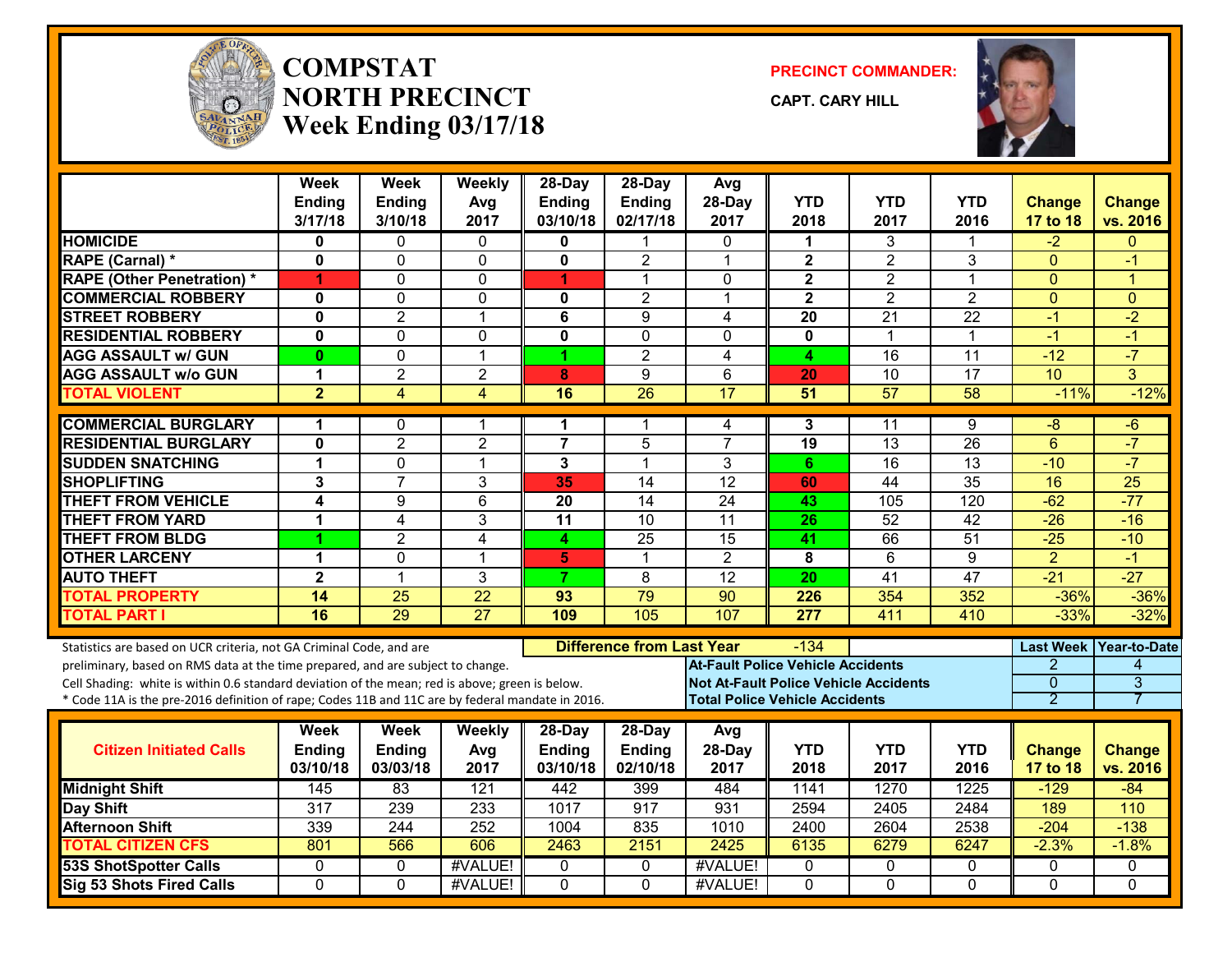# **BEAT 21 North Precinct Week Ending 03/17/18**

|                                   |              |               | <b>Last 4 Weeks</b> |              | 28 Days        | 28 Day  |                |                |                |                |                |
|-----------------------------------|--------------|---------------|---------------------|--------------|----------------|---------|----------------|----------------|----------------|----------------|----------------|
|                                   | Ending       | <b>Ending</b> | Ending              | Ending       | Ending         | Average | <b>YTD</b>     | <b>YTD</b>     | <b>YTD</b>     | <b>Change</b>  | <b>Change</b>  |
|                                   | 3/17/18      | 3/10/18       | 3/3/2018            | 02/24/18     | 03/10/18       | 2017    | 2018           | 2017           | 2016           | 17 to 18       | vs. 2016       |
| <b>HOMICIDE</b>                   | 0            | 0             | $\mathbf{0}$        | 0            | $\Omega$       | 0.0     | 0              | $\Omega$       | $\Omega$       | $\mathbf{0}$   | $\mathbf{0}$   |
| RAPE (Carnal) *                   | $\Omega$     | $\Omega$      | $\Omega$            | $\Omega$     | $\Omega$       | 0.1     | 0              | $\Omega$       | $\Omega$       | $\Omega$       | $\Omega$       |
| <b>RAPE (Other Penetration) *</b> | $\Omega$     | $\Omega$      | $\Omega$            | $\mathbf{1}$ | $\mathbf{1}$   | 0.0     | $\mathbf{1}$   | 0              | $\Omega$       | $\overline{1}$ | $\overline{1}$ |
| <b>COMMERCIAL ROBBERY</b>         | $\Omega$     | 0             | $\Omega$            | $\Omega$     | $\Omega$       | 0.1     | 0              | 0              | $\Omega$       | $\Omega$       | $\Omega$       |
| <b>STREET ROBBERY</b>             | $\Omega$     | $\Omega$      | $\Omega$            | $\Omega$     | $\Omega$       | 0.2     | 0              | 0              | $\Omega$       | $\Omega$       | $\mathbf{0}$   |
| <b>RESIDENTIAL ROBBERY</b>        | $\Omega$     | $\Omega$      | $\mathbf{0}$        | 0            | 0              | 0.0     | 0              | 0              | 0              | $\mathbf{0}$   | $\Omega$       |
| <b>AGG ASSAULT w/ GUN</b>         | 0            | 0             | $\Omega$            | 0            | $\Omega$       | 0.2     | 0              | $\mathbf{1}$   | 0              | $-1$           | $\mathbf{0}$   |
| <b>AGG ASSAULT w/o GUN</b>        | 0            | 0             | $\mathbf{0}$        | 0            | 0              | 0.2     | 1              | $\mathbf{1}$   | $\overline{2}$ | $\mathbf{0}$   | $-1$           |
| <b>TOTAL VIOLENT</b>              | $\mathbf{0}$ | $\Omega$      | $\mathbf{0}$        | $\mathbf{1}$ | $\mathbf{1}$   | 0.7     | $\overline{2}$ | $\overline{2}$ | $\overline{2}$ | 0%             | 0%             |
| <b>COMMERCIAL BURGLARY</b>        | $\Omega$     | $\Omega$      | $\Omega$            | $\Omega$     | $\Omega$       | 0.2     | 0              | 0              | $\Omega$       | $\mathbf{0}$   | $\Omega$       |
|                                   |              |               |                     |              |                |         |                |                |                |                |                |
| <b>RESIDENTIAL BURGLARY</b>       | $\Omega$     | $\Omega$      | $\Omega$            | $\Omega$     | $\Omega$       | 1.1     | 4              | $\overline{2}$ | $\overline{2}$ | $\overline{2}$ | $\overline{2}$ |
| <b>SUDDEN SNATCHING</b>           | 0            | 0             | $\mathbf{0}$        | 0            | 0              | 0.1     | 0              | 0              | $\Omega$       | $\mathbf{0}$   | $\Omega$       |
| <b>SHOPLIFTING</b>                | 0            | 0             | 0                   | 0            | 0              | 0.2     | 1              | $\mathbf{1}$   | 0              | $\mathbf{0}$   | $\mathbf{1}$   |
| <b>THEFT FROM VEHICLE</b>         | 0            | $\mathbf{1}$  | $\mathbf{1}$        | 2            | 4              | 2.8     | 9              | 6              | 4              | 3              | 5              |
| <b>THEFT FROM YARD</b>            | 0            | 0             | $\Omega$            | 0            | 0              | 1.2     | 1              | $\mathbf{1}$   | 4              | $\Omega$       | $-3$           |
| <b>THEFT FROM BLDG</b>            | 0            | 0             | $\Omega$            | 0            | $\Omega$       | 3.0     | 5              | 12             | 5              | $-7$           | $\Omega$       |
| <b>OTHER LARCENY</b>              | $\Omega$     | $\Omega$      | $\Omega$            | $\Omega$     | $\Omega$       | 0.2     | $\Omega$       | 2              | $\Omega$       | $-2$           | $\mathbf{0}$   |
| <b>AUTO THEFT</b>                 | $\mathbf{1}$ | $\Omega$      | $\Omega$            | $\mathbf{1}$ | $\overline{2}$ | 1.1     | 5              | $\overline{2}$ | $\overline{2}$ | 3              | 3              |
| <b>TOTAL PROPERTY</b>             | 1            | $\mathbf{1}$  | $\mathbf{1}$        | 3            | 6              | 9.7     | 25             | 26             | 17             | $-4%$          | 47%            |
| <b>TOTAL PART I</b>               | $\mathbf{1}$ | $\mathbf{1}$  | $\mathbf{1}$        | 4            | $\overline{7}$ | 10.4    | 27             | 28             | 19             | $-4%$          | 42%            |

 **Difference from Last Year**‐1

Statistics are based on UCR criteria, not GA Criminal Code.

|                              | Week          | Week          | Week          | Week          | 28 Davs       | 28 Day         |      |      |            |               |                     |
|------------------------------|---------------|---------------|---------------|---------------|---------------|----------------|------|------|------------|---------------|---------------------|
| <b>Shots Fired Calls</b>     | <b>Ending</b> | <b>Ending</b> | <b>Ending</b> | <b>Ending</b> | <b>Ending</b> | <b>Average</b> | YTD  | YTD  | <b>YTD</b> | <b>Change</b> | <b>Change</b>       |
|                              | 3/17/18       | 3/10/18       | 3/3/2018      | 2/17/18       | 03/10/18      | 2017           | 2018 | 2017 | 2016       |               | 17 to 18   vs. 2016 |
| <b>53S ShotSpotter Calls</b> |               |               |               |               |               | #VALUE!        |      |      |            | $\#$ DIV/0!   | #DIV/0!             |
| Sig 53 Shots Fired Calls     |               |               |               |               |               | #VALUE!        |      |      |            | #DIV/0!       | #DIV/0!             |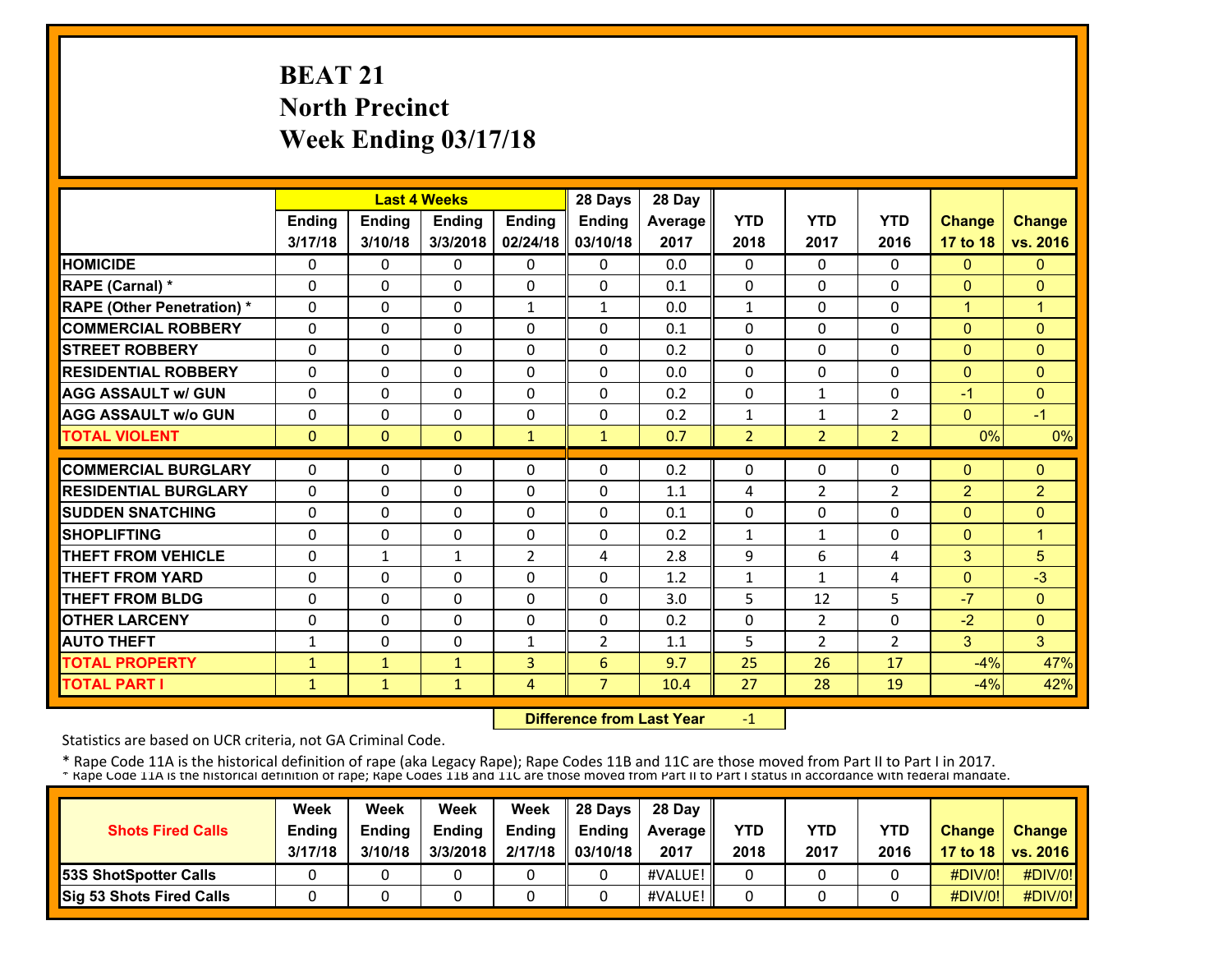# **BEAT 22 North Precinct Week Ending 03/17/18**

|                                   |              |                | <b>Last 4 Weeks</b> |                | 28 Days        | 28 Day         |            |                |                |                |               |
|-----------------------------------|--------------|----------------|---------------------|----------------|----------------|----------------|------------|----------------|----------------|----------------|---------------|
|                                   | Ending       | Ending         | <b>Ending</b>       | Ending         | Ending         | <b>Average</b> | <b>YTD</b> | <b>YTD</b>     | <b>YTD</b>     | Change         | <b>Change</b> |
|                                   | 3/17/18      | 3/10/18        | 3/3/18              | 2/24/18        | 3/17/18        | 2017           | 2018       | 2017           | 2016           | 17 to 18       | vs. 2016      |
| <b>HOMICIDE</b>                   | 0            | 0              | $\mathbf{0}$        | $\Omega$       | $\mathbf{0}$   | 0.0            | 1          | 0              | 1              | $\mathbf{1}$   | $\mathbf{0}$  |
| RAPE (Carnal) *                   | 0            | 0              | $\mathbf{0}$        | 0              | 0              | 0.2            | 0          | 0              | 0              | $\mathbf{0}$   | $\Omega$      |
| <b>RAPE (Other Penetration) *</b> | $\Omega$     | $\Omega$       | $\mathbf{0}$        | $\Omega$       | $\Omega$       | 0.1            | 0          | $\Omega$       | 0              | $\mathbf{0}$   | $\mathbf{0}$  |
| <b>COMMERCIAL ROBBERY</b>         | $\Omega$     | $\Omega$       | $\mathbf{0}$        | 0              | 0              | 0.2            | 0          | 0              | 2              | $\mathbf{0}$   | $-2$          |
| <b>STREET ROBBERY</b>             | $\mathbf{1}$ | $\Omega$       | $\mathbf{0}$        | 0              | 1              | 0.8            | 3          | 3              | 2              | $\mathbf{0}$   | $\mathbf{1}$  |
| <b>RESIDENTIAL ROBBERY</b>        | $\Omega$     | $\Omega$       | $\Omega$            | $\Omega$       | $\Omega$       | 0.0            | $\Omega$   | 0              | $\Omega$       | $\Omega$       | $\Omega$      |
| <b>AGG ASSAULT w/ GUN</b>         | $\Omega$     | $\Omega$       | $\Omega$            | $\Omega$       | $\Omega$       | 2.2            | $\Omega$   | 10             | $\overline{2}$ | $-10$          | $-2$          |
| <b>AGG ASSAULT w/o GUN</b>        | $\Omega$     | 0              | $\mathbf{1}$        | $\mathbf{1}$   | $\overline{2}$ | 1.8            | 6          | 0              | 6              | 6              | $\Omega$      |
| <b>TOTAL VIOLENT</b>              | 1            | $\Omega$       | $\mathbf{1}$        | $\mathbf{1}$   | $\overline{3}$ | 5.2            | 10         | 13             | 13             | $-23%$         | $-23%$        |
| <b>COMMERCIAL BURGLARY</b>        | 0            | $\Omega$       | $\mathbf{0}$        |                | $\mathbf{1}$   |                |            |                | 0              |                | 1             |
|                                   |              |                |                     | 1              |                | 1.0            | 1          | $\overline{2}$ |                | $-1$           |               |
| <b>RESIDENTIAL BURGLARY</b>       | $\mathbf{1}$ | $\Omega$       | $\mathbf{0}$        | 0              | 1              | 2.2            | 5          | 3              | $\overline{7}$ | $\overline{2}$ | $-2$          |
| <b>SUDDEN SNATCHING</b>           | 0            | $\Omega$       | $\Omega$            | $\Omega$       | $\Omega$       | 0.1            | $\Omega$   | 0              | $\Omega$       | $\mathbf{0}$   | $\mathbf{0}$  |
| <b>SHOPLIFTING</b>                | $\mathbf{1}$ | $\mathbf{1}$   | $\overline{2}$      | $\mathbf{1}$   | 5              | 2.7            | 8          | 8              | $\overline{2}$ | $\mathbf{0}$   | 6             |
| <b>THEFT FROM VEHICLE</b>         | 0            | $\overline{2}$ | 3                   | 0              | 5              | 2.8            | 8          | 5              | 5              | 3              | 3             |
| <b>THEFT FROM YARD</b>            | 0            | 0              | $\Omega$            | 0              | $\mathbf{0}$   | 1.2            | 1          | 3              | 4              | $-2$           | $-3$          |
| <b>THEFT FROM BLDG</b>            | 0            | 0              | $\Omega$            | 0              | 0              | 2.1            | 4          | 6              | $\overline{7}$ | $-2$           | $-3$          |
| <b>OTHER LARCENY</b>              | $\Omega$     | $\Omega$       | $\Omega$            | $\Omega$       | $\Omega$       | 0.4            | 0          | $\Omega$       | $\mathbf{1}$   | $\Omega$       | $-1$          |
| <b>AUTO THEFT</b>                 | $\mathbf{1}$ | $\mathbf{1}$   | $\Omega$            | $\Omega$       | $\overline{2}$ | 2.6            | 5          | 9              | 12             | $-4$           | $-7$          |
| <b>TOTAL PROPERTY</b>             | 3            | 4              | 5                   | $\overline{2}$ | 14             | 15.1           | 32         | 36             | 38             | $-11%$         | $-16%$        |
| <b>TOTAL PART I</b>               | 4            | 4              | 6                   | 3              | 17             | 20.3           | 42         | 49             | 51             | $-14%$         | $-18%$        |

 **Difference from Last Year**‐7

Statistics are based on UCR criteria, not GA Criminal Code.

| <b>Shots Fired Calls</b>        | Week<br><b>Ending</b><br>3/17/18 | Week<br><b>Endina</b><br>3/10/18 | Week<br><b>Ending</b><br>3/3/18 | Week<br>Ending<br>2/24/18 | 28 Days<br><b>Endina</b><br>3/17/18 | 28 Dav<br><b>Average II</b><br>2017 | YTD<br>2018 | YTD<br>2017 | <b>YTD</b><br>2016 | <b>Change</b> | <b>Change</b><br>17 to 18   vs. 2016 |
|---------------------------------|----------------------------------|----------------------------------|---------------------------------|---------------------------|-------------------------------------|-------------------------------------|-------------|-------------|--------------------|---------------|--------------------------------------|
| <b>53S ShotSpotter Calls</b>    |                                  |                                  |                                 |                           |                                     | #VALUE!                             |             |             |                    | $\#$ DIV/0!   | #DIV/0!                              |
| <b>Sig 53 Shots Fired Calls</b> |                                  |                                  |                                 |                           |                                     | #VALUE!                             |             |             |                    | #DIV/0!       | #DIV/0!                              |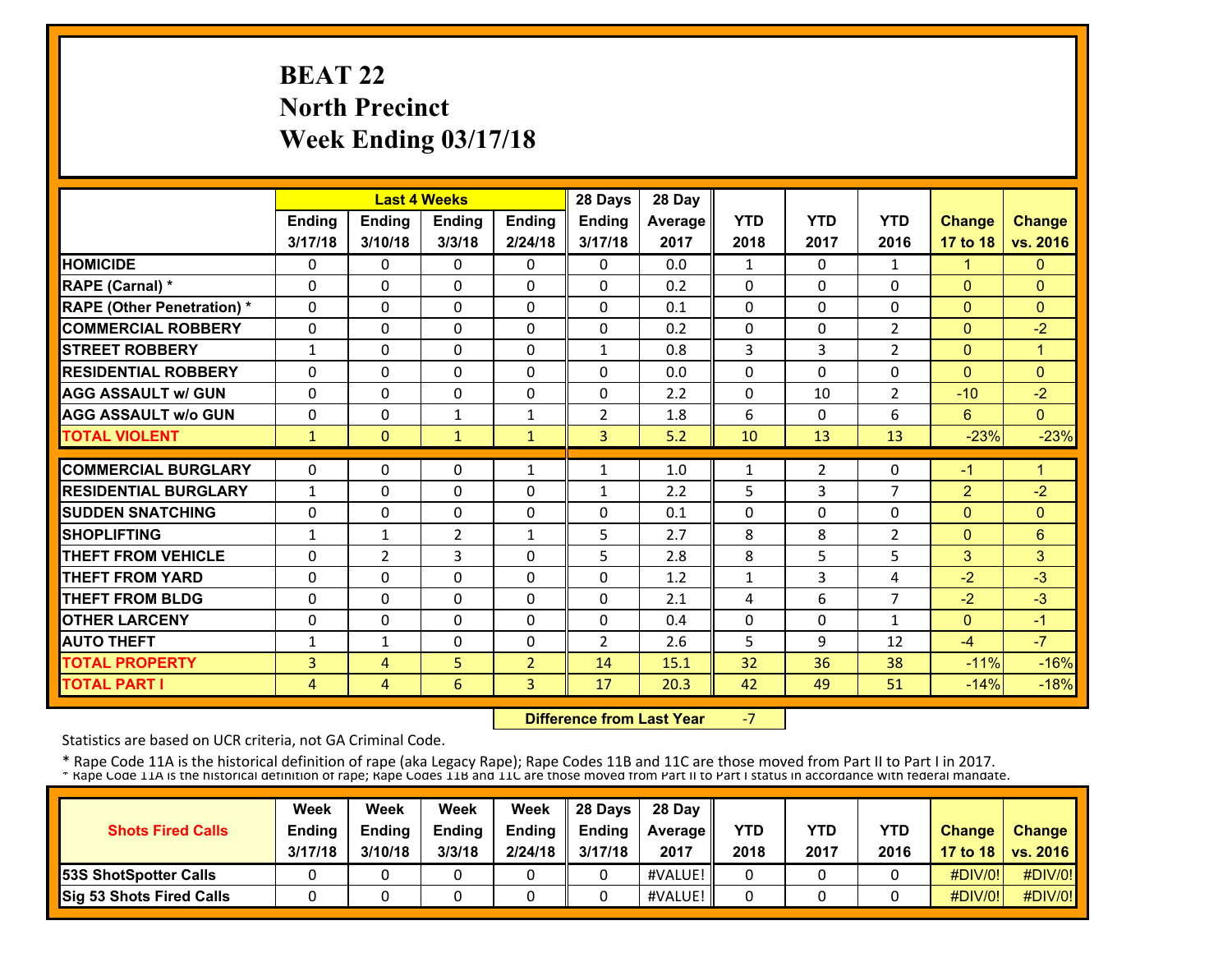# **BEAT 23 North Precinct Week Ending 03/17/18**

|                                   |                |                | <b>Last 4 Weeks</b> |                | 28 Days        | 28 Day  |                |                |              |                |                |
|-----------------------------------|----------------|----------------|---------------------|----------------|----------------|---------|----------------|----------------|--------------|----------------|----------------|
|                                   | <b>Ending</b>  | <b>Ending</b>  | <b>Ending</b>       | Ending         | Ending         | Average | <b>YTD</b>     | <b>YTD</b>     | <b>YTD</b>   | <b>Change</b>  | <b>Change</b>  |
|                                   | 3/17/18        | 3/10/18        | 3/3/18              | 2/24/18        | 3/17/18        | 2017    | 2018           | 2017           | 2016         | 17 to 18       | vs. 2016       |
| <b>HOMICIDE</b>                   | 0              | 0              | $\mathbf{0}$        | 0              | $\Omega$       | 0.1     | 0              | 1              | $\Omega$     | $-1$           | $\mathbf{0}$   |
| RAPE (Carnal) *                   | $\Omega$       | $\Omega$       | $\Omega$            | $\Omega$       | $\Omega$       | 0.2     | $\mathbf{1}$   | $\mathbf{1}$   | 3            | $\Omega$       | $-2$           |
| <b>RAPE (Other Penetration) *</b> | $\Omega$       | $\Omega$       | $\Omega$            | $\Omega$       | $\Omega$       | 0.0     | $\Omega$       | $\Omega$       | $\mathbf{1}$ | $\mathbf{0}$   | $-1$           |
| <b>COMMERCIAL ROBBERY</b>         | $\Omega$       | $\Omega$       | $\mathbf{0}$        | 0              | $\Omega$       | 0.2     | $\Omega$       | $\mathbf{1}$   | $\Omega$     | $-1$           | $\Omega$       |
| <b>STREET ROBBERY</b>             | $\Omega$       | $\mathbf{1}$   | $\Omega$            | $\Omega$       | $\mathbf{1}$   | 0.5     | 3              | $\mathbf{1}$   | 4            | $\overline{2}$ | $-1$           |
| <b>RESIDENTIAL ROBBERY</b>        | 0              | $\Omega$       | $\mathbf{0}$        | $\Omega$       | $\Omega$       | 0.1     | 0              | $\mathbf{1}$   | $\mathbf{1}$ | $-1$           | $-1$           |
| <b>AGG ASSAULT w/ GUN</b>         | 0              | 0              | $\mathbf{0}$        | 0              | 0              | 0.7     | $\overline{2}$ | 3              | 6            | $-1$           | $-4$           |
| <b>AGG ASSAULT w/o GUN</b>        | 1              | $\mathbf{1}$   | $\mathbf{0}$        | 0              | $\overline{2}$ | 1.2     | 5              | 6              | 3            | $-1$           | $\overline{2}$ |
| <b>TOTAL VIOLENT</b>              | $\mathbf{1}$   | $\overline{2}$ | $\mathbf{0}$        | $\Omega$       | $\overline{3}$ | 2.8     | 11             | 14             | 18           | $-21%$         | $-39%$         |
| <b>COMMERCIAL BURGLARY</b>        | 0              | $\Omega$       | $\mathbf{0}$        | 0              | $\Omega$       | 1.9     | 0              | 4              | $\mathbf{1}$ | $-4$           | $-1$           |
| <b>RESIDENTIAL BURGLARY</b>       | 0              | 3              | $\mathbf{1}$        | $\Omega$       | 4              | 1.8     | 5              | 3              | 5            | $\overline{2}$ | $\Omega$       |
| <b>SUDDEN SNATCHING</b>           | 0              | $\Omega$       | $\mathbf{0}$        | $\Omega$       | 0              | 0.3     | $\mathbf{1}$   | 0              | 0            | 4              | 1              |
| <b>SHOPLIFTING</b>                | $\mathbf{1}$   | $\overline{2}$ | $\mathbf{0}$        | 0              | 3              | 1.0     | 3              | 2              | 2            | 1              | 1              |
| <b>THEFT FROM VEHICLE</b>         | $\mathbf{1}$   | $\mathbf{1}$   | $\mathbf{0}$        | 0              | $\overline{2}$ | 3.1     | 5              | 6              | 19           | $-1$           | $-14$          |
| <b>THEFT FROM YARD</b>            | 0              | 0              | $\mathbf{1}$        | $\mathbf{1}$   | $\overline{2}$ | 1.9     | 3              | $\overline{7}$ | 6            | $-4$           | $-3$           |
| <b>THEFT FROM BLDG</b>            | 0              | 0              | $\mathbf{1}$        | 0              | $\mathbf{1}$   | 1.9     | 4              | $\overline{7}$ | 4            | $-3$           | $\mathbf{0}$   |
| <b>OTHER LARCENY</b>              | 0              | $\overline{2}$ | $\Omega$            | $\Omega$       | $\overline{2}$ | 0.3     | $\overline{2}$ | 1              | 0            | $\mathbf{1}$   | $\overline{2}$ |
| <b>AUTO THEFT</b>                 | 0              | $\Omega$       | $\Omega$            | 1              | 1              | 3.1     | 3              | 10             | 3            | $-7$           | $\Omega$       |
| <b>TOTAL PROPERTY</b>             | $\overline{2}$ | 8              | 3                   | $\overline{2}$ | 15             | 15.3    | 26             | 40             | 40           | $-35%$         | $-35%$         |
| <b>TOTAL PART I</b>               | 3              | 10             | 3                   | $\overline{2}$ | 18             | 18.1    | 37             | 54             | 58           | $-31%$         | $-36%$         |

 **Difference from Last Year**‐17

Statistics are based on UCR criteria, not GA Criminal Code.

|                              | Week          | Week          | Week          | Week          | 28 Davs       | 28 Day         |      |      |            |               |                     |
|------------------------------|---------------|---------------|---------------|---------------|---------------|----------------|------|------|------------|---------------|---------------------|
| <b>Shots Fired Calls</b>     | <b>Ending</b> | <b>Ending</b> | <b>Ending</b> | <b>Ending</b> | <b>Ending</b> | <b>Average</b> | YTD  | YTD  | <b>YTD</b> | <b>Change</b> | <b>Change</b>       |
|                              | 3/17/18       | 3/10/18       | 3/3/18        | 2/24/18       | 3/17/18       | 2017           | 2018 | 2017 | 2016       |               | 17 to 18   vs. 2016 |
| <b>53S ShotSpotter Calls</b> |               |               |               |               |               | #VALUE!        |      |      |            | $\#$ DIV/0!   | #DIV/0!             |
| Sig 53 Shots Fired Calls     |               |               |               |               |               | #VALUE!        |      |      |            | #DIV/0!       | #DIV/0!             |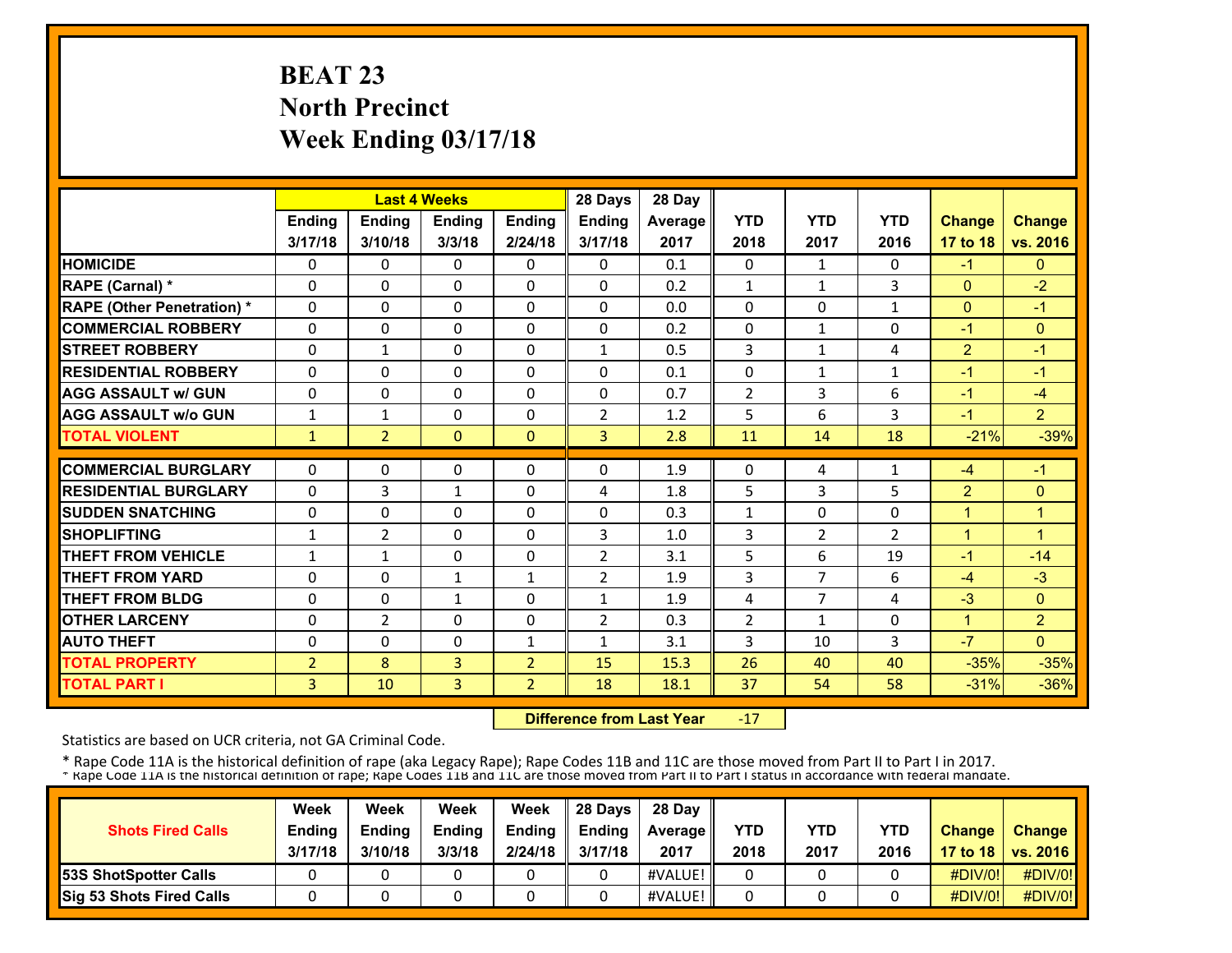# **BEAT 24 North Precinct Week Ending 03/17/18**

|                                   |                |               | <b>Last 4 Weeks</b> |              | 28 Days        | 28 Day  |                |              |                |                |                |
|-----------------------------------|----------------|---------------|---------------------|--------------|----------------|---------|----------------|--------------|----------------|----------------|----------------|
|                                   | <b>Ending</b>  | <b>Ending</b> | <b>Ending</b>       | Ending       | Ending         | Average | <b>YTD</b>     | <b>YTD</b>   | <b>YTD</b>     | <b>Change</b>  | <b>Change</b>  |
|                                   | 3/17/18        | 3/10/18       | 3/3/18              | 2/24/18      | 3/17/18        | 2017    | 2018           | 2017         | 2016           | 17 to 18       | vs. 2016       |
| <b>HOMICIDE</b>                   | 0              | 0             | $\Omega$            | 0            | $\Omega$       | 0.1     | 0              | $\Omega$     | $\Omega$       | $\mathbf{0}$   | $\mathbf{0}$   |
| RAPE (Carnal) *                   | $\Omega$       | $\Omega$      | $\Omega$            | $\Omega$     | $\Omega$       | 0.1     | $\Omega$       | $\Omega$     | $\Omega$       | $\Omega$       | $\Omega$       |
| <b>RAPE (Other Penetration) *</b> | 0              | $\Omega$      | $\Omega$            | $\Omega$     | $\Omega$       | 0.0     | $\Omega$       | $\Omega$     | $\Omega$       | $\mathbf{0}$   | $\Omega$       |
| <b>COMMERCIAL ROBBERY</b>         | 0              | $\Omega$      | $\Omega$            | 0            | $\Omega$       | 0.4     | $\Omega$       | $\mathbf{1}$ | $\Omega$       | $-1$           | $\Omega$       |
| <b>STREET ROBBERY</b>             | 0              | $\mathbf{1}$  | $\mathbf{0}$        | $\Omega$     | $\mathbf{1}$   | 1.0     | 3              | 3            | 5              | $\mathbf{0}$   | $-2$           |
| <b>RESIDENTIAL ROBBERY</b>        | $\Omega$       | $\Omega$      | $\Omega$            | $\Omega$     | $\Omega$       | 0.0     | $\Omega$       | $\Omega$     | $\Omega$       | $\overline{0}$ | $\Omega$       |
| <b>AGG ASSAULT w/ GUN</b>         | $\Omega$       | $\Omega$      | $\Omega$            | $\Omega$     | $\Omega$       | 0.4     | $\Omega$       | $\Omega$     | $\mathbf{1}$   | $\Omega$       | $-1$           |
| <b>AGG ASSAULT w/o GUN</b>        | $\mathbf 1$    | 0             | $\Omega$            | $\Omega$     | $\mathbf{1}$   | 0.4     | $\overline{2}$ | 0            | $\mathbf{1}$   | $\overline{2}$ | 1              |
| <b>TOTAL VIOLENT</b>              | $\mathbf{1}$   | $\mathbf{1}$  | $\mathbf{0}$        | $\Omega$     | $\overline{2}$ | 2.3     | 5.             | 4            | $\overline{7}$ | 25%            | $-29%$         |
| <b>COMMERCIAL BURGLARY</b>        | 0              | 0             | $\mathbf{0}$        | 0            | $\mathbf{0}$   | 0.3     | $\Omega$       | 0            | 6              | $\mathbf{0}$   | $-6$           |
| <b>RESIDENTIAL BURGLARY</b>       | $\Omega$       | $\Omega$      | $\Omega$            | $\Omega$     | $\Omega$       | 1.2     | $\mathbf{1}$   | 4            | 4              | $-3$           | $-3$           |
| <b>SUDDEN SNATCHING</b>           | $\mathbf{1}$   | $\Omega$      | $\mathbf{0}$        | 0            | $\mathbf{1}$   | 0.2     | $\mathbf{1}$   | 0            | 2              | 1              | $-1$           |
| <b>SHOPLIFTING</b>                | 5              | 11            | 4                   | $\mathbf{1}$ | 21             | 4.2     | 38             | 11           | 12             | 27             | 26             |
| <b>THEFT FROM VEHICLE</b>         | 0              | 0             | $\mathbf{1}$        | 0            | $\mathbf{1}$   | 7.9     | 6              | 38           | 17             | $-32$          | $-11$          |
| <b>THEFT FROM YARD</b>            | 0              | $\mathbf{1}$  | $\mathbf{1}$        | 0            | $\overline{2}$ | 2.8     | 4              | 10           | 10             | $-6$           | $-6$           |
| <b>THEFT FROM BLDG</b>            | $\mathbf{1}$   | $\Omega$      | $\Omega$            | $\Omega$     | $\mathbf{1}$   | 1.2     | 8              | 3            | 6              | 5              | $\overline{2}$ |
| <b>OTHER LARCENY</b>              | 0              | $\Omega$      | $\Omega$            | $\Omega$     | $\Omega$       | 0.9     | $\mathbf{1}$   | $\Omega$     | $\mathcal{P}$  | $\mathbf{1}$   | $-1$           |
| <b>AUTO THEFT</b>                 | 0              | $\Omega$      | $\mathbf{1}$        | 0            | $\mathbf{1}$   | 2.4     | $\Omega$       | 6            | 12             | $-6$           | $-12$          |
| <b>TOTAL PROPERTY</b>             | $\overline{7}$ | 12            | $\overline{7}$      | $\mathbf{1}$ | 27             | 21.2    | 59             | 72           | 71             | $-18%$         | $-17%$         |
| <b>TOTAL PART I</b>               | 8              | 13            | $\overline{7}$      | 1            | 29             | 23.5    | 64             | 76           | 78             | $-16%$         | $-18%$         |
|                                   |                |               |                     |              |                |         |                |              |                |                |                |

 **Difference from Last Year** $-12$ 

Statistics are based on UCR criteria, not GA Criminal Code.

| <b>Shots Fired Calls</b>        | Week<br><b>Ending</b><br>3/17/18 | Week<br><b>Ending</b><br>3/10/18 | Week<br><b>Ending</b><br>3/3/18 | Week<br><b>Endina</b><br>2/24/18 | 28 Davs<br><b>Ending</b><br>3/17/18 | 28 Day<br><b>Average II</b><br>2017 | YTD<br>2018 | <b>YTD</b><br>2017 | <b>YTD</b><br>2016 | <b>Change</b> | <b>Change</b><br>17 to 18   vs. 2016 |
|---------------------------------|----------------------------------|----------------------------------|---------------------------------|----------------------------------|-------------------------------------|-------------------------------------|-------------|--------------------|--------------------|---------------|--------------------------------------|
| <b>53S ShotSpotter Calls</b>    |                                  |                                  |                                 |                                  |                                     | #VALUE!                             |             |                    |                    | #DIV/0!       | #DIV/0!                              |
| <b>Sig 53 Shots Fired Calls</b> |                                  |                                  |                                 |                                  |                                     | #VALUE!                             |             |                    |                    | #DIV/0!       | #DIV/0!                              |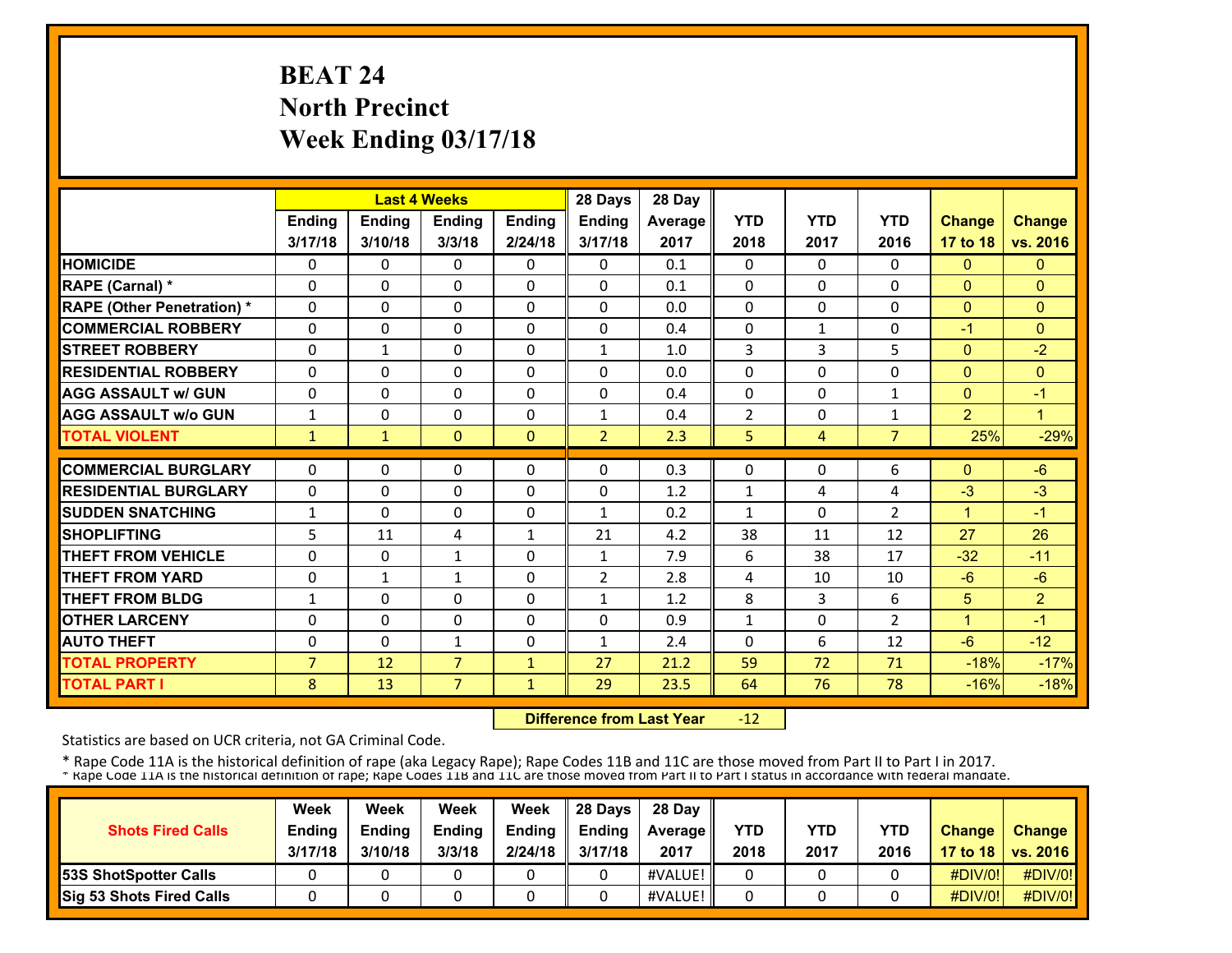# **BEAT 25 North Precinct Week Ending 03/17/18**

|                                   |          |               | <b>Last 4 Weeks</b> |                | 28 Days        | 28 Day  |                |              |                |               |                      |
|-----------------------------------|----------|---------------|---------------------|----------------|----------------|---------|----------------|--------------|----------------|---------------|----------------------|
|                                   | Ending   | <b>Ending</b> | <b>Ending</b>       | <b>Ending</b>  | Ending         | Average | <b>YTD</b>     | <b>YTD</b>   | <b>YTD</b>     | <b>Change</b> | <b>Change</b>        |
|                                   | 3/17/18  | 3/10/18       | 3/3/18              | 2/24/18        | 3/17/18        | 2017    | 2018           | 2017         | 2016           | 17 to 18      | vs. 2016             |
| <b>HOMICIDE</b>                   | 0        | 0             | $\Omega$            | 0              | $\Omega$       | 0.0     | 0              | $\Omega$     | 0              | $\mathbf{0}$  | $\mathbf{0}$         |
| RAPE (Carnal) *                   | 0        | 0             | $\mathbf{0}$        | $\Omega$       | $\Omega$       | 0.0     | 0              | 0            | $\Omega$       | $\mathbf{0}$  | $\Omega$             |
| <b>RAPE (Other Penetration) *</b> | $\Omega$ | $\Omega$      | $\Omega$            | 0              | $\Omega$       | 0.0     | 0              | $\Omega$     | $\Omega$       | $\mathbf{0}$  | $\mathbf{0}$         |
| <b>COMMERCIAL ROBBERY</b>         | 0        | 0             | $\mathbf{0}$        | 0              | 0              | 0.0     | 0              | 0            | 0              | $\mathbf{0}$  | $\Omega$             |
| <b>STREET ROBBERY</b>             | 0        | $\mathbf{1}$  | $\mathbf{1}$        | 0              | $\overline{2}$ | 0.0     | 7              | 10           | 4              | $-3$          | 3 <sup>1</sup>       |
| <b>RESIDENTIAL ROBBERY</b>        | 0        | 0             | $\Omega$            | 0              | $\Omega$       | 0.0     | 0              | 0            | $\Omega$       | $\mathbf{0}$  | $\Omega$             |
| <b>AGG ASSAULT w/ GUN</b>         | 0        | 0             | $\mathbf{0}$        | 0              | 0              | 0.0     | 1              | 0            | 0              | 1             | 1                    |
| <b>AGG ASSAULT w/o GUN</b>        | $\Omega$ | 0             | $\Omega$            | 0              | $\Omega$       | 0.0     | $\Omega$       | 0            | 1              | $\Omega$      | $-1$                 |
| <b>TOTAL VIOLENT</b>              | $\Omega$ | $\mathbf{1}$  | $\mathbf{1}$        | $\Omega$       | $\overline{2}$ | 0.0     | 8              | 10           | 5              | $-20%$        | 60%                  |
| <b>COMMERCIAL BURGLARY</b>        | $\Omega$ | 0             | $\Omega$            | $\Omega$       | $\Omega$       | 0.0     | 0              | $\mathbf{1}$ | 1              | $-1$          | $-1$                 |
| <b>RESIDENTIAL BURGLARY</b>       | $\Omega$ | $\Omega$      | $\Omega$            | 0              | $\Omega$       | 0.0     | 0              | $\mathbf{1}$ | 3              | $-1$          | $-3$                 |
| <b>SUDDEN SNATCHING</b>           | $\Omega$ | 0             | $\Omega$            | 0              | $\Omega$       | 0.0     | $\Omega$       | 0            | $\Omega$       | $\mathbf{0}$  | $\mathbf{0}$         |
| <b>SHOPLIFTING</b>                | $\Omega$ | $\mathbf{1}$  | $\Omega$            | $\Omega$       | $\mathbf{1}$   | 0.0     | 1              | 8            | $\overline{2}$ | $-7$          | $-1$                 |
| <b>THEFT FROM VEHICLE</b>         | $\Omega$ | 2             | 3                   | $\mathbf{1}$   | 6              | 0.0     | 10             | 22           | 33             | $-12$         | $-23$                |
| <b>THEFT FROM YARD</b>            | 3        | $\Omega$      | $\Omega$            | $\mathbf 0$    | 3              | 0.0     | 5              | 17           | 6              | $-12$         | $-1$                 |
| <b>THEFT FROM BLDG</b>            | 0        | $\Omega$      | $\mathbf{1}$        | 1              | $\overline{2}$ | 0.0     | 6              | 10           | 5              | $-4$          | $\blacktriangleleft$ |
| <b>OTHER LARCENY</b>              | $\Omega$ | $\mathbf{1}$  | $\Omega$            | $\Omega$       | $\mathbf{1}$   | 0.0     | 4              | $\mathbf{1}$ | 4              | 3             | $\Omega$             |
| <b>AUTO THEFT</b>                 | 0        | $\Omega$      | $\Omega$            | 0              | $\Omega$       | 0.0     | $\overline{2}$ | 5            | 4              | $-3$          | $-2$                 |
| <b>TOTAL PROPERTY</b>             | 3        | 4             | 4                   | $\overline{2}$ | 13             | 0.0     | 28             | 65           | 58             | $-57%$        | $-52%$               |
| <b>TOTAL PART I</b>               | 3        | 5             | 5                   | $\overline{2}$ | 15             | 0.0     | 36             | 75           | 63             | $-52%$        | $-43%$               |

 **Difference from Last Year**‐39

Statistics are based on UCR criteria, not GA Criminal Code.

|                              | Week          | Week          | Week          | Week          | 28 Davs       | 28 Day         |      |      |            |               |                     |
|------------------------------|---------------|---------------|---------------|---------------|---------------|----------------|------|------|------------|---------------|---------------------|
| <b>Shots Fired Calls</b>     | <b>Ending</b> | <b>Ending</b> | <b>Ending</b> | <b>Ending</b> | <b>Ending</b> | <b>Average</b> | YTD  | YTD  | <b>YTD</b> | <b>Change</b> | <b>Change</b>       |
|                              | 3/17/18       | 3/10/18       | 3/3/18        | 2/24/18       | 3/17/18       | 2017           | 2018 | 2017 | 2016       |               | 17 to 18   vs. 2016 |
| <b>53S ShotSpotter Calls</b> |               |               |               |               |               | 0.0            |      |      |            | #DIV/0!       | #DIV/0!             |
| Sig 53 Shots Fired Calls     |               |               |               |               |               | 0.0            |      |      |            | #DIV/0!       | #DIV/0!             |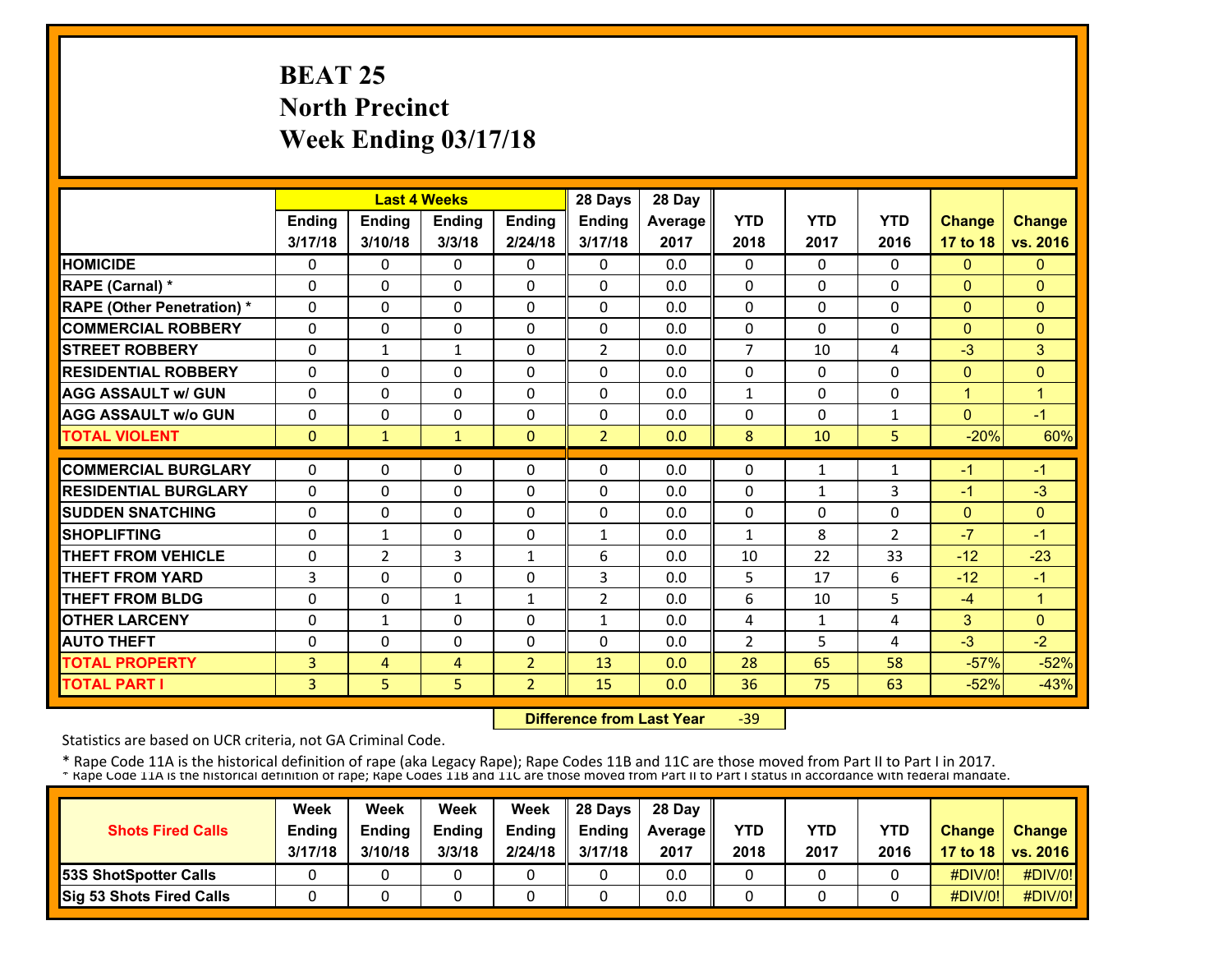# **BEAT 26 North Precinct Week Ending 03/17/18**

|                                   |                |                | <b>Last 4 Weeks</b> |                | 28 Days        | 28 Day         |                |                |                |               |                |
|-----------------------------------|----------------|----------------|---------------------|----------------|----------------|----------------|----------------|----------------|----------------|---------------|----------------|
|                                   | Ending         | <b>Ending</b>  | <b>Endina</b>       | <b>Endina</b>  | <b>Ending</b>  | <b>Average</b> | <b>YTD</b>     | <b>YTD</b>     | <b>YTD</b>     | <b>Change</b> | <b>Change</b>  |
|                                   | 3/17/18        | 3/10/18        | 3/3/18              | 2/24/18        | 3/17/18        | 2017           | 2018           | 2017           | 2016           | 17 to 18      | vs. 2016       |
| <b>HOMICIDE</b>                   | 0              | 0              | 0                   | 0              | $\Omega$       | 0.0            | 0              | 0              | 0              | $\mathbf{0}$  | $\mathbf{0}$   |
| RAPE (Carnal) *                   | $\Omega$       | $\Omega$       | $\Omega$            | $\Omega$       | $\Omega$       | 0.1            | $\mathbf{1}$   | $\Omega$       | $\Omega$       | $\mathbf{1}$  | $\mathbf{1}$   |
| <b>RAPE (Other Penetration) *</b> | $\Omega$       | $\Omega$       | $\Omega$            | $\Omega$       | $\Omega$       | 0.1            | 0              | 0              | $\Omega$       | $\Omega$      | $\Omega$       |
| <b>COMMERCIAL ROBBERY</b>         | $\Omega$       | 0              | $\Omega$            | $\Omega$       | $\Omega$       | 0.2            | $\Omega$       | 0              | $\Omega$       | $\Omega$      | $\Omega$       |
| <b>STREET ROBBERY</b>             | 0              | 0              | $\mathbf{1}$        | 0              | $\mathbf{1}$   | 0.6            | 3              | 2              | 3              | 1             | $\Omega$       |
| <b>RESIDENTIAL ROBBERY</b>        | 0              | 0              | $\Omega$            | 0              | $\Omega$       | 0.0            | $\Omega$       | 0              | $\Omega$       | $\mathbf{0}$  | $\Omega$       |
| <b>AGG ASSAULT w/ GUN</b>         | 0              | 0              | $\Omega$            | 0              | $\Omega$       | 0.2            | 0              | $\Omega$       | 1              | $\mathbf{0}$  | $-1$           |
| <b>AGG ASSAULT w/o GUN</b>        | 1              | $\mathbf{1}$   | $\mathbf{1}$        | 0              | 3              | 0.5            | 6              | 0              | $\overline{2}$ | 6             | $\overline{4}$ |
| <b>TOTAL VIOLENT</b>              | $\mathbf{1}$   | $\mathbf{1}$   | $\overline{2}$      | $\Omega$       | 4              | 1.6            | 10             | $\overline{2}$ | 6              | 400%          | 67%            |
| <b>COMMERCIAL BURGLARY</b>        |                | 0              |                     |                |                |                |                |                |                |               |                |
|                                   | 0              |                | $\mathbf{0}$        | 0              | $\mathbf{0}$   | 0.7            | 1              | 3              | 1              | $-2$          | $\Omega$       |
| <b>RESIDENTIAL BURGLARY</b>       | 0              | $\Omega$       | $\mathbf 0$         | $\Omega$       | $\Omega$       | 0.0            | $\Omega$       | 0              | 3              | $\mathbf{0}$  | $-3$           |
| <b>SUDDEN SNATCHING</b>           | $\mathbf{1}$   | $\Omega$       | $\Omega$            | $\Omega$       | $\mathbf{1}$   | 0.5            | $\overline{2}$ | 9              | 4              | $-7$          | $-2$           |
| <b>SHOPLIFTING</b>                | 0              | $\Omega$       | $\Omega$            | 0              | $\Omega$       | 2.0            | $\overline{2}$ | 8              | 8              | $-6$          | $-6$           |
| <b>THEFT FROM VEHICLE</b>         | $\Omega$       | 0              | $\Omega$            | $\mathbf{1}$   | $\mathbf{1}$   | 3.3            | $\overline{2}$ | 14             | 22             | $-12$         | $-20$          |
| <b>THEFT FROM YARD</b>            | $\Omega$       | $\Omega$       | $\Omega$            | 0              | $\Omega$       | 2.2            | 6              | 10             | 9              | $-4$          | $-3$           |
| <b>THEFT FROM BLDG</b>            | 0              | 0              | $\Omega$            | 0              | $\Omega$       | 2.5            | 8              | 19             | 12             | $-11$         | $-4$           |
| <b>OTHER LARCENY</b>              | 0              | $\mathbf{1}$   | $\Omega$            | 1              | $\overline{2}$ | 0.3            | 1              | $\mathbf{1}$   | $\overline{2}$ | $\mathbf{0}$  | $-1$           |
| <b>AUTO THEFT</b>                 | 0              | $\Omega$       | $\Omega$            | $\Omega$       | $\Omega$       | 1.3            | 3              | 5              | $\overline{7}$ | $-2$          | $-4$           |
| <b>TOTAL PROPERTY</b>             | 1              | $\mathbf{1}$   | $\mathbf{0}$        | $\overline{2}$ | 4              | 12.7           | 25             | 69             | 68             | $-64%$        | $-63%$         |
| <b>TOTAL PART I</b>               | $\overline{2}$ | $\overline{2}$ | $\overline{2}$      | $\overline{2}$ | 8              | 14.3           | 35             | 71             | 74             | $-51%$        | $-53%$         |

 **Difference from Last Year** $-36$ 

Statistics are based on UCR criteria, not GA Criminal Code.

|                              | Week          | Week          | Week          | Week          | 28 Davs       | 28 Day         |      |      |            |               |                     |
|------------------------------|---------------|---------------|---------------|---------------|---------------|----------------|------|------|------------|---------------|---------------------|
| <b>Shots Fired Calls</b>     | <b>Ending</b> | <b>Ending</b> | <b>Ending</b> | <b>Ending</b> | <b>Ending</b> | <b>Average</b> | YTD  | YTD  | <b>YTD</b> | <b>Change</b> | <b>Change</b>       |
|                              | 3/17/18       | 3/10/18       | 3/3/18        | 2/24/18       | 3/17/18       | 2017           | 2018 | 2017 | 2016       |               | 17 to 18   vs. 2016 |
| <b>53S ShotSpotter Calls</b> |               |               |               |               |               | #VALUE!        |      |      |            | $\#$ DIV/0!   | #DIV/0!             |
| Sig 53 Shots Fired Calls     |               |               |               |               |               | #VALUE!        |      |      |            | #DIV/0!       | #DIV/0!             |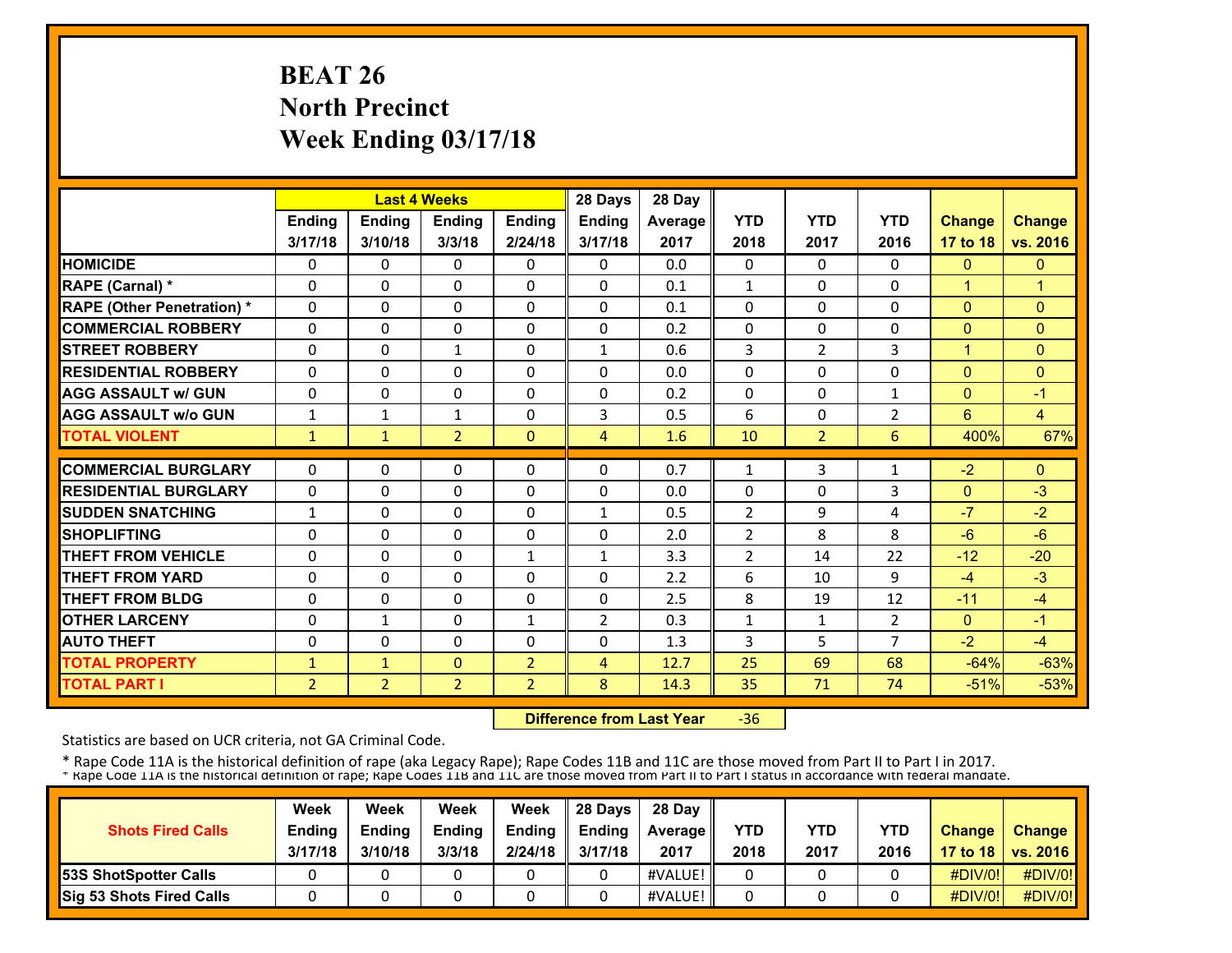# **BEAT 27 North Precinct Week Ending 03/17/18**

|                                   |              |              | <b>Last 4 Weeks</b> |                | 28 Days        | 28 Day  |                |                |                |                |                |
|-----------------------------------|--------------|--------------|---------------------|----------------|----------------|---------|----------------|----------------|----------------|----------------|----------------|
|                                   | Ending       | Ending       | <b>Ending</b>       | Ending         | Ending         | Average | <b>YTD</b>     | <b>YTD</b>     | <b>YTD</b>     | <b>Change</b>  | <b>Change</b>  |
|                                   | 3/17/18      | 3/10/18      | 3/3/18              | 2/24/18        | 3/17/18        | 2017    | 2018           | 2017           | 2016           | 17 to 18       | vs. 2016       |
| <b>HOMICIDE</b>                   | 0            | 0            | $\mathbf{0}$        | 0              | $\Omega$       | 0.2     | 0              | 2              | $\Omega$       | $-2$           | $\mathbf{0}$   |
| RAPE (Carnal) *                   | $\Omega$     | $\Omega$     | $\Omega$            | $\Omega$       | $\Omega$       | 0.6     | $\Omega$       | $\mathbf{1}$   | $\Omega$       | $-1$           | $\Omega$       |
| <b>RAPE (Other Penetration) *</b> | $\Omega$     | $\Omega$     | $\Omega$            | $\Omega$       | $\Omega$       | 0.2     | $\mathbf{1}$   | $\overline{2}$ | $\Omega$       | $-1$           | $\overline{1}$ |
| <b>COMMERCIAL ROBBERY</b>         | $\Omega$     | 0            | $\Omega$            | $\Omega$       | $\Omega$       | 0.0     | $\overline{2}$ | 0              | $\Omega$       | 2              | $\overline{2}$ |
| <b>STREET ROBBERY</b>             | $\Omega$     | $\Omega$     | $\Omega$            | $\Omega$       | $\Omega$       | 1.0     | $\mathbf{1}$   | $\overline{2}$ | 4              | $-1$           | $-3$           |
| <b>RESIDENTIAL ROBBERY</b>        | $\Omega$     | $\Omega$     | $\mathbf{0}$        | 0              | $\Omega$       | 0.0     | 0              | 0              | 0              | $\mathbf{0}$   | $\mathbf{0}$   |
| <b>AGG ASSAULT w/ GUN</b>         | $\Omega$     | $\mathbf{1}$ | $\Omega$            | 0              | $\mathbf{1}$   | 0.5     | $\mathbf{1}$   | $\overline{2}$ | 1              | $-1$           | $\mathbf{0}$   |
| <b>AGG ASSAULT w/o GUN</b>        | 0            | 0            | $\mathbf{0}$        | 0              | 0              | 2.1     | 0              | 3              | $\overline{2}$ | $-3$           | $-2$           |
| <b>TOTAL VIOLENT</b>              | $\mathbf{0}$ | 1            | $\mathbf{0}$        | $\Omega$       | $\mathbf{1}$   | 4.5     | 5              | 12             | $\overline{7}$ | $-58%$         | $-29%$         |
| <b>COMMERCIAL BURGLARY</b>        | $\Omega$     | $\Omega$     | $\Omega$            | $\Omega$       | $\Omega$       | 0.3     | 1              | $\mathbf{1}$   | $\Omega$       | $\mathbf{0}$   | 1              |
| <b>RESIDENTIAL BURGLARY</b>       | $\Omega$     | $\mathbf{1}$ | $\mathbf{1}$        | $\Omega$       | $\overline{2}$ | 0.5     | 4              | 0              | $\overline{2}$ | $\overline{4}$ | $\overline{2}$ |
| <b>SUDDEN SNATCHING</b>           | 0            | 0            | $\mathbf{0}$        | $\mathbf{1}$   | $\mathbf{1}$   | 2.2     | $\overline{2}$ | $\overline{7}$ | $\overline{7}$ | $-5$           | $-5$           |
| <b>SHOPLIFTING</b>                | 3            | $\Omega$     | $\mathbf{1}$        | $\mathbf{1}$   | 5              | 1.6     | 7              | 6              | 9              | 1              | $-2$           |
| <b>THEFT FROM VEHICLE</b>         | 0            | 0            | $\mathbf{1}$        | 0              | $\mathbf{1}$   | 3.9     | 3              | 14             | 20             | $-11$          | $-17$          |
| <b>THEFT FROM YARD</b>            | 1            | $\mathbf{1}$ | $\overline{2}$      | 0              | 4              | 1.5     | 6              | 4              | 3              | $\overline{2}$ | 3              |
| <b>THEFT FROM BLDG</b>            | 0            | 0            | $\Omega$            | 0              | $\Omega$       | 4.3     | 6              | 9              | 12             | $-3$           | $-6$           |
| <b>OTHER LARCENY</b>              | $\Omega$     | $\Omega$     | $\Omega$            | $\Omega$       | $\Omega$       | 0.2     | 0              | $\mathbf{1}$   | $\Omega$       | $-1$           | $\mathbf{0}$   |
| <b>AUTO THEFT</b>                 | 0            | $\mathbf{1}$ | $\Omega$            | $\Omega$       | $\mathbf{1}$   | 1.1     | $\overline{2}$ | 4              | $\overline{7}$ | $-2$           | $-5$           |
| <b>TOTAL PROPERTY</b>             | 4            | 3            | 5                   | $\overline{2}$ | 14             | 15.7    | 31             | 46             | 60             | $-33%$         | $-48%$         |
| <b>TOTAL PART I</b>               | 4            | 4            | 5.                  | $\overline{2}$ | 15             | 20.3    | 36             | 58             | 67             | $-38%$         | $-46%$         |

 **Difference from Last Year** $-22$ 

Statistics are based on UCR criteria, not GA Criminal Code.

| <b>Shots Fired Calls</b>        | Week<br><b>Ending</b> | Week<br><b>Endina</b> | Week<br><b>Ending</b> | Week<br>Ending | 28 Davs<br><b>Endina</b> | 28 Day<br><b>Average</b> II | YTD  | YTD  | <b>YTD</b> | <b>Change</b>  | <b>Change</b>       |
|---------------------------------|-----------------------|-----------------------|-----------------------|----------------|--------------------------|-----------------------------|------|------|------------|----------------|---------------------|
|                                 | 3/17/18               | 3/10/18               | 3/3/18                | 2/24/18        | 3/17/18                  | 2017                        | 2018 | 2017 | 2016       |                | 17 to 18   vs. 2016 |
| <b>53S ShotSpotter Calls</b>    |                       |                       |                       |                |                          | #VALUE!                     |      |      |            | 0%             | $0\%$               |
| <b>Sig 53 Shots Fired Calls</b> |                       |                       |                       |                |                          | #VALUE!                     |      |      |            | <b>#DIV/0!</b> | #DIV/0!             |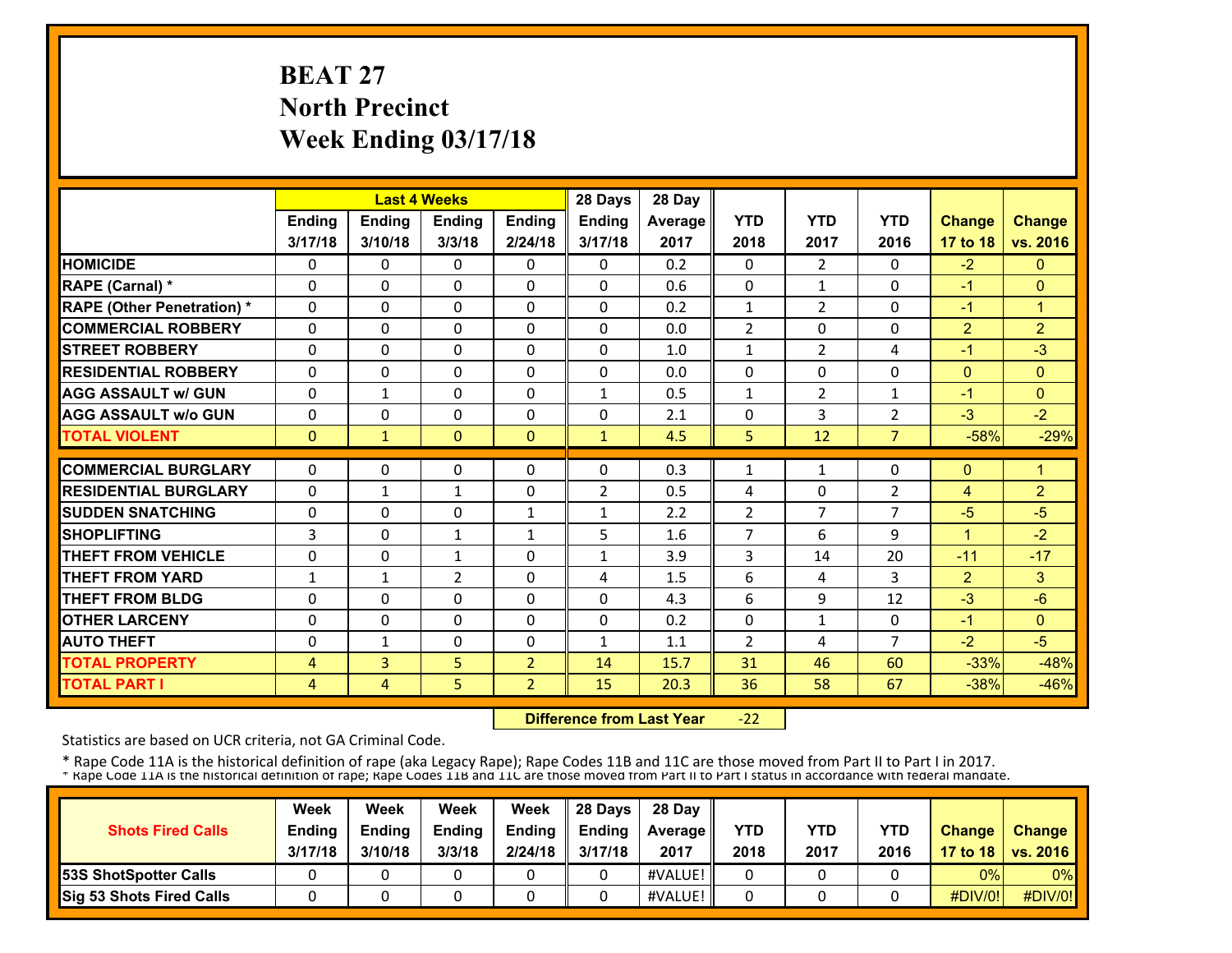

#### **COMPSTATCENTRAL PRECINCTWeek Ending 03/17/18**

**PRECINCT COMMANDER:**

**CAPT. BEN HERRON**



|                                                                                                  | <b>Week</b><br><b>Ending</b> | Week<br><b>Ending</b> | Weekly<br>Avg   | 28-Day<br><b>Ending</b> | 28-Day<br>Ending                 | Avg<br>28-Day                                | <b>YTD</b>      | <b>YTD</b>      | <b>YTD</b>       | <b>Change</b>  | <b>Change</b>          |
|--------------------------------------------------------------------------------------------------|------------------------------|-----------------------|-----------------|-------------------------|----------------------------------|----------------------------------------------|-----------------|-----------------|------------------|----------------|------------------------|
|                                                                                                  | 3/17/18                      | 3/10/18               | 2017            | 3/17/18                 | 02/17/18                         | 2017                                         | 2018            | 2017            | 2016             | 17 to 18       | vs. 2016               |
| <b>HOMICIDE</b>                                                                                  | 0                            | $\Omega$              | $\mathbf{0}$    | 0                       | 0                                | $\mathbf 1$                                  | $\mathbf{0}$    | 0               | 6                | $\Omega$       | $-6$                   |
| <b>RAPE (Carnal) *</b>                                                                           | $\bf{0}$                     | 0                     | 0               | 1                       | 1                                | $\mathbf 1$                                  | 4               | $\overline{2}$  | 3                | $\overline{2}$ | 1                      |
| <b>RAPE (Other Penetration) *</b>                                                                | 0                            | 1                     | 0               | 1                       | $\overline{2}$                   | $\mathbf 1$                                  | 4               | 4               | 1                | $\Omega$       | 3                      |
| <b>COMMERCIAL ROBBERY</b>                                                                        | $\mathbf{0}$                 | $\mathbf 0$           | 0               | $\mathbf{0}$            | $\Omega$                         | $\overline{2}$                               | $\mathbf{0}$    | 5               | $\mathbf{1}$     | $-5$           | -1                     |
| <b>STREET ROBBERY</b>                                                                            | 1                            | $\Omega$              | $\mathbf{1}$    | 3                       | $\overline{2}$                   | 5                                            | 10              | 9               | 9                | $\overline{1}$ | $\overline{1}$         |
| <b>RESIDENTIAL ROBBERY</b>                                                                       | 0                            | $\mathbf{0}$          | $\mathbf{0}$    | 0                       | $\mathbf{0}$                     | -1                                           | $\mathbf 1$     | $\mathbf 1$     | 4                | $\mathbf{0}$   | $-3$                   |
| <b>AGG ASSAULT w/ GUN</b>                                                                        | 1                            | $\mathbf 0$           | $\overline{2}$  |                         | $\overline{5}$                   | $\overline{7}$                               | 8               | $\overline{12}$ | 18               | $-4$           | $-10$                  |
| <b>AGG ASSAULT w/o GUN</b>                                                                       | 1                            | $\mathbf{1}$          | $\overline{2}$  | $\overline{7}$          | 3                                | 6                                            | $\overline{13}$ | 10              | 6                | 3              | $\overline{7}$         |
| <b>TOTAL VIOLENT</b>                                                                             | 3                            | $\overline{2}$        | $6\phantom{1}$  | $\overline{13}$         | 13                               | $\overline{23}$                              | 40              | 43              | 48               | $-7%$          | $-17%$                 |
| <b>COMMERCIAL BURGLARY</b>                                                                       | 1                            | $\overline{2}$        | 1               |                         | 4                                | 4                                            | 13              | 9               | $\overline{23}$  | 4              | -10                    |
| <b>RESIDENTIAL BURGLARY</b>                                                                      | 5                            | $\overline{2}$        | 4               | 12                      | 13                               | $\overline{17}$                              | 30              | $\overline{53}$ | $\overline{54}$  | $-23$          | $-24$                  |
| <b>SUDDEN SNATCHING</b>                                                                          | $\bf{0}$                     | 0                     | 0               | $\mathbf{0}$            | $\mathbf{0}$                     | $\overline{2}$                               | $\mathbf 1$     | 5               | 3                | $-4$           | $-2$                   |
| <b>SHOPLIFTING</b>                                                                               | 4                            | $\overline{2}$        | 5               | 12                      | 9                                | $\overline{18}$                              | 29              | $\overline{53}$ | $\overline{30}$  | $-24$          | $-1$                   |
| <b>THEFT FROM VEHICLE</b>                                                                        | 6                            | 5                     | 8               | $\overline{26}$         | $\overline{20}$                  | $\overline{32}$                              | $\overline{58}$ | $\overline{92}$ | $\overline{112}$ | $-34$          | $-54$                  |
| <b>THEFT FROM YARD</b>                                                                           | 1                            | $\mathbf{1}$          | 4               | 8                       | 13                               | 16                                           | $\overline{28}$ | $\overline{44}$ | $\overline{31}$  | $-16$          | $\overline{\cdot 3}$   |
| <b>THEFT FROM BLDG</b>                                                                           | $\overline{2}$               | 3                     | 4               | 11                      | $\overline{12}$                  | $\overline{16}$                              | 37              | $\overline{32}$ | 56               | 5              | $-19$                  |
| <b>OTHER LARCENY</b>                                                                             | 1                            | $\Omega$              | $\mathbf{1}$    | 3                       | $\overline{2}$                   | $\overline{3}$                               | 6               | $\overline{10}$ | 3                | $-4$           | $\overline{3}$         |
| <b>AUTO THEFT</b>                                                                                | 3                            | 5                     | 4               | 19                      | $\overline{17}$                  | 16                                           | 45              | 39              | 50               | 6              | $-5$                   |
| <b>TOTAL PROPERTY</b>                                                                            | 23                           | 20                    | 31              | 98                      | 90                               | 124                                          | 247             | 337             | 362              | $-27%$         | $-32%$                 |
| <b>TOTAL PART I</b>                                                                              | 26                           | $\overline{22}$       | $\overline{37}$ | 111                     | 103                              | 147                                          | 287             | 380             | 410              | $-24%$         | $-30%$                 |
| Statistics are based on UCR criteria, not GA Criminal Code, and are                              |                              |                       |                 |                         | <b>Difference from Last Year</b> |                                              | -93             |                 |                  |                | Last Week Year-to-Date |
| preliminary, based on RMS data at the time prepared, and are subject to change.                  |                              |                       |                 |                         |                                  | <b>At-Fault Police Vehicle Accidents</b>     |                 |                 |                  | $\Omega$       | 3                      |
| Cell Shading: white is within 0.6 standard deviation of the mean; red is above; green is below.  |                              |                       |                 |                         |                                  | <b>Not At-Fault Police Vehicle Accidents</b> |                 |                 |                  | $\mathbf 0$    | $\overline{5}$         |
| * Code 11A is the pre-2016 definition of rape; Codes 11B and 11C are by federal mandate in 2016. |                              |                       |                 |                         |                                  | <b>Total Police Vehicle Accidents</b>        |                 |                 |                  | $\overline{0}$ | $\overline{8}$         |
|                                                                                                  | Week                         | Week                  | Weekly          | 28-Day                  | 28-Day                           | Avg                                          |                 |                 |                  |                |                        |
| <b>Citizen Initiated Calls</b>                                                                   | <b>Ending</b>                | <b>Ending</b>         | Avg             | <b>Ending</b>           | <b>Ending</b>                    | 28-Day                                       | <b>YTD</b>      | <b>YTD</b>      | <b>YTD</b>       | <b>Change</b>  | <b>Change</b>          |
|                                                                                                  | 3/17/18                      | 3/10/18               | 2017            | 3/17/18                 | 02/17/18                         | 2017                                         | 2018            | 2017            | 2016             | 17 to 18       | vs. 2016               |
| <b>Midnight Shift</b>                                                                            | 98                           | 112                   | 126             | 417                     | 369                              | 503                                          | 1052            | 1146            | 1180             | $-94$          | $-128$                 |
| Day Shift                                                                                        | 241                          | 240                   | 271             | 938                     | 963                              | 1085                                         | 2561            | 2649            | 2767             | $-88$          | $-206$                 |
| <b>Afternoon Shift</b>                                                                           | $\overline{255}$             | $\overline{245}$      | 294             | 955                     | 797                              | 1176                                         | 2379            | 2709            | 2698             | $-330$         | $-319$                 |
| <b>TOTAL CITIZEN CFS</b>                                                                         | 594                          | 597                   | 691             | 2310                    | 2129                             | 2764                                         | 5992            | 6504            | 6645             | $-7.9%$        | $-9.8%$                |
| <b>53S ShotSpotter Calls</b>                                                                     | 0                            | 0                     | #VALUE!         | 0                       | $\mathbf 0$                      | #VALUE!                                      | 0               | 0               | 0                | 0              | 0                      |
| <b>Sig 53 Shots Fired Calls</b>                                                                  | $\Omega$                     | $\Omega$              | #VALUE!         | $\Omega$                | $\Omega$                         | #VALUE!                                      | $\Omega$        | $\Omega$        | $\Omega$         | $\Omega$       | $\Omega$               |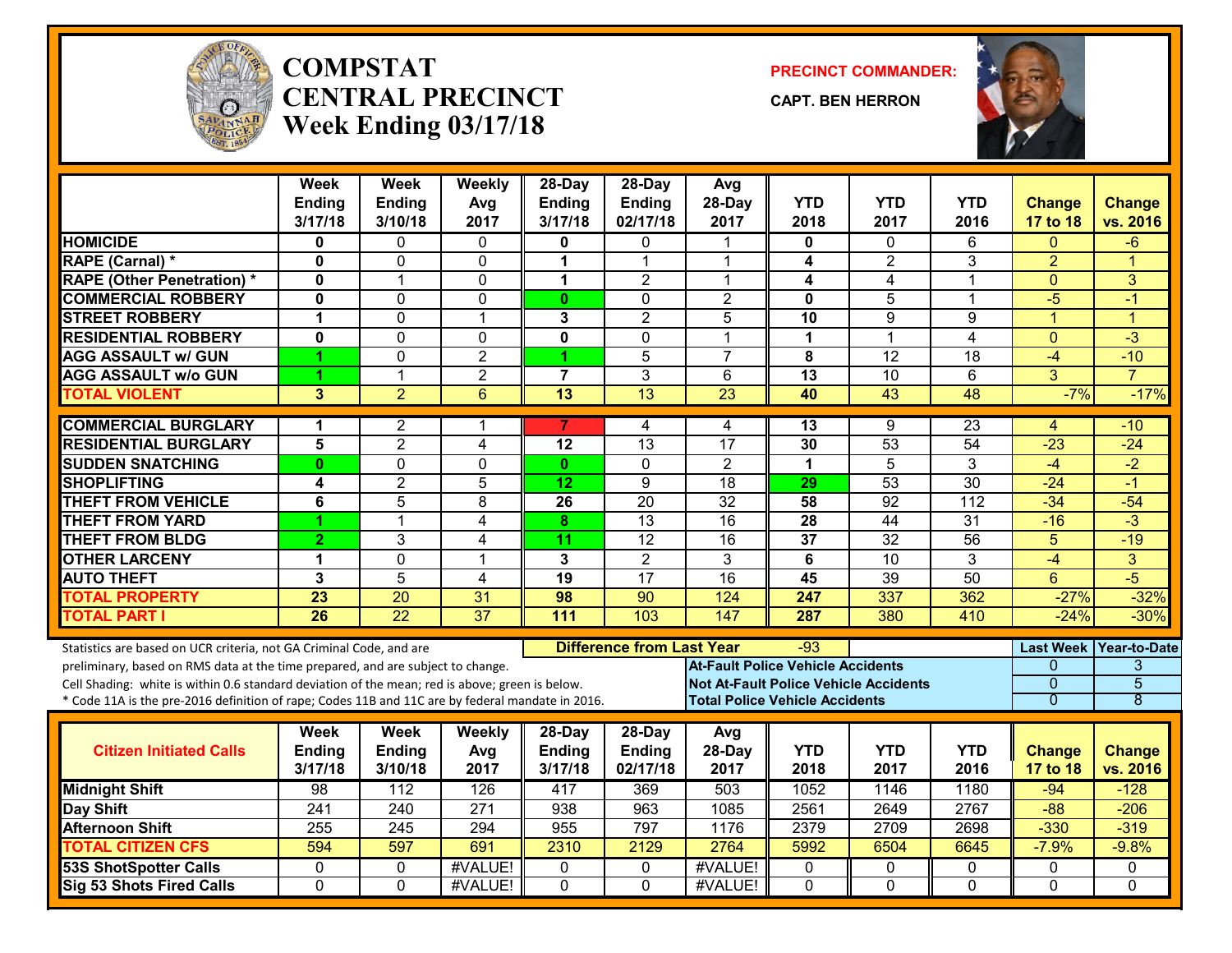# **BEAT 31 Central Precinct Week Ending 03/17/18**

|                                   |              |                | <b>Last 4 Weeks</b> |                | 28 Days        | 28 Day  |                |                |                |                |                |
|-----------------------------------|--------------|----------------|---------------------|----------------|----------------|---------|----------------|----------------|----------------|----------------|----------------|
|                                   | Ending       | <b>Ending</b>  | Ending              | Ending         | Ending         | Average | <b>YTD</b>     | <b>YTD</b>     | <b>YTD</b>     | <b>Change</b>  | <b>Change</b>  |
|                                   | 3/17/18      | 3/10/18        | 3/3/18              | 2/24/18        | 3/17/18        | 2017    | 2018           | 2017           | 2016           | 17 to 18       | vs. 2016       |
| <b>HOMICIDE</b>                   | 0            | 0              | 0                   | 0              | $\Omega$       | 0.1     | 0              | $\Omega$       | $\overline{2}$ | $\mathbf{0}$   | $-2$           |
| RAPE (Carnal) *                   | $\Omega$     | $\Omega$       | $\Omega$            | $\Omega$       | $\Omega$       | 0.2     | $\Omega$       | $\mathbf{1}$   | $\mathbf{1}$   | $-1$           | $-1$           |
| <b>RAPE (Other Penetration) *</b> | $\Omega$     | $\Omega$       | $\Omega$            | $\Omega$       | $\Omega$       | 0.3     | $\mathbf{1}$   | 3              | $\Omega$       | $-2$           | $\mathbf{1}$   |
| <b>COMMERCIAL ROBBERY</b>         | 0            | $\Omega$       | 0                   | 0              | $\Omega$       | 0.0     | $\mathbf{0}$   | $\Omega$       | $\Omega$       | $\mathbf{0}$   | $\Omega$       |
| <b>STREET ROBBERY</b>             | 0            | $\Omega$       | $\Omega$            | $\mathbf{1}$   | $\mathbf{1}$   | 1.1     | 5              | $\mathbf{1}$   | $\mathbf{1}$   | 4              | $\overline{4}$ |
| <b>RESIDENTIAL ROBBERY</b>        | 0            | $\Omega$       | 0                   | 0              | 0              | 0.2     | 0              | $\mathbf{1}$   | $\Omega$       | $-1$           | $\overline{0}$ |
| <b>AGG ASSAULT w/ GUN</b>         | 0            | $\Omega$       | 0                   | 0              | $\Omega$       | 1.0     | $\overline{2}$ | 1              | 2              | 1              | $\Omega$       |
| <b>AGG ASSAULT w/o GUN</b>        | 0            | $\Omega$       | 0                   | 0              | 0              | 1.1     | 3              | $\overline{2}$ | $\Omega$       | 1              | 3              |
| <b>TOTAL VIOLENT</b>              | $\mathbf{0}$ | $\Omega$       | $\mathbf{0}$        | $\mathbf{1}$   | $\mathbf{1}$   | 3.8     | 11             | 9              | 6              | 22%            | 83%            |
| <b>COMMERCIAL BURGLARY</b>        | 1            | $\overline{2}$ | 0                   | 0              | 3              | 0.5     | 6              | $\mathbf{1}$   | $\overline{2}$ | 5              | 4              |
| <b>RESIDENTIAL BURGLARY</b>       | 0            | $\Omega$       | $\Omega$            | 0              | $\Omega$       | 2.3     | $\overline{2}$ | 9              | 10             | $-7$           | $-8$           |
| <b>SUDDEN SNATCHING</b>           | 0            | 0              | 0                   | $\Omega$       | 0              | 0.4     | $\mathbf{0}$   | $\mathbf{1}$   | 0              | $-1$           | $\overline{0}$ |
| <b>SHOPLIFTING</b>                | 0            | $\Omega$       | 0                   | 0              | 0              | 1.5     | $\mathbf{0}$   | 8              | 5              | $-8$           | $-5$           |
| <b>THEFT FROM VEHICLE</b>         | $\mathbf{1}$ | 2              | 2                   | 0              | 5              | 7.0     | 9              | 28             | 19             | $-19$          | $-10$          |
| <b>THEFT FROM YARD</b>            | $\mathbf{1}$ | $\Omega$       | 0                   | $\mathbf{1}$   | $\overline{2}$ | 4.9     | $\overline{7}$ | 16             | 5              | $-9$           | $\overline{2}$ |
| <b>THEFT FROM BLDG</b>            | $\mathbf{1}$ | $\Omega$       | $\mathbf{1}$        | 0              | $\overline{2}$ | 2.8     | 7              | $\Omega$       | 9              | $\overline{7}$ | $-2$           |
| <b>OTHER LARCENY</b>              | 0            | $\Omega$       | $\Omega$            | $\Omega$       | 0              | 0.7     | 0              | 4              | $\Omega$       | $-4$           | $\Omega$       |
| <b>AUTO THEFT</b>                 | 1            | $\Omega$       | $\mathbf{1}$        | $\Omega$       | $\overline{2}$ | 3.0     | 3              | 10             | 11             | $-7$           | $-8$           |
| <b>TOTAL PROPERTY</b>             | 5            | 4              | 4                   | $\mathbf{1}$   | 14             | 22.9    | 34             | 77             | 61             | $-56%$         | $-44%$         |
| <b>TOTAL PART I</b>               | 5            | 4              | $\overline{4}$      | $\overline{2}$ | 15             | 26.8    | 45             | 86             | 67             | $-48%$         | $-33%$         |

 **Difference from Last Year** $-41$ 

Statistics are based on UCR criteria, not GA Criminal Code.

| <b>Shots Fired Calls</b>        | Week<br><b>Ending</b><br>3/17/18 | Week<br><b>Endina</b><br>3/10/18 | Week<br><b>Ending</b><br>3/3/18 | Week<br>Ending<br>2/24/18 | 28 Days<br><b>Endina</b><br>3/17/18 | 28 Dav<br><b>Average II</b><br>2017 | YTD<br>2018 | YTD<br>2017 | <b>YTD</b><br>2016 | <b>Change</b> | <b>Change</b><br>17 to 18   vs. 2016 |
|---------------------------------|----------------------------------|----------------------------------|---------------------------------|---------------------------|-------------------------------------|-------------------------------------|-------------|-------------|--------------------|---------------|--------------------------------------|
| <b>53S ShotSpotter Calls</b>    |                                  |                                  |                                 |                           |                                     | #VALUE!                             |             |             |                    | $\#$ DIV/0!   | #DIV/0!                              |
| <b>Sig 53 Shots Fired Calls</b> |                                  |                                  |                                 |                           |                                     | #VALUE!                             |             |             |                    | #DIV/0!       | #DIV/0!                              |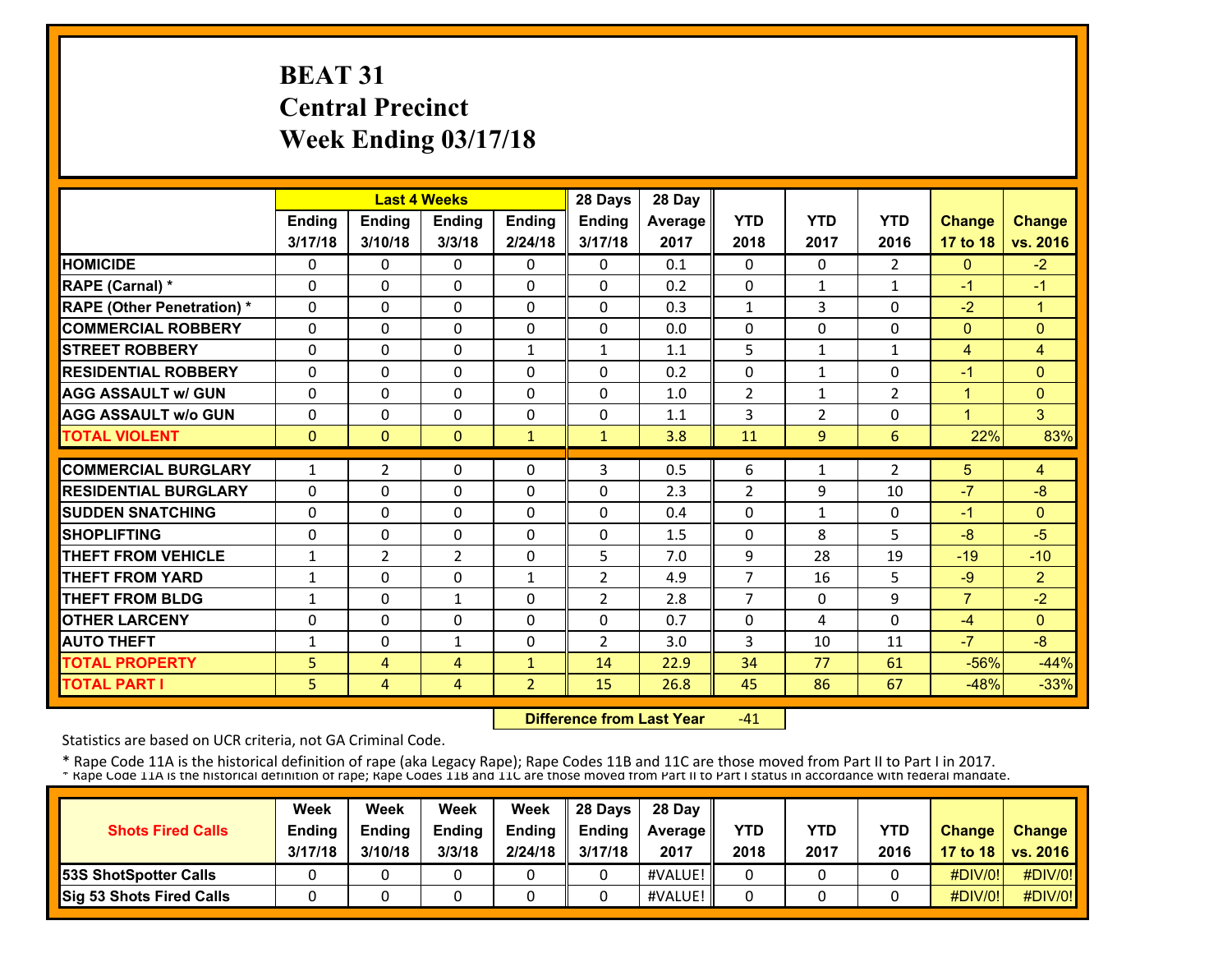# **BEAT 32 Central Precinct Week Ending 03/17/18**

|                                   |                |                | <b>Last 4 Weeks</b> |               | 28 Days        | 28 Day  |                |                |                |                |                 |
|-----------------------------------|----------------|----------------|---------------------|---------------|----------------|---------|----------------|----------------|----------------|----------------|-----------------|
|                                   | Ending         | <b>Ending</b>  | <b>Ending</b>       | <b>Ending</b> | Ending         | Average | <b>YTD</b>     | <b>YTD</b>     | <b>YTD</b>     | <b>Change</b>  | <b>Change</b>   |
|                                   | 3/17/18        | 3/10/18        | 3/3/18              | 2/24/18       | 3/17/18        | 2017    | 2018           | 2017           | 2016           | 17 to 18       | vs. 2016        |
| <b>HOMICIDE</b>                   | 0              | 0              | $\mathbf{0}$        | 0             | $\mathbf{0}$   | 0.0     | $\Omega$       | $\mathbf{0}$   | 0              | $\mathbf{0}$   | $\mathbf{0}$    |
| <b>RAPE (Carnal) *</b>            | 0              | 0              | $\mathbf{0}$        | $\Omega$      | 0              | 0.4     | $\Omega$       | $\mathbf{0}$   | 0              | $\mathbf{0}$   | $\mathbf{0}$    |
| <b>RAPE (Other Penetration) *</b> | 0              | $\Omega$       | $\mathbf{0}$        | 0             | $\Omega$       | 0.2     | $\Omega$       | $\mathbf{1}$   | $\Omega$       | $-1$           | $\mathbf{0}$    |
| <b>COMMERCIAL ROBBERY</b>         | 0              | 0              | $\mathbf{0}$        | 0             | $\Omega$       | 0.5     | $\Omega$       | $\overline{2}$ | $\Omega$       | $-2$           | $\Omega$        |
| <b>STREET ROBBERY</b>             | 0              | 0              | $\mathbf{0}$        | 0             | 0              | 0.5     | $\mathbf{1}$   | 0              | 0              | $\mathbf{1}$   | 1               |
| <b>RESIDENTIAL ROBBERY</b>        | $\Omega$       | $\Omega$       | $\Omega$            | $\Omega$      | $\Omega$       | 0.0     | $\Omega$       | $\Omega$       | $\Omega$       | $\mathbf{0}$   | $\Omega$        |
| <b>AGG ASSAULT w/ GUN</b>         | $\Omega$       | $\Omega$       | $\Omega$            | $\Omega$      | $\Omega$       | 0.4     | $\Omega$       | $\mathbf{1}$   | $\mathbf{1}$   | $-1$           | $-1$            |
| <b>AGG ASSAULT w/o GUN</b>        | $\mathbf{1}$   | $\Omega$       | $\Omega$            | $\Omega$      | $\mathbf{1}$   | 0.5     | $\mathbf{1}$   | $\mathbf{1}$   | $\overline{2}$ | $\overline{0}$ | $-1$            |
| <b>TOTAL VIOLENT</b>              | 1              | $\mathbf{0}$   | $\mathbf{0}$        | $\mathbf{0}$  | $\mathbf{1}$   | 2.5     | $\overline{2}$ | 5              | 3              | $-60%$         | $-33%$          |
| <b>COMMERCIAL BURGLARY</b>        | 0              | $\Omega$       | $\mathbf{0}$        | 0             | $\Omega$       | 0.3     | $\Omega$       | 0              | 3              | $\Omega$       | $-3$            |
| <b>RESIDENTIAL BURGLARY</b>       | 0              | 0              | $\mathbf{1}$        | 0             | 1              | 2.1     | 5              | $\overline{2}$ | 6              | 3              | $-1$            |
| <b>SUDDEN SNATCHING</b>           | $\Omega$       | $\Omega$       | $\Omega$            | $\Omega$      | $\Omega$       | 0.2     | $\Omega$       | $\mathbf{1}$   | $\Omega$       | $-1$           | $\mathbf{0}$    |
| <b>SHOPLIFTING</b>                | 2              | $\mathbf{1}$   | $\mathbf{1}$        | $\mathbf{1}$  | 5              | 3.8     | 13             | 10             | 3              | 3              | 10 <sup>°</sup> |
| THEFT FROM VEHICLE                | $\overline{2}$ | $\overline{2}$ | 0                   | $\mathbf{1}$  | 5              | 8.7     | 15             | 16             | 23             | $-1$           | $-8$            |
| <b>THEFT FROM YARD</b>            | 0              | $\mathbf{1}$   | $\mathbf{0}$        | 0             | $\mathbf{1}$   | 2.8     | 7              | 8              | 3              | $-1$           | $\overline{4}$  |
| <b>THEFT FROM BLDG</b>            | 1              | 0              | $\Omega$            | $\mathbf{1}$  | $\overline{2}$ | 4.1     | 8              | 12             | 16             | $-4$           | $-8$            |
| <b>OTHER LARCENY</b>              | 0              | $\Omega$       | $\Omega$            | $\Omega$      | $\Omega$       | 1.0     | $\mathbf{1}$   | $\mathbf{1}$   | $\Omega$       | $\Omega$       | $\mathbf{1}$    |
| <b>AUTO THEFT</b>                 | $\overline{2}$ | $\mathbf{1}$   | $\Omega$            | $\mathbf{1}$  | 4              | 2.3     | 8              | $\overline{7}$ | 8              | $\mathbf{1}$   | $\Omega$        |
| <b>TOTAL PROPERTY</b>             | $\overline{7}$ | 5.             | $\overline{2}$      | 4             | 18             | 25.4    | 57             | 57             | 62             | $0\%$          | $-8%$           |
| <b>TOTAL PART I</b>               | 8              | 5              | $\overline{2}$      | 4             | 19             | 27.8    | 59             | 62             | 65             | $-5%$          | $-9%$           |

 **Difference from Last Year**‐3

Statistics are based on UCR criteria, not GA Criminal Code.

| <b>Shots Fired Calls</b>        | Week<br><b>Ending</b><br>3/17/18 | Week<br><b>Endina</b><br>3/10/18 | Week<br><b>Ending</b><br>3/3/18 | Week<br><b>Endina</b><br>2/24/18 | 28 Davs<br><b>Ending</b><br>3/17/18 | 28 Day<br><b>Average II</b><br>2017 | YTD<br>2018 | YTD<br>2017 | YTD<br>2016 | <b>Change</b> | Change<br>17 to 18   vs. 2016 |
|---------------------------------|----------------------------------|----------------------------------|---------------------------------|----------------------------------|-------------------------------------|-------------------------------------|-------------|-------------|-------------|---------------|-------------------------------|
| <b>53S ShotSpotter Calls</b>    |                                  |                                  |                                 |                                  |                                     | #VALUE!                             |             |             |             | #DIV/0!       | #DIV/0!                       |
| <b>Sig 53 Shots Fired Calls</b> |                                  |                                  |                                 |                                  |                                     | #VALUE!                             |             |             |             | #DIV/0!       | #DIV/0!                       |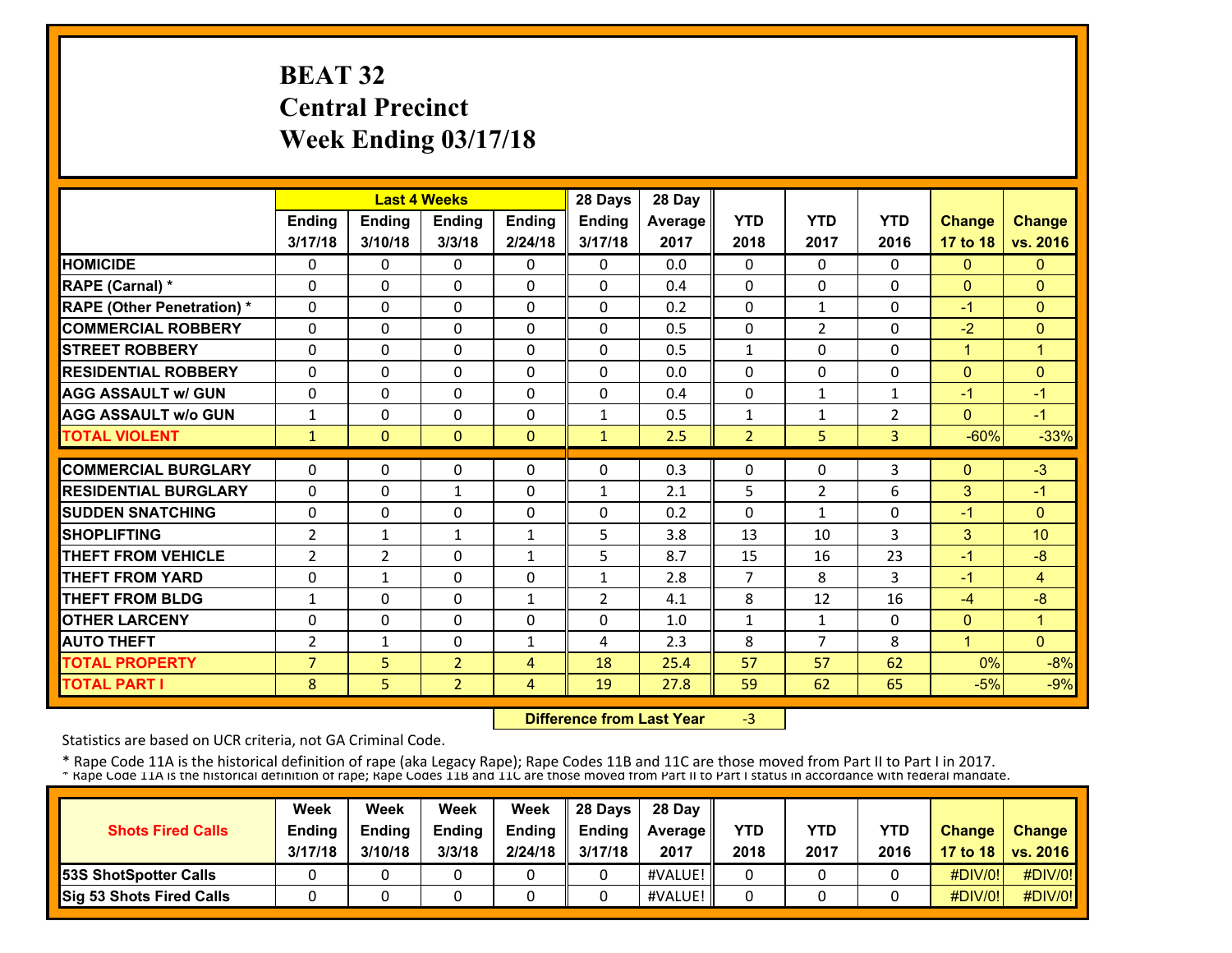# **BEAT 33 Central Precinct Week Ending 03/17/18**

|                                   |                | <b>Last 4 Weeks</b> |                |                | 28 Days        | 28 Day  |                |                |                |               |                |
|-----------------------------------|----------------|---------------------|----------------|----------------|----------------|---------|----------------|----------------|----------------|---------------|----------------|
|                                   | <b>Ending</b>  | <b>Ending</b>       | <b>Endina</b>  | Ending         | <b>Endina</b>  | Average | <b>YTD</b>     | <b>YTD</b>     | <b>YTD</b>     | <b>Change</b> | <b>Change</b>  |
|                                   | 3/17/18        | 3/10/18             | 3/3/18         | 2/24/18        | 3/17/18        | 2017    | 2018           | 2017           | 2016           | 17 to 18      | vs. 2016       |
| <b>HOMICIDE</b>                   | 0              | 0                   | 0              | 0              | $\Omega$       | 0.2     | 0              | 0              | $\overline{2}$ | $\mathbf{0}$  | $-2$           |
| RAPE (Carnal) *                   | $\Omega$       | $\Omega$            | 0              | $\mathbf{0}$   | $\Omega$       | 0.2     | $\mathbf{0}$   | $\Omega$       | $\mathbf{1}$   | $\mathbf{0}$  | $-1$           |
| <b>RAPE (Other Penetration) *</b> | 0              | 0                   | 0              | 0              | $\Omega$       | 0.1     | $\mathbf{1}$   | $\Omega$       | 0              | $\mathbf{1}$  | $\mathbf{1}$   |
| <b>COMMERCIAL ROBBERY</b>         | 0              | 0                   | 0              | 0              | $\Omega$       | 0.5     | $\mathbf{0}$   | 3              | 0              | $-3$          | $\overline{0}$ |
| <b>STREET ROBBERY</b>             | $\Omega$       | $\mathbf{1}$        | 0              | 0              | $\mathbf{1}$   | 1.5     | 3              | 5              | 5              | $-2$          | $-2$           |
| <b>RESIDENTIAL ROBBERY</b>        | $\Omega$       | $\Omega$            | 0              | 0              | 0              | 0.1     | 0              | $\Omega$       | 0              | $\mathbf{0}$  | $\overline{0}$ |
| <b>AGG ASSAULT w/ GUN</b>         | $\Omega$       | $\Omega$            | 0              | 0              | 0              | 1.4     | $\mathbf{1}$   | $\overline{2}$ | 2              | $-1$          | $-1$           |
| <b>AGG ASSAULT W/o GUN</b>        | 0              | $\Omega$            | $\mathbf{1}$   | 0              | 1              | 1.1     | $\overline{2}$ | 4              | $\mathbf{1}$   | $-2$          | $\mathbf{1}$   |
| <b>TOTAL VIOLENT</b>              | $\mathbf{0}$   | $\mathbf{1}$        | $\mathbf{1}$   | $\Omega$       | $\overline{2}$ | 4.9     | $\overline{7}$ | 14             | 11             | $-50%$        | $-36%$         |
| <b>COMMERCIAL BURGLARY</b>        | 0              | $\Omega$            | 0              | 0              | 0              | 0.6     | $\mathbf{1}$   | $\overline{2}$ | 9              | -1            | $-8$           |
| <b>RESIDENTIAL BURGLARY</b>       |                | 0                   |                |                | 0              |         |                | 5              |                |               | $-8$           |
|                                   | 0              |                     | 0              | 0              |                | 1.7     | 0              |                | 8              | $-5$          | $-1$           |
| <b>SUDDEN SNATCHING</b>           | 0              | $\Omega$            | 0              | 0              | 0              | 0.3     | $\mathbf{0}$   | $\mathbf{1}$   | $\mathbf{1}$   | -1            |                |
| <b>SHOPLIFTING</b>                | $\mathbf{1}$   | $\mathbf{1}$        | 0              | $\overline{2}$ | 4              | 5.4     | 5              | 20             | 10             | $-15$         | $-5$           |
| <b>THEFT FROM VEHICLE</b>         | 1              | $\overline{2}$      | 0              | 0              | 3              | 5.6     | 9              | 24             | 25             | $-15$         | $-16$          |
| <b>THEFT FROM YARD</b>            | $\overline{2}$ | $\mathbf{1}$        | 0              | 0              | 3              | 3.2     | 5              | $\overline{7}$ | 11             | $-2$          | $-6$           |
| <b>THEFT FROM BLDG</b>            | 0              | $\Omega$            | $\mathbf{1}$   | 0              | $\mathbf{1}$   | 2.5     | 8              | $\overline{7}$ | 10             | $\mathbf{1}$  | $-2$           |
| <b>OTHER LARCENY</b>              | 0              | $\mathbf{1}$        | $\Omega$       | 1              | $\overline{2}$ | 0.8     | 2              | 4              | $\mathbf{1}$   | $-2$          | $\mathbf{1}$   |
| <b>AUTO THEFT</b>                 | 0              | $\mathbf{1}$        | $\Omega$       | 1              | $\overline{2}$ | 3.0     | $\overline{7}$ | $\overline{7}$ | 14             | $\Omega$      | $-7$           |
| <b>TOTAL PROPERTY</b>             | 4              | 6                   | $\mathbf{1}$   | 4              | 15             | 23.1    | 37             | 77             | 89             | $-52%$        | $-58%$         |
| <b>TOTAL PART I</b>               | $\overline{4}$ | $\overline{7}$      | $\overline{2}$ | $\overline{4}$ | 17             | 28.0    | 44             | 91             | 100            | $-52%$        | $-56%$         |

 **Difference from Last Year** $-47$ 

Statistics are based on UCR criteria, not GA Criminal Code.

| <b>Shots Fired Calls</b>        | Week<br><b>Ending</b><br>3/17/18 | Week<br><b>Endina</b><br>3/10/18 | Week<br><b>Ending</b><br>3/3/18 | Week<br>Ending<br>2/24/18 | 28 Days<br><b>Endina</b><br>3/17/18 | 28 Dav<br><b>Average II</b><br>2017 | YTD<br>2018 | YTD<br>2017 | <b>YTD</b><br>2016 | <b>Change</b> | <b>Change</b><br>17 to 18   vs. 2016 |
|---------------------------------|----------------------------------|----------------------------------|---------------------------------|---------------------------|-------------------------------------|-------------------------------------|-------------|-------------|--------------------|---------------|--------------------------------------|
| <b>53S ShotSpotter Calls</b>    |                                  |                                  |                                 |                           |                                     | #VALUE!                             |             |             |                    | $\#$ DIV/0!   | #DIV/0!                              |
| <b>Sig 53 Shots Fired Calls</b> |                                  |                                  |                                 |                           |                                     | #VALUE!                             |             |             |                    | #DIV/0!       | #DIV/0!                              |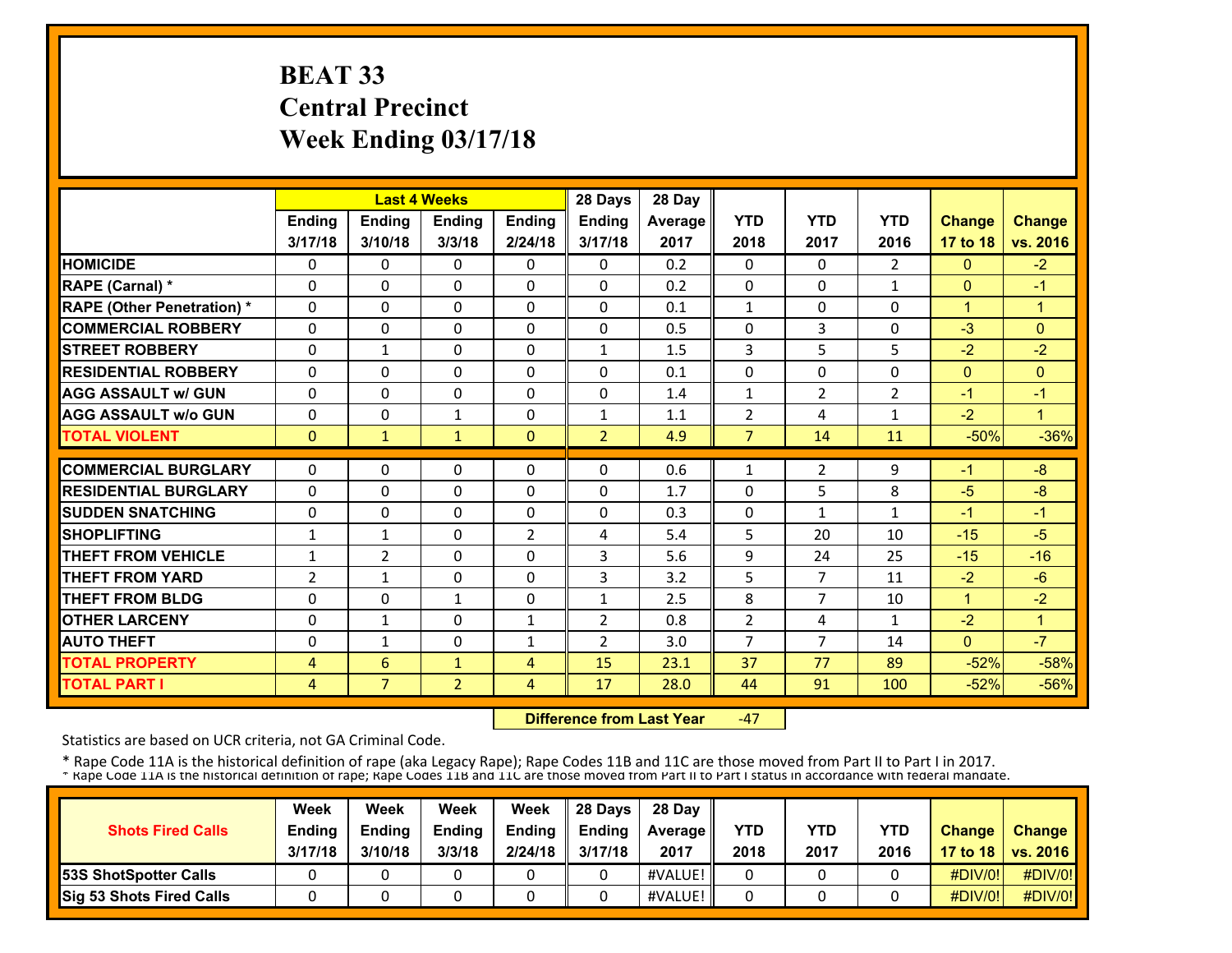# **BEAT 34 Central Precinct Week Ending 03/17/18**

|                                   |              | <b>Last 4 Weeks</b> |               |          | 28 Days        | 28 Day  |                |                |              |                |                |
|-----------------------------------|--------------|---------------------|---------------|----------|----------------|---------|----------------|----------------|--------------|----------------|----------------|
|                                   | Ending       | <b>Ending</b>       | <b>Ending</b> | Ending   | Ending         | Average | <b>YTD</b>     | <b>YTD</b>     | <b>YTD</b>   | <b>Change</b>  | <b>Change</b>  |
|                                   | 3/17/18      | 3/10/18             | 3/3/18        | 2/24/18  | 3/17/18        | 2017    | 2018           | 2017           | 2016         | 17 to 18       | vs. 2016       |
| <b>HOMICIDE</b>                   | 0            | 0                   | 0             | 0        | $\Omega$       | 0.3     | 0              | $\Omega$       | $\mathbf{1}$ | $\mathbf{0}$   | $-1$           |
| RAPE (Carnal) *                   | $\Omega$     | $\Omega$            | $\Omega$      | $\Omega$ | $\Omega$       | 0.5     | 2              | $\Omega$       | $\Omega$     | $\overline{2}$ | $\overline{2}$ |
| <b>RAPE (Other Penetration) *</b> | $\Omega$     | $\Omega$            | $\Omega$      | $\Omega$ | $\Omega$       | 0.0     | $\mathbf{0}$   | $\Omega$       | $\mathbf{1}$ | $\mathbf{0}$   | $-1$           |
| <b>COMMERCIAL ROBBERY</b>         | 0            | $\Omega$            | 0             | 0        | $\Omega$       | 0.1     | $\mathbf{0}$   | $\Omega$       | $\Omega$     | $\mathbf{0}$   | $\mathbf{0}$   |
| <b>STREET ROBBERY</b>             | $\Omega$     | $\Omega$            | $\Omega$      | $\Omega$ | $\Omega$       | 0.7     | $\mathbf{0}$   | $\mathbf{1}$   | $\mathbf{1}$ | $-1$           | $-1$           |
| <b>RESIDENTIAL ROBBERY</b>        | 0            | $\Omega$            | 0             | 0        | 0              | 0.3     | $\mathbf{1}$   | $\Omega$       | 1            | 1              | $\overline{0}$ |
| <b>AGG ASSAULT w/ GUN</b>         | 0            | 0                   | 0             | 0        | 0              | 2.4     | $\mathbf{1}$   | $\overline{7}$ | 5            | $-6$           | $-4$           |
| <b>AGG ASSAULT w/o GUN</b>        | 1            | 2                   | 0             | 0        | 3              | 1.8     | 5              | $\overline{2}$ | 1            | 3              | $\overline{4}$ |
| <b>TOTAL VIOLENT</b>              | $\mathbf{1}$ | 2 <sup>1</sup>      | $\mathbf{0}$  | $\Omega$ | $\overline{3}$ | 6.1     | 9              | 10             | 10           | $-10%$         | $-10%$         |
| <b>COMMERCIAL BURGLARY</b>        | 0            | $\mathbf{1}$        | $\mathbf{1}$  | 0        | $\mathcal{P}$  | 0.4     | 2              | $\mathbf{1}$   | 3            | 1              | $-1$           |
| <b>RESIDENTIAL BURGLARY</b>       | 3            | $\mathbf{1}$        | 0             | 3        | $\overline{7}$ | 5.4     | 12             | 16             | 10           | $-4$           | $\overline{2}$ |
| <b>SUDDEN SNATCHING</b>           | 0            | 0                   | 0             | $\Omega$ | 0              | 0.5     | $\mathbf{0}$   | $\mathbf{1}$   | $\Omega$     | $-1$           | $\overline{0}$ |
| <b>SHOPLIFTING</b>                | 0            | $\Omega$            | 0             | 0        | 0              | 2.8     | $\overline{2}$ | $\Omega$       | $\mathbf{1}$ | $\overline{2}$ | $\mathbf{1}$   |
| <b>THEFT FROM VEHICLE</b>         | 0            | $\mathbf{1}$        | 3             | 2        | 6              | 3.3     | 8              | 11             | 10           | $-3$           | $-2$           |
| <b>THEFT FROM YARD</b>            | 0            | $\mathbf{1}$        | 0             | 0        | 1              | 1.6     | 3              | 2              | 3            | $\mathbf{1}$   | $\mathbf{0}$   |
| <b>THEFT FROM BLDG</b>            | $\mathbf{1}$ | $\Omega$            | 0             | 0        | $\mathbf{1}$   | 2.3     | 5              | 3              | 5            | $\overline{2}$ | $\Omega$       |
| <b>OTHER LARCENY</b>              | 0            | $\Omega$            | $\Omega$      | $\Omega$ | 0              | 0.2     | $\Omega$       | $\Omega$       | 0            | $\Omega$       | $\Omega$       |
| <b>AUTO THEFT</b>                 | 1            | $\mathbf{1}$        | 2             | $\Omega$ | 4              | 3.2     | 10             | 6              | 6            | $\overline{4}$ | $\overline{4}$ |
| <b>TOTAL PROPERTY</b>             | 5            | 5                   | 6             | 5        | 21             | 19.7    | 42             | 40             | 38           | 5%             | 11%            |
| <b>TOTAL PART I</b>               | 6            | 7 <sup>1</sup>      | 6             | 5        | 24             | 25.8    | 51             | 50             | 48           | 2%             | 6%             |

 **Difference from Last Year**1

Statistics are based on UCR criteria, not GA Criminal Code.

| <b>Shots Fired Calls</b>        | Week<br><b>Ending</b><br>3/17/18 | Week<br><b>Ending</b><br>3/10/18 | Week<br><b>Ending</b><br>3/3/18 | Week<br><b>Endina</b><br>2/24/18 | 28 Davs<br><b>Ending</b><br>3/17/18 | 28 Day<br><b>Average II</b><br>2017 | YTD<br>2018 | <b>YTD</b><br>2017 | <b>YTD</b><br>2016 | <b>Change</b> | <b>Change</b><br>17 to 18   vs. 2016 |
|---------------------------------|----------------------------------|----------------------------------|---------------------------------|----------------------------------|-------------------------------------|-------------------------------------|-------------|--------------------|--------------------|---------------|--------------------------------------|
| <b>53S ShotSpotter Calls</b>    |                                  |                                  |                                 |                                  |                                     | #VALUE!                             |             |                    |                    | #DIV/0!       | #DIV/0!                              |
| <b>Sig 53 Shots Fired Calls</b> |                                  |                                  |                                 |                                  |                                     | #VALUE!                             |             |                    |                    | #DIV/0!       | #DIV/0!                              |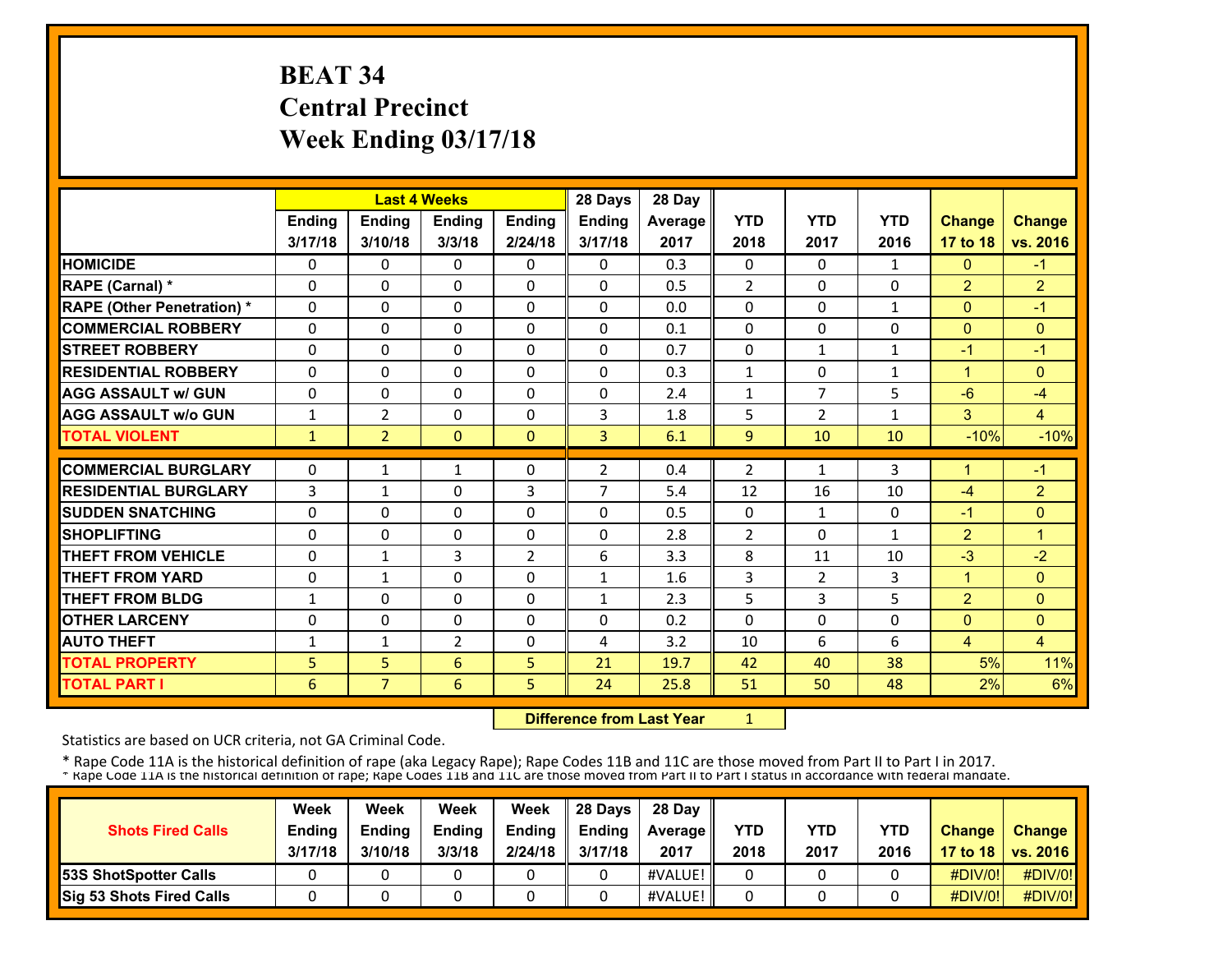# **BEAT 35 Central Precinct Week Ending 03/17/18**

|                                   |                |                | <b>Last 4 Weeks</b> |                | 28 Days        | 28 Day  |                |              |                |                |                |
|-----------------------------------|----------------|----------------|---------------------|----------------|----------------|---------|----------------|--------------|----------------|----------------|----------------|
|                                   | <b>Ending</b>  | <b>Ending</b>  | <b>Ending</b>       | Ending         | Ending         | Average | <b>YTD</b>     | <b>YTD</b>   | <b>YTD</b>     | <b>Change</b>  | <b>Change</b>  |
|                                   | 3/17/18        | 3/10/18        | 3/3/18              | 2/24/18        | 3/17/18        | 2017    | 2018           | 2017         | 2016           | 17 to 18       | vs. 2016       |
| <b>HOMICIDE</b>                   | 0              | 0              | $\mathbf{0}$        | 0              | $\Omega$       | 0.1     | 0              | $\Omega$     | $\mathbf{1}$   | $\mathbf{0}$   | $-1$           |
| RAPE (Carnal) *                   | 1              | $\Omega$       | $\Omega$            | $\Omega$       | $\mathbf{1}$   | 0.0     | $\mathbf{1}$   | $\Omega$     | $\mathbf{1}$   | $\mathbf{1}$   | $\Omega$       |
| <b>RAPE (Other Penetration) *</b> | $\Omega$       | $\Omega$       | $\mathbf{1}$        | $\Omega$       | $\mathbf{1}$   | 0.0     | $\overline{2}$ | $\Omega$     | $\Omega$       | $\overline{2}$ | $\overline{2}$ |
| <b>COMMERCIAL ROBBERY</b>         | $\Omega$       | $\Omega$       | $\Omega$            | 0              | $\Omega$       | 0.4     | $\Omega$       | 0            | $\mathbf{1}$   | $\mathbf{0}$   | $-1$           |
| <b>STREET ROBBERY</b>             | $\mathbf{1}$   | $\Omega$       | $\Omega$            | $\Omega$       | $\mathbf{1}$   | 0.6     | $\mathbf{1}$   | $\mathbf{1}$ | $\overline{2}$ | $\mathbf{0}$   | $-1$           |
| <b>RESIDENTIAL ROBBERY</b>        | 0              | $\Omega$       | $\Omega$            | 0              | $\Omega$       | 0.1     | 0              | 0            | $\overline{2}$ | $\mathbf{0}$   | $-2$           |
| <b>AGG ASSAULT w/ GUN</b>         | 0              | $\Omega$       | $\mathbf{0}$        | 1              | 1              | 1.3     | 4              | 1            | 5              | 3              | $-1$           |
| <b>AGG ASSAULT w/o GUN</b>        | 0              | $\mathbf{1}$   | $\mathbf{0}$        | 0              | $\mathbf{1}$   | 1.2     | 1              | $\mathbf{1}$ | 1              | $\Omega$       | $\Omega$       |
| <b>TOTAL VIOLENT</b>              | $\overline{2}$ | 1              | $\mathbf{1}$        | $\mathbf{1}$   | 5              | 3.6     | 9              | 3            | 13             | 200%           | $-31%$         |
| <b>COMMERCIAL BURGLARY</b>        | 0              | $\Omega$       | 0                   | 0              | $\Omega$       | 1.0     | 1              | 2            | 5              | $-1$           | $-4$           |
| <b>RESIDENTIAL BURGLARY</b>       | 0              | $\mathbf{1}$   | $\Omega$            | $\overline{2}$ | 3              | 3.7     | 6              | 13           | 14             | $-7$           | $-8$           |
| <b>SUDDEN SNATCHING</b>           | 0              | $\Omega$       | $\mathbf{0}$        | $\Omega$       | 0              | 0.2     | $\mathbf{1}$   | 0            | $\overline{2}$ | $\mathbf{1}$   | $-1$           |
| <b>SHOPLIFTING</b>                | 0              | 0              | $\mathbf{0}$        | 0              | $\mathbf{0}$   | 2.2     | $\mathbf{1}$   | 8            | 8              | $-7$           | $-7$           |
| <b>THEFT FROM VEHICLE</b>         | 0              | 0              | $\mathbf{0}$        | 1              | $\mathbf{1}$   | 3.6     | 7              | 8            | 18             | $-1$           | $-11$          |
| <b>THEFT FROM YARD</b>            | 0              | 0              | $\mathbf{0}$        | 0              | 0              | 2.2     | 3              | 6            | 6              | $-3$           | $-3$           |
| <b>THEFT FROM BLDG</b>            | 1              | $\Omega$       | $\Omega$            | $\mathbf{1}$   | $\overline{2}$ | 2.6     | 5              | 6            | 9              | $-1$           | $-4$           |
| <b>OTHER LARCENY</b>              | 0              | $\Omega$       | $\Omega$            | 0              | $\Omega$       | 0.5     | $\overline{2}$ | $\mathbf{1}$ | $\mathbf{1}$   | $\mathbf{1}$   | 1              |
| <b>AUTO THEFT</b>                 | $\overline{2}$ | $\mathbf{1}$   | $\Omega$            | 1              | 4              | 2.5     | 11             | 6            | 8              | 5              | 3              |
| <b>TOTAL PROPERTY</b>             | 3              | $\overline{2}$ | $\mathbf{0}$        | 5              | 10             | 18.6    | 37             | 50           | 71             | $-26%$         | $-48%$         |
| <b>TOTAL PART I</b>               | 5              | 3              | $\mathbf{1}$        | 6              | 15             | 22.2    | 46             | 53           | 84             | $-13%$         | $-45%$         |
|                                   |                |                |                     |                |                |         |                |              |                |                |                |

 **Difference from Last Year**‐7

Statistics are based on UCR criteria, not GA Criminal Code.

| <b>Shots Fired Calls</b>        | Week<br><b>Ending</b><br>3/17/18 | Week<br><b>Ending</b><br>3/10/18 | Week<br><b>Ending</b><br>3/3/18 | Week<br><b>Endina</b><br>2/24/18 | 28 Davs<br><b>Ending</b><br>3/17/18 | 28 Day<br>Average   <br>2017 | YTD<br>2018 | YTD<br>2017 | <b>YTD</b><br>2016 | <b>Change</b> | Change<br>17 to 18   vs. 2016 |
|---------------------------------|----------------------------------|----------------------------------|---------------------------------|----------------------------------|-------------------------------------|------------------------------|-------------|-------------|--------------------|---------------|-------------------------------|
| <b>53S ShotSpotter Calls</b>    |                                  |                                  |                                 |                                  |                                     | #VALUE!                      |             |             |                    | #DIV/0!       | #DIV/0!                       |
| <b>Sig 53 Shots Fired Calls</b> |                                  |                                  |                                 |                                  |                                     | #VALUE!                      |             |             |                    | #DIV/0!       | #DIV/0!                       |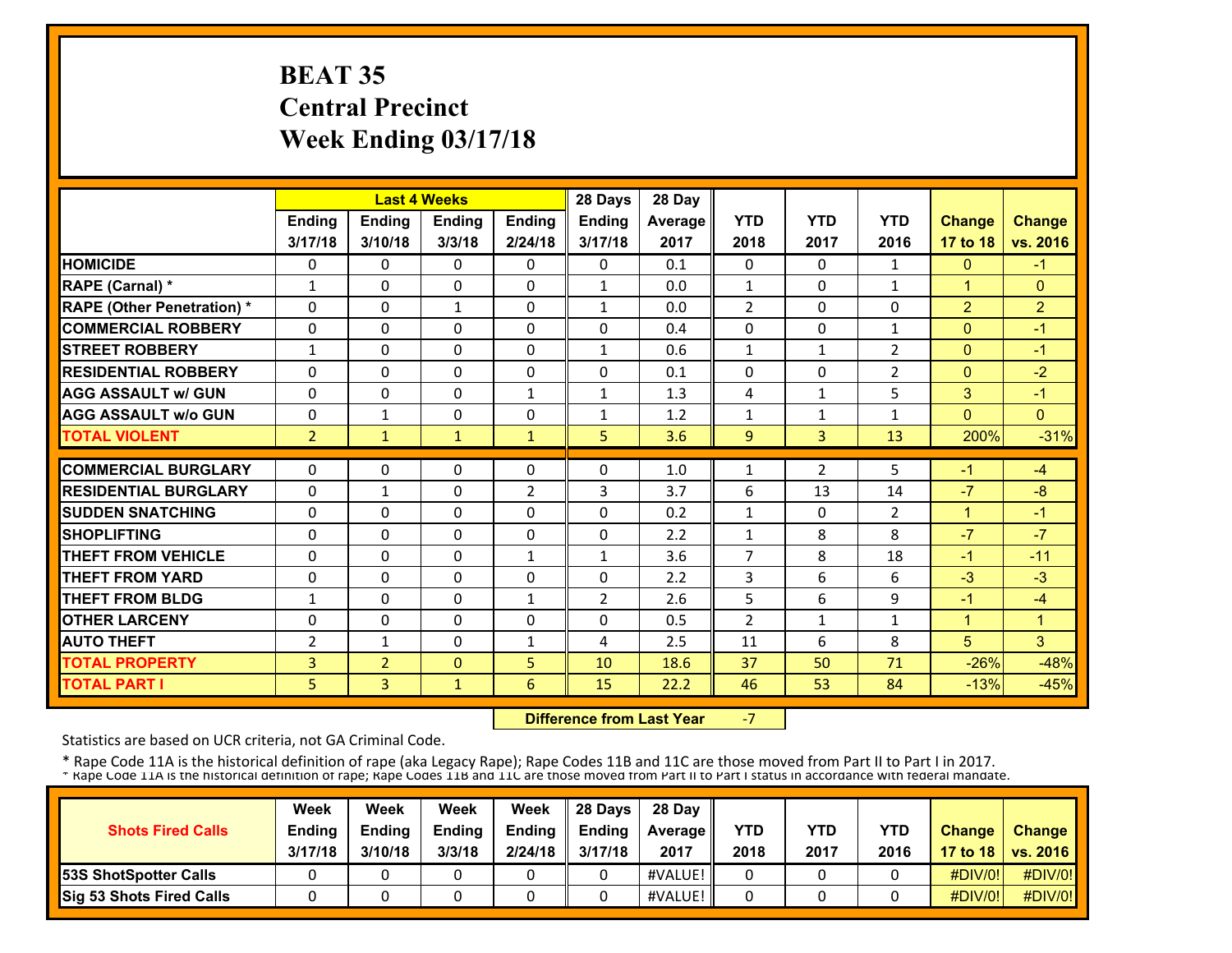# **BEAT 36 Central Precinct Week Ending 03/17/18**

|                                   |                |                | <b>Last 4 Weeks</b> |              | 28 Days        | 28 Day  |                |                |                |                |                |
|-----------------------------------|----------------|----------------|---------------------|--------------|----------------|---------|----------------|----------------|----------------|----------------|----------------|
|                                   | <b>Ending</b>  | <b>Ending</b>  | <b>Ending</b>       | Ending       | Ending         | Average | <b>YTD</b>     | <b>YTD</b>     | <b>YTD</b>     | <b>Change</b>  | <b>Change</b>  |
|                                   | 3/17/18        | 3/10/18        | 3/3/18              | 2/24/18      | 3/17/18        | 2017    | 2018           | 2017           | 2016           | 17 to 18       | vs. 2016       |
| <b>HOMICIDE</b>                   | 0              | 0              | $\mathbf{0}$        | 0            | $\Omega$       | 0.0     | $\Omega$       | $\Omega$       | 0              | $\mathbf{0}$   | $\mathbf{0}$   |
| RAPE (Carnal) *                   | $\Omega$       | $\Omega$       | $\Omega$            | $\Omega$     | $\Omega$       | 0.2     | $\mathbf{1}$   | $\mathbf{1}$   | $\Omega$       | $\Omega$       | $\mathbf{1}$   |
| <b>RAPE (Other Penetration) *</b> | $\Omega$       | $\Omega$       | $\Omega$            | $\Omega$     | $\Omega$       | 0.0     | $\Omega$       | $\Omega$       | $\Omega$       | $\mathbf{0}$   | $\Omega$       |
| <b>COMMERCIAL ROBBERY</b>         | $\Omega$       | $\Omega$       | $\mathbf{0}$        | 0            | $\Omega$       | 0.2     | $\Omega$       | 0              | $\Omega$       | $\overline{0}$ | $\Omega$       |
| <b>STREET ROBBERY</b>             | $\Omega$       | $\Omega$       | $\Omega$            | $\Omega$     | $\Omega$       | 0.4     | $\Omega$       | $\mathbf{1}$   | $\Omega$       | $-1$           | $\Omega$       |
| <b>RESIDENTIAL ROBBERY</b>        | 0              | $\Omega$       | $\Omega$            | $\Omega$     | $\Omega$       | 0.1     | 0              | 0              | $\mathbf{1}$   | $\mathbf{0}$   | $-1$           |
| <b>AGG ASSAULT w/ GUN</b>         | 0              | 0              | $\mathbf{0}$        | 0            | 0              | 0.6     | 0              | 0              | 3              | $\mathbf{0}$   | $-3$           |
| <b>AGG ASSAULT w/o GUN</b>        | 0              | 0              | $\mathbf{0}$        | 1            | $\mathbf{1}$   | 0.7     | 1              | 0              | $\mathbf{1}$   | 4              | $\Omega$       |
| <b>TOTAL VIOLENT</b>              | $\mathbf{0}$   | $\Omega$       | $\mathbf{0}$        | $\mathbf{1}$ | $\mathbf{1}$   | 2.1     | $\overline{2}$ | $\overline{2}$ | 5              | 0%             | $-60%$         |
| <b>COMMERCIAL BURGLARY</b>        | 0              | $\Omega$       | 1                   | $\mathbf{1}$ | $\overline{2}$ | 0.8     | 3              | 3              | $\mathbf{1}$   | $\Omega$       | $\overline{2}$ |
| <b>RESIDENTIAL BURGLARY</b>       | 0              | 0              | $\mathbf{1}$        | $\Omega$     | $\mathbf{1}$   | 1.7     | 5              | 8              | 6              | $-3$           | $-1$           |
| <b>SUDDEN SNATCHING</b>           | 0              | 0              | $\Omega$            | $\Omega$     | 0              | 0.2     | $\Omega$       | $\mathbf{1}$   | 0              | $-1$           | $\mathbf{0}$   |
| <b>SHOPLIFTING</b>                | 0              | $\mathbf{1}$   | $\mathbf{1}$        | $\mathbf{1}$ | 3              | 2.6     | 8              | $\overline{7}$ | 3              | $\mathbf{1}$   | 5              |
| <b>THEFT FROM VEHICLE</b>         | $\mathbf{1}$   | 3              | $\mathbf{0}$        | 2            | 6              | 3.3     | 10             | 5              | 17             | 5              | $-7$           |
| <b>THEFT FROM YARD</b>            | 0              | 0              | $\mathbf{1}$        | 0            | $\mathbf{1}$   | 1.5     | 3              | 5              | 3              | $-2$           | $\mathbf{0}$   |
| <b>THEFT FROM BLDG</b>            | 0              | $\overline{2}$ | $\mathbf{1}$        | 0            | 3              | 1.5     | 4              | 4              | $\overline{7}$ | $\Omega$       | $-3$           |
| <b>OTHER LARCENY</b>              | 0              | 1              | $\Omega$            | $\Omega$     | $\mathbf{1}$   | 0.3     | $\mathbf{1}$   | 0              | $\mathbf{1}$   | $\overline{1}$ | $\Omega$       |
| <b>AUTO THEFT</b>                 | 1              | $\Omega$       | $\overline{2}$      | $\Omega$     | 3              | 2.0     | 6              | 3              | 3              | 3              | 3              |
| <b>TOTAL PROPERTY</b>             | $\overline{2}$ | $\overline{7}$ | $\overline{7}$      | 4            | 20             | 13.8    | 40             | 36             | 41             | 11%            | $-2%$          |
| <b>TOTAL PART I</b>               | $\overline{2}$ | 7 <sup>1</sup> | $\overline{7}$      | 5            | 21             | 16.0    | 42             | 38             | 46             | 11%            | $-9%$          |

 **Difference from Last Year**4

Statistics are based on UCR criteria, not GA Criminal Code.

| <b>Shots Fired Calls</b>        | Week<br><b>Ending</b><br>3/17/18 | Week<br><b>Ending</b><br>3/10/18 | Week<br><b>Ending</b><br>3/3/18 | Week<br><b>Endina</b><br>2/24/18 | 28 Davs<br><b>Ending</b><br>3/17/18 | 28 Day<br>Average   <br>2017 | YTD<br>2018 | YTD<br>2017 | <b>YTD</b><br>2016 | <b>Change</b> | Change<br>17 to 18   vs. 2016 |
|---------------------------------|----------------------------------|----------------------------------|---------------------------------|----------------------------------|-------------------------------------|------------------------------|-------------|-------------|--------------------|---------------|-------------------------------|
| <b>53S ShotSpotter Calls</b>    |                                  |                                  |                                 |                                  |                                     | #VALUE!                      |             |             |                    | #DIV/0!       | #DIV/0!                       |
| <b>Sig 53 Shots Fired Calls</b> |                                  |                                  |                                 |                                  |                                     | #VALUE!                      |             |             |                    | #DIV/0!       | #DIV/0!                       |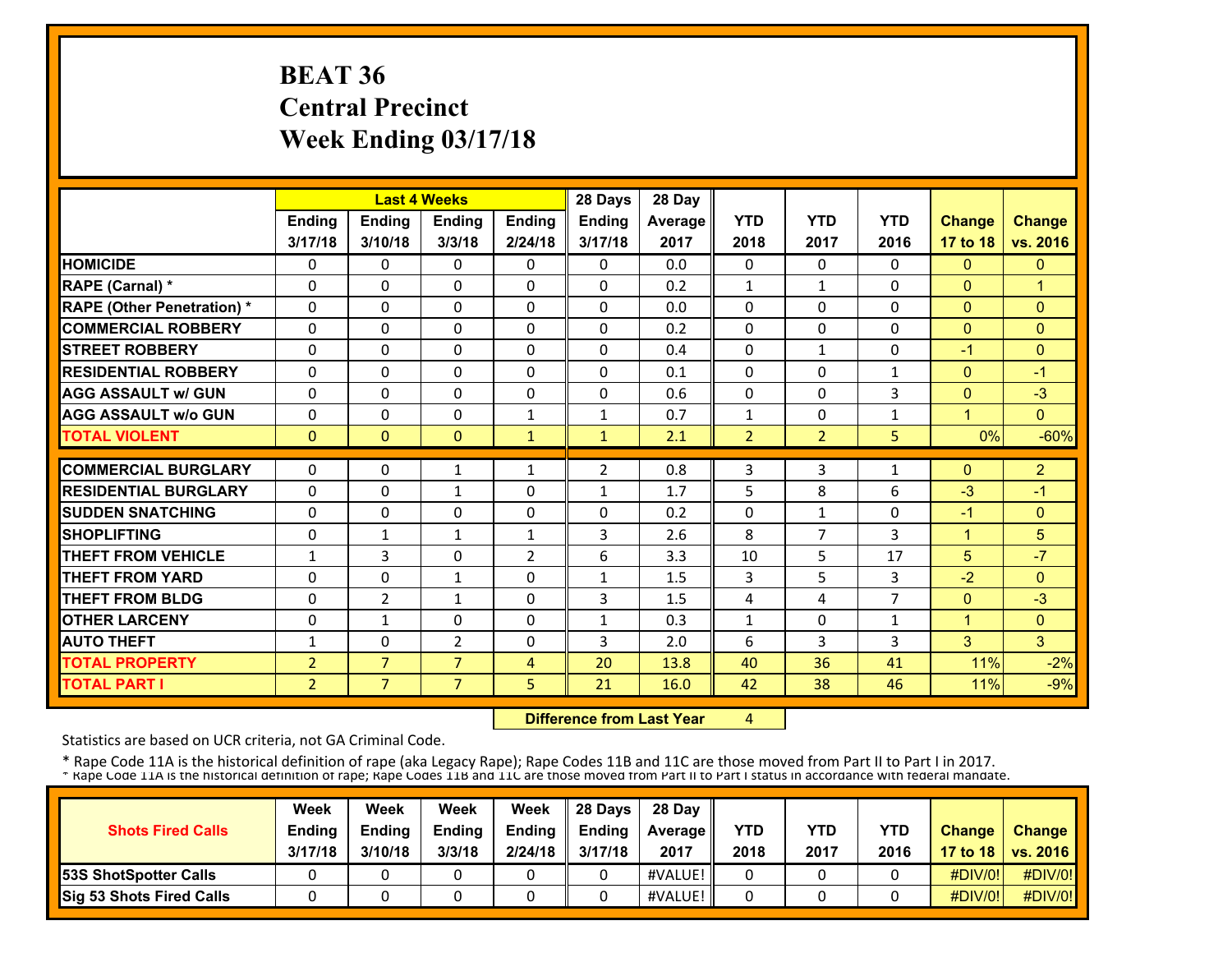

#### **COMPSTATSOUTH PRECINCT Week Ending 03/17/18**

**PRECINCT COMMANDER:**

CAPT. JOY GELLATLY



|                                                                                                  | Week<br><b>Ending</b><br>3/17/18 | Week<br><b>Ending</b><br>3/10/18 | Weekly<br>Avg<br>2017 | 28-Day<br><b>Ending</b><br>3/17/18 | 28-Day<br><b>Ending</b><br>02/17/18 | Avg<br>28-Day<br>2017                        | <b>YTD</b><br>2018 | <b>YTD</b><br>2017 | <b>YTD</b><br>2016 | <b>Change</b><br>17 to 18 | <b>Change</b><br>vs. 2016 |
|--------------------------------------------------------------------------------------------------|----------------------------------|----------------------------------|-----------------------|------------------------------------|-------------------------------------|----------------------------------------------|--------------------|--------------------|--------------------|---------------------------|---------------------------|
| <b>HOMICIDE</b>                                                                                  | $\bf{0}$                         | $\Omega$                         | $\Omega$              | 0                                  | 0                                   | $\Omega$                                     | 0                  | 1                  |                    | -1                        | -1                        |
| RAPE (Carnal) *                                                                                  | $\mathbf{0}$                     | $\overline{1}$                   | 0                     | 1                                  | 4                                   | $\overline{1}$                               | 5                  | $\mathbf 1$        | 3                  | $\overline{4}$            | $\overline{2}$            |
| <b>RAPE (Other Penetration) *</b>                                                                | $\overline{2}$                   | 0                                | 0                     | $\overline{2}$                     | 3                                   | $\mathbf{0}$                                 | 5                  | 0                  | $\mathbf{1}$       | 5                         | $\overline{4}$            |
| <b>COMMERCIAL ROBBERY</b>                                                                        | $\mathbf{0}$                     | $\Omega$                         | $\mathbf{1}$          | $\mathbf{0}$                       | $\overline{2}$                      | $\overline{2}$                               | 4                  | 9                  | $\overline{6}$     | $-5$                      | $\overline{-2}$           |
| <b>STREET ROBBERY</b>                                                                            | $\mathbf 1$                      | 1                                | 1                     | 4                                  | $\mathbf 1$                         | $\overline{2}$                               | 6                  | 5                  | 11                 | $\blacktriangleleft$      | $-5$                      |
| <b>RESIDENTIAL ROBBERY</b>                                                                       | $\mathbf 0$                      | $\mathbf 0$                      | 0                     | $\mathbf 0$                        | 0                                   | $\mathbf{0}$                                 | 1                  | 1                  | 0                  | $\mathbf{0}$              | $\overline{1}$            |
| <b>AGG ASSAULT w/ GUN</b>                                                                        | $\mathbf{0}$                     | $\mathbf 0$                      | $\mathbf{1}$          | 1                                  | 3                                   | 3                                            | 4                  | 6                  | $\overline{2}$     | $-2$                      | $\overline{2}$            |
| <b>AGG ASSAULT w/o GUN</b>                                                                       | $\blacktriangleleft$             | $\mathbf 1$                      | 1                     | 5                                  | $\mathbf 0$                         | 3                                            | 6                  | $\overline{2}$     | 12                 | 4                         | $-6$                      |
| <b>TOTAL VIOLENT</b>                                                                             | 4                                | 3                                | 3                     | 13                                 | 13                                  | 12                                           | 31                 | $\overline{25}$    | 36                 | 24%                       | $-14%$                    |
| <b>COMMERCIAL BURGLARY</b>                                                                       | 1                                | $\mathbf{0}$                     | 1                     | 1                                  | 2                                   | 4                                            | 7                  | 10                 | 7                  | -3                        | $\Omega$                  |
| <b>RESIDENTIAL BURGLARY</b>                                                                      | 3                                | $\overline{2}$                   | 4                     | 17                                 | 16                                  | 14                                           | 40                 | 39                 | 42                 | $\mathbf{1}$              | $-2$                      |
| <b>SUDDEN SNATCHING</b>                                                                          | $\mathbf{0}$                     | $\Omega$                         | 0                     | $\mathbf{0}$                       | $\overline{2}$                      | -1                                           | $\overline{3}$     | 1                  | $\overline{2}$     | $\overline{2}$            | $\blacktriangleleft$      |
| <b>SHOPLIFTING</b>                                                                               | 8                                | 14                               | $\overline{7}$        | 45                                 | $\overline{41}$                     | 28                                           | 117                | 156                | 166                | $-39$                     | $-49$                     |
| <b>THEFT FROM VEHICLE</b>                                                                        | 4                                | 4                                | $\overline{7}$        | 24                                 | $\overline{22}$                     | 30                                           | 62                 | 80                 | 60                 | $-18$                     | $\overline{2}$            |
| <b>THEFT FROM YARD</b>                                                                           | 1                                | $\overline{5}$                   | $\overline{2}$        | $\overline{\mathbf{8}}$            | $\overline{5}$                      | $\overline{8}$                               | 15                 | 23                 | $\overline{18}$    | $-8$                      | $-3$                      |
| <b>THEFT FROM BLDG</b>                                                                           | 4                                | $\mathbf 1$                      | 3                     | 9                                  | 10                                  | $\overline{13}$                              | 27                 | 53                 | 31                 | $-26$                     | $-4$                      |
| <b>OTHER LARCENY</b>                                                                             | $\mathbf 0$                      | $\overline{2}$                   | $\mathbf{1}$          | 4                                  | 1                                   | 3                                            | $\overline{7}$     | $\overline{11}$    | 3                  | $-4$                      | $\overline{4}$            |
| <b>AUTO THEFT</b>                                                                                | 3                                | $\overline{3}$                   | 3                     | 17                                 | 8                                   | $\overline{13}$                              | 36                 | $\overline{26}$    | $\overline{32}$    | $\overline{10}$           | $\overline{4}$            |
| <b>TOTAL PROPERTY</b>                                                                            | 24                               | 31                               | 28                    | 125                                | 107                                 | 113                                          | 314                | 399                | 361                | $-21%$                    | $-13%$                    |
| <b>TOTAL PART I</b>                                                                              | 28                               | 34                               | 31                    | 138                                | 120                                 | 125                                          | 345                | 424                | 397                | $-19%$                    | $-13%$                    |
| Statistics are based on UCR criteria, not GA Criminal Code, and are                              |                                  |                                  |                       |                                    | <b>Difference from Last Year</b>    |                                              | $-79$              |                    |                    | <b>Last Week</b>          | Year-to-Date              |
| preliminary, based on RMS data at the time prepared, and are subject to change.                  |                                  |                                  |                       |                                    |                                     | <b>At-Fault Police Vehicle Accidents</b>     |                    |                    |                    | $\Omega$                  | $\overline{2}$            |
| Cell Shading: white is within 0.6 standard deviation of the mean; red is above; green is below.  |                                  |                                  |                       |                                    |                                     | <b>Not At-Fault Police Vehicle Accidents</b> |                    |                    |                    | $\overline{0}$            | $\overline{3}$            |
| * Code 11A is the pre-2016 definition of rape; Codes 11B and 11C are by federal mandate in 2016. |                                  |                                  |                       |                                    |                                     | <b>Total Police Vehicle Accidents</b>        |                    |                    |                    | $\overline{0}$            | $\overline{5}$            |
|                                                                                                  | Week                             | Week                             | <b>Weekly</b>         | 28-Day                             | 28-Day                              | Avg                                          |                    |                    |                    |                           |                           |
| <b>Citizen Initiated Calls</b>                                                                   | Ending                           | <b>Ending</b>                    | Avg                   | <b>Ending</b>                      | <b>Ending</b>                       | 28-Day                                       | <b>YTD</b>         | <b>YTD</b>         | <b>YTD</b>         | <b>Change</b>             | <b>Change</b>             |
|                                                                                                  | 3/17/18                          | 3/10/18                          | 2017                  | 3/17/18                            | 02/17/18                            | 2017                                         | 2018               | 2017               | 2016               | 17 to 18                  | vs. 2016                  |
| <b>Midnight Shift</b>                                                                            | 82                               | 76                               | 91                    | 357                                | 265                                 | 364                                          | 857                | 1018               | 959                | $-161$                    | $-102$                    |
| <b>Day Shift</b>                                                                                 | 215                              | 241                              | $\overline{247}$      | 933                                | 930                                 | 986                                          | 2581               | 2756               | 2767               | $-175$                    | $-186$                    |
| <b>Afternoon Shift</b>                                                                           | 258                              | 206                              | 246                   | 978                                | 853                                 | 982                                          | 2437               | 2706               | 2644               | $-269$                    | $-207$                    |
| <b>TOTAL CITIZEN CFS</b>                                                                         | 555                              | 523                              | 583                   | 2268                               | 2048                                | 2332                                         | 5875               | 6480               | 6370               | $-9.3%$                   | $-7.8%$                   |
| <b>53S ShotSpotter Calls</b>                                                                     | $\mathbf{0}$                     | $\mathbf{0}$                     | #VALUE!               | $\Omega$                           | $\mathbf{0}$                        | #VALUE!                                      | 0                  | $\mathbf{0}$       | 0                  | $\Omega$                  | $\mathbf{0}$              |
| Sig 53 Shots Fired Calls                                                                         | $\mathbf 0$                      | $\Omega$                         | #VALUE!               | $\mathbf{0}$                       | $\mathbf{0}$                        | #VALUE!                                      | $\Omega$           | $\mathbf 0$        | 0                  | $\Omega$                  | $\Omega$                  |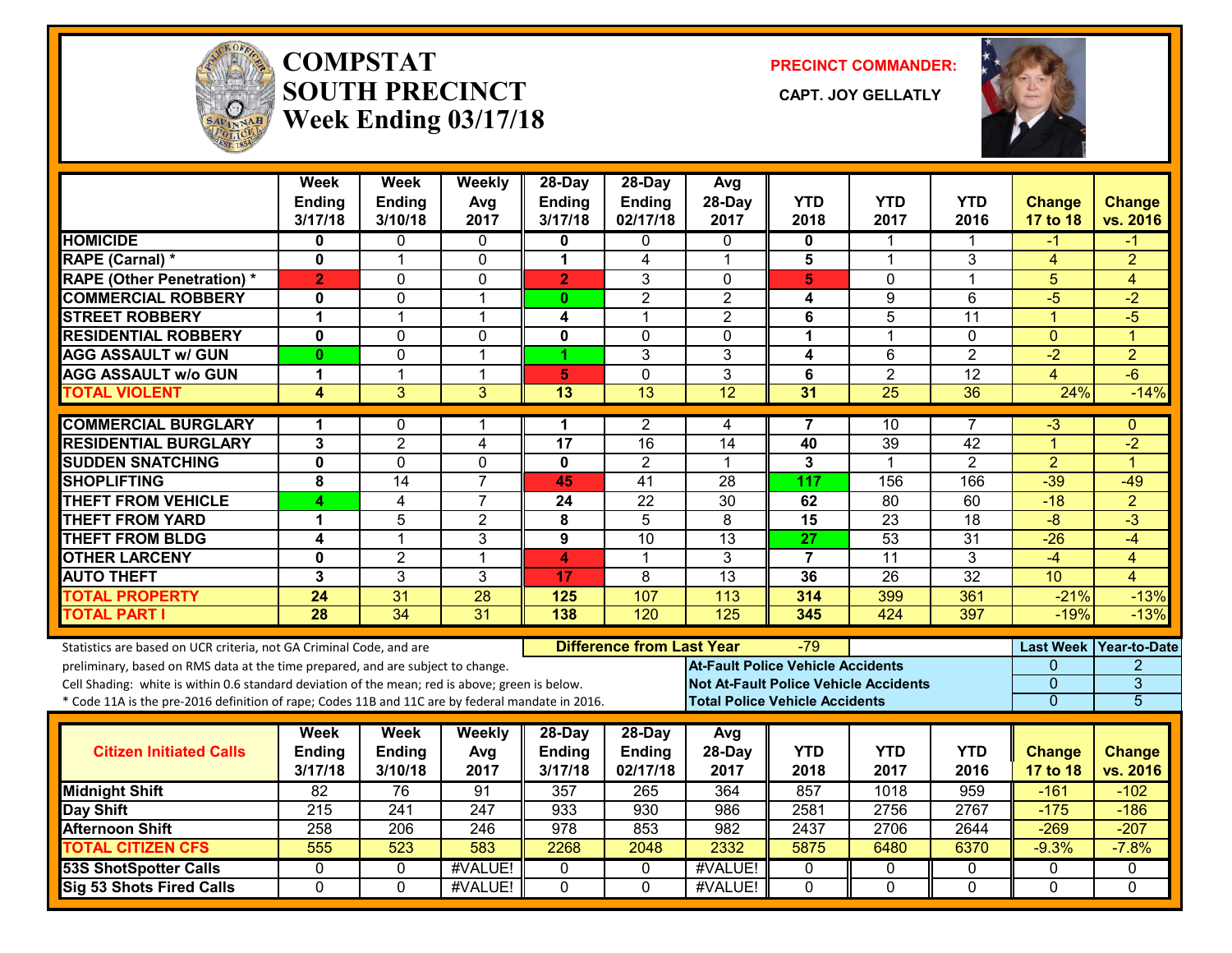# **BEAT 41 South Precinct Week Ending 03/17/18**

|                                   |              |                | <b>Last 4 Weeks</b> |                | 28 Days        | 28 Day  |                |                |                |                |                |
|-----------------------------------|--------------|----------------|---------------------|----------------|----------------|---------|----------------|----------------|----------------|----------------|----------------|
|                                   | Ending       | <b>Ending</b>  | <b>Ending</b>       | <b>Ending</b>  | Ending         | Average | <b>YTD</b>     | <b>YTD</b>     | <b>YTD</b>     | Change         | <b>Change</b>  |
|                                   | 3/17/18      | 3/10/18        | 3/3/18              | 2/24/18        | 3/17/18        | 2017    | 2018           | 2017           | 2016           | 17 to 18       | vs. 2016       |
| <b>HOMICIDE</b>                   | 0            | $\Omega$       | $\Omega$            | 0              | $\Omega$       | 0.0     | 0              | $\Omega$       | $\Omega$       | $\mathbf{0}$   | $\mathbf{0}$   |
| RAPE (Carnal) *                   | $\Omega$     | $\Omega$       | $\mathbf{1}$        | $\Omega$       | $\mathbf{1}$   | 0.1     | $\mathbf{1}$   | 0              | $\overline{2}$ | $\overline{1}$ | $-1$           |
| <b>RAPE (Other Penetration) *</b> | $\Omega$     | $\Omega$       | $\Omega$            | $\Omega$       | $\Omega$       | 0.0     | $\Omega$       | $\Omega$       | $\Omega$       | $\Omega$       | $\mathbf{0}$   |
| <b>COMMERCIAL ROBBERY</b>         | $\Omega$     | $\Omega$       | $\Omega$            | $\Omega$       | $\Omega$       | 1.2     | 0              | $\overline{2}$ | 2              | $-2$           | $-2$           |
| <b>STREET ROBBERY</b>             | $\Omega$     | 0              | $\mathbf{0}$        | 0              | $\Omega$       | 0.3     | 1              | 0              | 3              | $\mathbf{1}$   | $-2$           |
| <b>RESIDENTIAL ROBBERY</b>        | $\Omega$     | $\Omega$       | $\Omega$            | $\Omega$       | $\Omega$       | 0.1     | $\Omega$       | 0              | $\Omega$       | $\Omega$       | $\mathbf{0}$   |
| <b>AGG ASSAULT w/ GUN</b>         | $\Omega$     | $\Omega$       | $\Omega$            | $\Omega$       | $\Omega$       | 0.2     | $\Omega$       | $\Omega$       | $\Omega$       | $\Omega$       | $\mathbf{0}$   |
| <b>AGG ASSAULT w/o GUN</b>        | 0            | 0              | $\Omega$            | $\Omega$       | $\Omega$       | 0.3     | $\mathbf 1$    | 0              | 1              | 4              | $\Omega$       |
| <b>TOTAL VIOLENT</b>              | $\mathbf{0}$ | $\Omega$       | $\mathbf{1}$        | $\Omega$       | $\mathbf{1}$   | 2.1     | 3              | $\overline{2}$ | 8              | 50%            | $-63%$         |
| <b>COMMERCIAL BURGLARY</b>        | 0            | 0              | 0                   | 0              | 0              | 1.4     | 1              | 3              | 5              | $-2$           | $-4$           |
| <b>RESIDENTIAL BURGLARY</b>       | $\Omega$     | $\mathbf{1}$   | $\Omega$            | $\mathbf{1}$   | $\overline{2}$ | 2.1     | 5              | 4              | 6              | $\mathbf{1}$   | $-1$           |
| <b>SUDDEN SNATCHING</b>           | $\Omega$     | $\Omega$       | $\Omega$            | $\Omega$       | $\Omega$       | 0.2     | $\overline{2}$ | $\Omega$       | 1              | $\overline{2}$ | $\overline{1}$ |
| <b>SHOPLIFTING</b>                | $\Omega$     | $\Omega$       | $\Omega$            | $\Omega$       | $\Omega$       | 4.4     | 3              | 18             | 5              | $-15$          | $-2$           |
| <b>THEFT FROM VEHICLE</b>         | 1            | 0              | $\Omega$            | 1              | $\overline{2}$ | 3.5     | 7              | $\overline{7}$ | 20             | $\Omega$       | $-13$          |
| <b>THEFT FROM YARD</b>            | 0            | $\mathbf{1}$   | $\Omega$            | 0              | $\mathbf{1}$   | 1.8     | 1              | 5              | $\mathbf{1}$   | $-4$           | $\mathbf{0}$   |
| <b>THEFT FROM BLDG</b>            | 0            | $\Omega$       | $\Omega$            | $\Omega$       | $\Omega$       | 3.1     | 6              | 6              | 5              | $\Omega$       | $\mathbf{1}$   |
| <b>OTHER LARCENY</b>              | $\Omega$     | 0              | $\mathbf{1}$        | $\Omega$       | $\mathbf{1}$   | 0.4     | 1              | 1              | $\Omega$       | $\Omega$       | $\mathbf{1}$   |
| <b>AUTO THEFT</b>                 | 0            | $\Omega$       | $\Omega$            | 0              | $\Omega$       | 1.7     | 4              | $\mathcal{P}$  | 5              | $\overline{2}$ | $-1$           |
| <b>TOTAL PROPERTY</b>             | 1            | $\overline{2}$ | $\mathbf{1}$        | $\overline{2}$ | 6              | 18.6    | 30             | 46             | 48             | $-35%$         | $-38%$         |
| <b>TOTAL PART I</b>               | $\mathbf{1}$ | $\overline{2}$ | $\overline{2}$      | $\overline{2}$ | $\overline{7}$ | 20.8    | 33             | 48             | 56             | $-31%$         | $-41%$         |

 **Difference from Last Year**‐15

Statistics are based on UCR criteria, not GA Criminal Code.

| <b>Shots Fired Calls</b>        | Week<br><b>Ending</b><br>3/17/18 | Week<br><b>Endina</b><br>3/10/18 | Week<br><b>Ending</b><br>3/3/18 | Week<br><b>Ending</b><br>2/24/18 | 28 Davs<br><b>Ending</b><br>3/17/18 | 28 Day<br>Average   <br>2017 | YTD<br>2018 | YTD<br>2017 | <b>YTD</b><br>2016 | <b>Change</b> | Change<br>17 to 18   vs. 2016 |
|---------------------------------|----------------------------------|----------------------------------|---------------------------------|----------------------------------|-------------------------------------|------------------------------|-------------|-------------|--------------------|---------------|-------------------------------|
| <b>153S ShotSpotter Calls</b>   |                                  |                                  |                                 |                                  |                                     | #VALUE!                      |             |             |                    | 0%            | $0\%$                         |
| <b>Sig 53 Shots Fired Calls</b> |                                  |                                  |                                 |                                  |                                     | #VALUE!                      |             |             |                    | #DIV/0!       | #DIV/0!                       |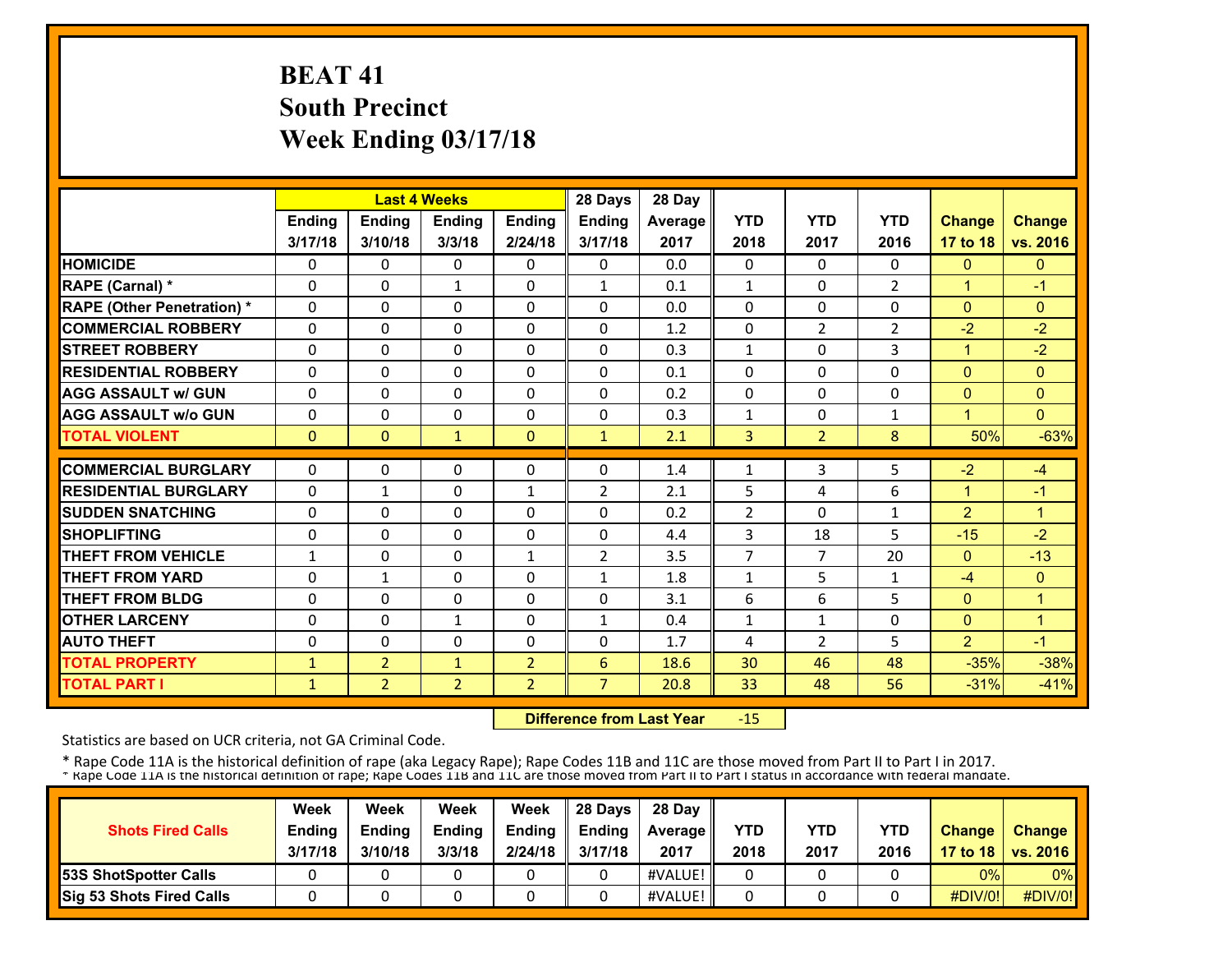# **BEAT 42 South Precinct Week Ending 03/17/18**

|                                   |                |                | <b>Last 4 Weeks</b> |                | 28 Days        | 28 Day  |                |                |              |                |                |
|-----------------------------------|----------------|----------------|---------------------|----------------|----------------|---------|----------------|----------------|--------------|----------------|----------------|
|                                   | <b>Ending</b>  | <b>Ending</b>  | <b>Endina</b>       | <b>Ending</b>  | <b>Endina</b>  | Average | <b>YTD</b>     | <b>YTD</b>     | <b>YTD</b>   | <b>Change</b>  | <b>Change</b>  |
|                                   | 3/17/18        | 3/10/18        | 3/3/18              | 2/24/18        | 3/17/18        | 2017    | 2018           | 2017           | 2016         | 17 to 18       | vs. 2016       |
| <b>HOMICIDE</b>                   | 0              | 0              | $\mathbf{0}$        | 0              | $\mathbf{0}$   | 0.0     | 0              | $\Omega$       | 0            | $\mathbf{0}$   | $\mathbf{0}$   |
| RAPE (Carnal) *                   | 0              | 0              | $\mathbf{0}$        | 0              | $\Omega$       | 0.0     | 0              | 0              | $\Omega$     | $\mathbf{0}$   | $\Omega$       |
| <b>RAPE (Other Penetration) *</b> | $\Omega$       | $\Omega$       | $\Omega$            | $\Omega$       | $\Omega$       | 0.0     | $\mathbf{1}$   | 0              | $\Omega$     | $\overline{1}$ | $\overline{1}$ |
| <b>COMMERCIAL ROBBERY</b>         | $\Omega$       | $\Omega$       | $\Omega$            | $\Omega$       | $\Omega$       | 0.0     | $\mathbf{1}$   | $\overline{2}$ | $\mathbf{1}$ | $-1$           | $\Omega$       |
| <b>STREET ROBBERY</b>             | $\mathbf{1}$   | $\Omega$       | $\mathbf{1}$        | $\Omega$       | $\overline{2}$ | 0.0     | 3              | $\mathbf{1}$   | 1            | $\overline{2}$ | $\overline{2}$ |
| <b>RESIDENTIAL ROBBERY</b>        | $\Omega$       | 0              | $\Omega$            | 0              | $\Omega$       | 0.0     | 0              | 0              | $\Omega$     | $\Omega$       | $\Omega$       |
| <b>AGG ASSAULT w/ GUN</b>         | $\mathbf{1}$   | $\Omega$       | $\Omega$            | $\Omega$       | $\mathbf{1}$   | 0.0     | $\mathbf{1}$   | 0              | $\Omega$     | $\overline{1}$ | $\mathbf{1}$   |
| <b>AGG ASSAULT w/o GUN</b>        | 0              | 1              | $\mathbf{1}$        | $\Omega$       | $\overline{2}$ | 0.0     | $\mathbf{1}$   | $\Omega$       | 3            | 1              | $-2$           |
| <b>TOTAL VIOLENT</b>              | $\overline{2}$ | $\mathbf{1}$   | $\overline{2}$      | $\Omega$       | 5              | 0.0     | $\overline{7}$ | 3              | 5            | 133%           | 40%            |
| <b>COMMERCIAL BURGLARY</b>        | $\Omega$       | 0              | 0                   |                | 1              | 0.0     |                | 2              |              | -1             | $\Omega$       |
|                                   |                |                |                     | 1              |                |         | 1              |                | 1            |                |                |
| <b>RESIDENTIAL BURGLARY</b>       | 0              | 0              | $\Omega$            | 0              | $\Omega$       | 0.0     | 0              | 1              | 0            | -1             | $\mathbf{0}$   |
| <b>SUDDEN SNATCHING</b>           | 0              | $\Omega$       | $\Omega$            | 0              | $\Omega$       | 0.0     | $\Omega$       | $\Omega$       | $\Omega$     | $\Omega$       | $\Omega$       |
| <b>SHOPLIFTING</b>                | 6              | $\overline{7}$ | $\overline{7}$      | 2              | 22             | 0.0     | 54             | 71             | 93           | $-17$          | $-39$          |
| <b>THEFT FROM VEHICLE</b>         | 1              | $\overline{2}$ | $\Omega$            | 0              | 3.             | 0.0     | 9              | 19             | 11           | $-10$          | $-2$           |
| <b>THEFT FROM YARD</b>            | $\Omega$       | $\Omega$       | $\mathbf{1}$        | $\Omega$       | $\mathbf{1}$   | 0.0     | 5              | 4              | 3            | $\mathbf{1}$   | $\overline{2}$ |
| <b>THEFT FROM BLDG</b>            | 0              | $\Omega$       | $\Omega$            | 0              | $\Omega$       | 0.0     | 0              | 16             | 6            | $-16$          | $-6$           |
| <b>OTHER LARCENY</b>              | 0              | $\Omega$       | $\Omega$            | $\Omega$       | 0              | 0.0     | 0              | $\overline{2}$ | 1            | $-2$           | $-1$           |
| <b>AUTO THEFT</b>                 | 0              | $\mathbf{1}$   | $\mathbf{1}$        | $\mathbf{1}$   | 3              | 0.0     | 5              | 5              | 5            | $\Omega$       | $\Omega$       |
| <b>TOTAL PROPERTY</b>             | $\overline{7}$ | 10             | 9                   | $\overline{4}$ | 30             | 0.0     | 74             | 120            | 120          | $-38%$         | $-38%$         |
| <b>TOTAL PART I</b>               | 9              | 11             | 11                  | 4              | 35             | 0.0     | 81             | 123            | 125          | $-34%$         | $-35%$         |

 **Difference from Last Year** $-42$ 

Statistics are based on UCR criteria, not GA Criminal Code.

| <b>Shots Fired Calls</b>     | Week<br><b>Ending</b><br>3/17/18 | Week<br><b>Ending</b><br>3/10/18 | Week<br><b>Ending</b><br>3/3/18 | Week<br>Ending<br>2/24/18 | <b>28 Davs</b><br><b>Endina</b><br>3/17/18 | 28 Day<br><b>Average II</b><br>2017 | YTD<br>2018 | YTD<br>2017 | YTD<br>2016 | <b>Change</b> | Change<br>17 to 18   vs. 2016 |
|------------------------------|----------------------------------|----------------------------------|---------------------------------|---------------------------|--------------------------------------------|-------------------------------------|-------------|-------------|-------------|---------------|-------------------------------|
| <b>53S ShotSpotter Calls</b> |                                  |                                  |                                 |                           |                                            | 0.0                                 |             |             |             | 0%            | $0\%$                         |
| Sig 53 Shots Fired Calls     |                                  |                                  |                                 |                           |                                            | 0.0                                 |             |             |             | #DIV/0!       | #DIV/0!                       |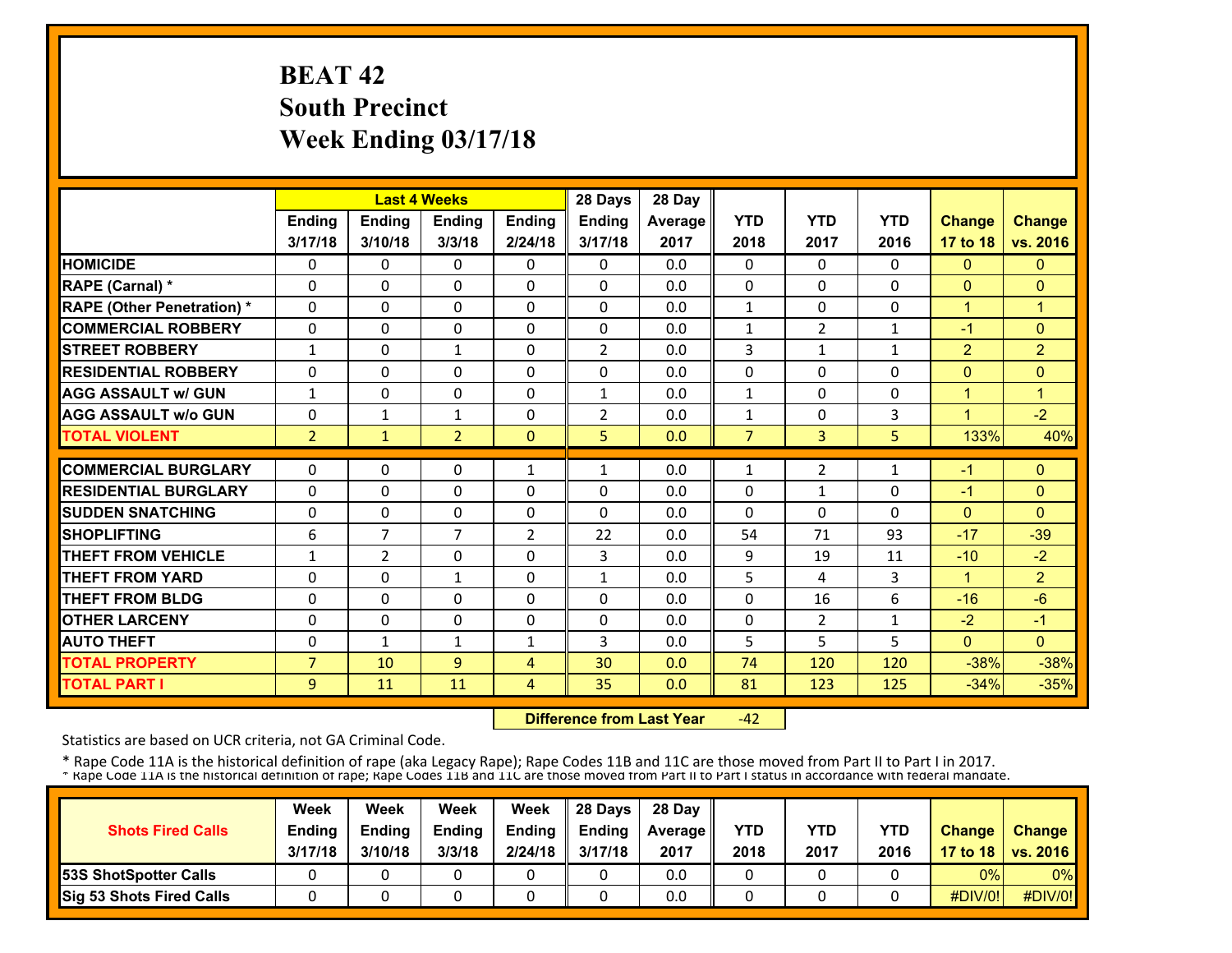# **BEAT 43 South Precinct Week Ending 03/17/18**

|                                   |                | <b>Last 4 Weeks</b> |               |                | 28 Days       | 28 Day     |                |              |                |                |                      |
|-----------------------------------|----------------|---------------------|---------------|----------------|---------------|------------|----------------|--------------|----------------|----------------|----------------------|
|                                   | <b>Ending</b>  | <b>Ending</b>       | <b>Endina</b> | <b>Ending</b>  | <b>Ending</b> | Average    | <b>YTD</b>     | <b>YTD</b>   | <b>YTD</b>     | <b>Change</b>  | <b>Change</b>        |
|                                   | 3/17/18        | 3/10/18             | 3/3/18        | 2/24/18        | 3/17/18       | 2017       | 2018           | 2017         | 2016           | 17 to 18       | vs. 2016             |
| <b>HOMICIDE</b>                   | 0              | 0                   | 0             | 0              | $\Omega$      | 0.0        | 0              | 0            | 0              | $\mathbf{0}$   | $\mathbf{0}$         |
| <b>RAPE (Carnal) *</b>            | $\Omega$       | $\Omega$            | 0             | $\Omega$       | $\Omega$      | 0.0        | $\overline{2}$ | 0            | 0              | $\overline{2}$ | $\overline{2}$       |
| <b>RAPE (Other Penetration) *</b> | $\Omega$       | $\Omega$            | 0             | $\mathbf{0}$   | $\Omega$      | 0.1        | 0              | 0            | 0              | $\Omega$       | $\Omega$             |
| <b>COMMERCIAL ROBBERY</b>         | $\Omega$       | 0                   | 0             | $\mathbf{0}$   | $\Omega$      | 0.4        | $\Omega$       | $\mathbf{1}$ | 2              | $-1$           | $-2$                 |
| <b>STREET ROBBERY</b>             | $\Omega$       | 0                   | 0             | $\mathbf{1}$   | $\mathbf{1}$  | 0.5        | 1              | $\mathbf{1}$ | 3              | $\mathbf{0}$   | $-2$                 |
| <b>RESIDENTIAL ROBBERY</b>        | $\Omega$       | $\Omega$            | $\Omega$      | $\mathbf{0}$   | 0             | 0.1        | $\Omega$       | 0            | 0              | $\Omega$       | $\mathbf{0}$         |
| <b>AGG ASSAULT w/ GUN</b>         | $\Omega$       | 0                   | 0             | $\mathbf{0}$   | 0             | 0.5        | 0              | 0            | 0              | $\mathbf{0}$   | $\mathbf{0}$         |
| <b>AGG ASSAULT w/o GUN</b>        | $\Omega$       | 0                   | $\Omega$      | $\mathbf{0}$   | 0             | 0.6        | 1              | 1            | 4              | $\Omega$       | $-3$                 |
| <b>TOTAL VIOLENT</b>              | $\Omega$       | $\Omega$            | $\Omega$      | $\mathbf{1}$   | $\mathbf{1}$  | 2.1        | 4              | 3            | $\overline{9}$ | 33%            | $-56%$               |
| <b>COMMERCIAL BURGLARY</b>        | $\Omega$       | 0                   | 0             | $\mathbf{0}$   | 0             | 1.2        | 3              | 2            | 1              | 1              | $\overline{2}$       |
| <b>RESIDENTIAL BURGLARY</b>       | $\Omega$       |                     |               | $\mathbf{0}$   |               |            |                | 6            |                |                | $-2$                 |
| <b>SUDDEN SNATCHING</b>           |                | 3                   | $\mathbf{1}$  |                | 4<br>0        | 2.6<br>0.2 | 9              | 0            | 11<br>0        | 3              | $\Omega$             |
|                                   | $\Omega$       | 0                   | 0             | 0              |               |            | 0              |              |                | $\Omega$       |                      |
| <b>SHOPLIFTING</b>                | 1              | 0                   | $\mathbf{1}$  | $\mathbf{1}$   | 3             | 3.5        | 12             | 18           | 30             | $-6$           | $-18$                |
| <b>THEFT FROM VEHICLE</b>         | $\Omega$       | 3                   | $\mathbf{1}$  | $\mathbf{1}$   | 5             | 4.6        | 7              | 21           | 3              | $-14$          | 4                    |
| <b>THEFT FROM YARD</b>            | $\Omega$       | $\Omega$            | 0             | $\mathbf{0}$   | 0             | 1.2        | $\mathbf{1}$   | 1            | 5              | $\Omega$       | $-4$                 |
| <b>THEFT FROM BLDG</b>            | $\Omega$       | $\mathbf{1}$        | $\Omega$      | $\overline{2}$ | 3             | 2.8        | 10             | 9            | 6              | $\mathbf{1}$   | 4                    |
| <b>OTHER LARCENY</b>              | 0              | $\mathbf{1}$        | $\Omega$      | $\Omega$       | $\mathbf{1}$  | 0.2        | $\mathbf{1}$   | 0            | 0              | $\mathbf{1}$   | $\blacktriangleleft$ |
| <b>AUTO THEFT</b>                 | $\overline{2}$ | $\Omega$            | $\Omega$      | $\mathbf{1}$   | 3             | 2.1        | 4              | 5            | $\overline{7}$ | $-1$           | $-3$                 |
| <b>TOTAL PROPERTY</b>             | 3              | 8                   | 3             | 5              | 19            | 18.3       | 47             | 62           | 63             | $-24%$         | $-25%$               |
| <b>TOTAL PART I</b>               | 3              | 8                   | 3             | 6              | 20            | 20.5       | 51             | 65           | 72             | $-22%$         | $-29%$               |

 **Difference from Last Year** $-14$ 

Statistics are based on UCR criteria, not GA Criminal Code.

| <b>Shots Fired Calls</b>        | Week<br><b>Ending</b><br>3/17/18 | Week<br><b>Ending</b><br>3/10/18 | Week<br><b>Ending</b><br>3/3/18 | Week<br><b>Endina</b><br>2/24/18 | 28 Davs<br>Endina<br>3/17/18 | 28 Day<br><b>Average II</b><br>2017 | YTD<br>2018 | <b>YTD</b><br>2017 | <b>YTD</b><br>2016 | <b>Change</b> | Change<br>17 to 18   vs. 2016 |
|---------------------------------|----------------------------------|----------------------------------|---------------------------------|----------------------------------|------------------------------|-------------------------------------|-------------|--------------------|--------------------|---------------|-------------------------------|
| <b>53S ShotSpotter Calls</b>    |                                  |                                  |                                 |                                  |                              | #VALUE!                             |             |                    |                    | 0%            | $0\%$                         |
| <b>Sig 53 Shots Fired Calls</b> |                                  |                                  |                                 |                                  |                              | #VALUE!                             |             |                    |                    | #DIV/0!       | #DIV/0!                       |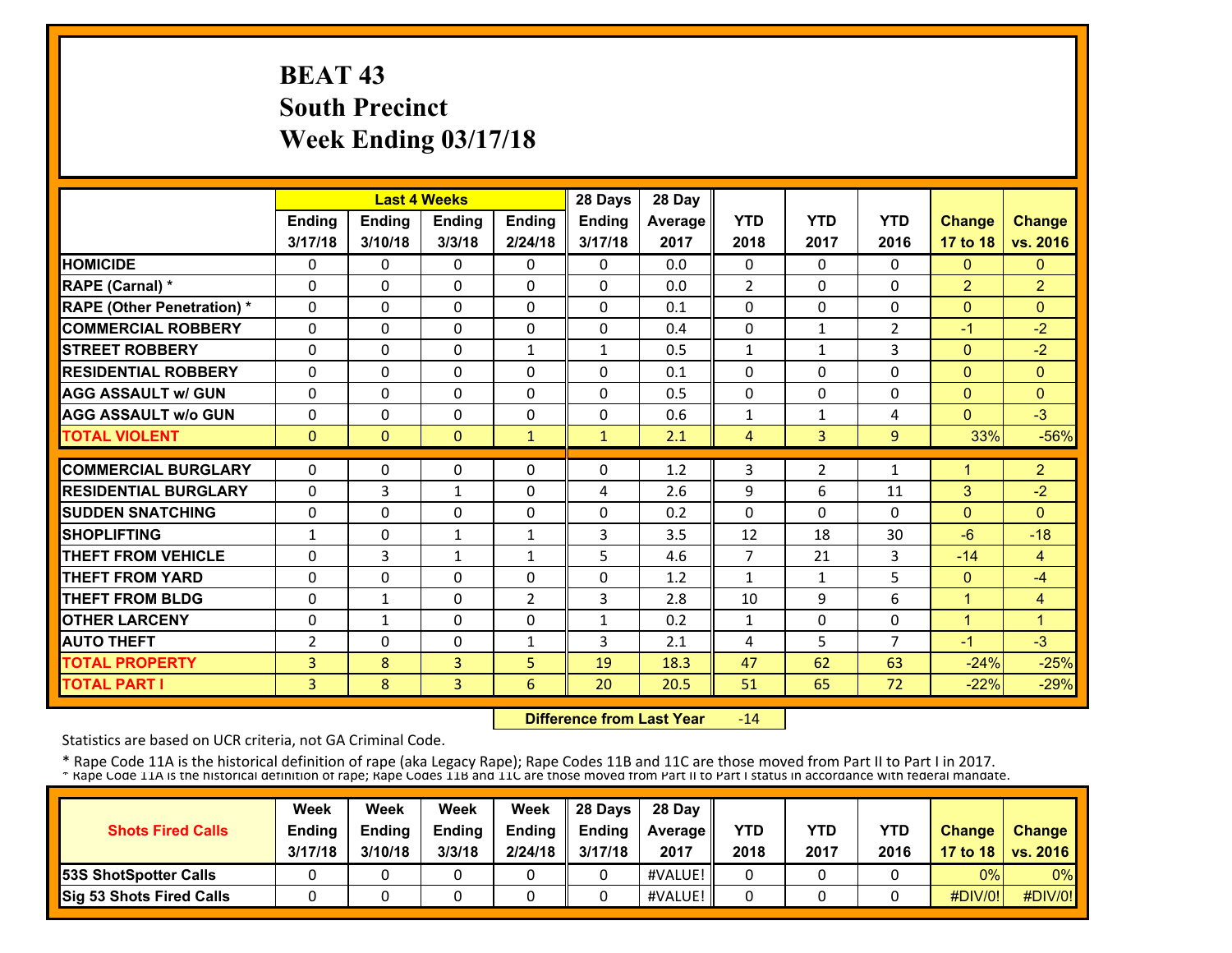# **BEAT 44 South Precinct Week Ending 03/17/18**

|                                   |                |               | <b>Last 4 Weeks</b> |                | 28 Days        | 28 Day  |                |                |                |                |                      |
|-----------------------------------|----------------|---------------|---------------------|----------------|----------------|---------|----------------|----------------|----------------|----------------|----------------------|
|                                   | <b>Ending</b>  | <b>Ending</b> | Ending              | <b>Ending</b>  | <b>Ending</b>  | Average | <b>YTD</b>     | <b>YTD</b>     | <b>YTD</b>     | <b>Change</b>  | <b>Change</b>        |
|                                   | 3/17/18        | 3/10/18       | 3/3/18              | 2/24/18        | 3/17/18        | 2017    | 2018           | 2017           | 2016           | 17 to 18       | vs. 2016             |
| <b>HOMICIDE</b>                   | 0              | 0             | $\Omega$            | 0              | 0              | 0.1     | $\Omega$       | 0              | 1              | $\mathbf{0}$   | $-1$                 |
| RAPE (Carnal) *                   | $\Omega$       | $\Omega$      | $\Omega$            | $\mathbf{0}$   | $\Omega$       | 0.1     | $\Omega$       | 0              | 0              | $\Omega$       | $\mathbf{0}$         |
| <b>RAPE (Other Penetration)</b> * | $\Omega$       | $\Omega$      | $\Omega$            | $\mathbf{1}$   | $\mathbf{1}$   | 0.0     | $\overline{2}$ | 0              | 0              | $\overline{2}$ | $\overline{2}$       |
| <b>COMMERCIAL ROBBERY</b>         | $\Omega$       | 0             | $\Omega$            | $\Omega$       | $\Omega$       | 0.2     | $\Omega$       | 0              | 0              | $\Omega$       | $\Omega$             |
| <b>ISTREET ROBBERY</b>            | $\Omega$       | $\Omega$      | $\Omega$            | $\Omega$       | 0              | 0.6     | $\Omega$       | 0              | $\mathbf{1}$   | $\Omega$       | $-1$                 |
| <b>RESIDENTIAL ROBBERY</b>        | $\Omega$       | 0             | 0                   | $\Omega$       | 0              | 0.0     | $\mathbf{1}$   | 0              | 0              | $\mathbf{1}$   | $\blacktriangleleft$ |
| <b>AGG ASSAULT w/ GUN</b>         | $\Omega$       | 0             | 0                   | $\Omega$       | 0              | 0.7     | 3              | 4              | $\mathbf{1}$   | $-1$           | $\overline{2}$       |
| <b>AGG ASSAULT w/o GUN</b>        | $\mathbf{1}$   | 0             | 0                   | $\mathbf{1}$   | $\overline{2}$ | 0.5     | $\overline{2}$ | $\mathbf{1}$   | $\mathbf{1}$   | 1              | 4                    |
| <b>TOTAL VIOLENT</b>              | 1              | $\Omega$      | $\mathbf{0}$        | $\overline{2}$ | $\overline{3}$ | 2.1     | 8              | 5              | 4              | 60%            | 100%                 |
|                                   |                |               |                     |                |                |         |                |                |                |                |                      |
| <b>COMMERCIAL BURGLARY</b>        | $\Omega$       | 0             | 0                   | $\mathbf{0}$   | $\Omega$       | 0.5     | 0              | 0              | 0              | $\Omega$       | $\Omega$             |
| <b>RESIDENTIAL BURGLARY</b>       | $\Omega$       | $\mathbf{1}$  | 0                   | 0              | $\mathbf{1}$   | 3.9     | 3              | 10             | 12             | $-7$           | $-9$                 |
| <b>SUDDEN SNATCHING</b>           | 0              | 0             | $\Omega$            | $\Omega$       | $\Omega$       | 0.0     | $\Omega$       | $\Omega$       | 0              | $\Omega$       | $\Omega$             |
| <b>SHOPLIFTING</b>                | $\overline{2}$ | $\Omega$      | $\mathbf{1}$        | 3              | 6              | 3.4     | 14             | 6              | $\overline{2}$ | 8              | 12                   |
| <b>THEFT FROM VEHICLE</b>         | $\Omega$       | 4             | 3                   | $\mathbf{1}$   | 8              | 8.6     | 15             | 9              | 11             | 6              | 4                    |
| <b>THEFT FROM YARD</b>            | $\Omega$       | 0             | 3                   | 0              | 3              | 1.7     | 3              | $\overline{2}$ | $\overline{2}$ | $\mathbf{1}$   | 1                    |
| <b>THEFT FROM BLDG</b>            | 1              | $\Omega$      | $\Omega$            | $\Omega$       | 1              | 2.7     | $\overline{2}$ | 5              | 6              | $-3$           | $-4$                 |
| <b>OTHER LARCENY</b>              | $\Omega$       | 0             | $\mathbf{1}$        | $\Omega$       | $\mathbf{1}$   | 0.5     | 3              | 3              | 0              | $\Omega$       | 3                    |
| <b>AUTO THEFT</b>                 | $\Omega$       | 0             | $\mathbf{1}$        | $\Omega$       | $\mathbf{1}$   | 3.0     | 4              | 4              | 8              | $\Omega$       | $-4$                 |
| <b>TOTAL PROPERTY</b>             | 3              | 5             | 9                   | $\overline{4}$ | 21             | 24.2    | 44             | 39             | 41             | 13%            | 7%                   |
| <b>TOTAL PART I</b>               | $\overline{4}$ | 5             | 9                   | 6              | 24             | 26.4    | 52             | 44             | 45             | 18%            | 16%                  |

 **Difference from Last Year**

8

Statistics are based on UCR criteria, not GA Criminal Code.

| <b>Shots Fired Calls</b>        | Week<br><b>Ending</b><br>3/17/18 | Week<br><b>Endina</b><br>3/10/18 | Week<br><b>Ending</b><br>3/3/18 | Week<br><b>Ending</b><br>2/24/18 | 28 Davs<br><b>Ending</b><br>3/17/18 | 28 Day<br>Average   <br>2017 | YTD<br>2018 | YTD<br>2017 | <b>YTD</b><br>2016 | <b>Change</b> | Change<br>17 to 18   vs. 2016 |
|---------------------------------|----------------------------------|----------------------------------|---------------------------------|----------------------------------|-------------------------------------|------------------------------|-------------|-------------|--------------------|---------------|-------------------------------|
| <b>153S ShotSpotter Calls</b>   |                                  |                                  |                                 |                                  |                                     | #VALUE!                      |             |             |                    | 0%            | $0\%$                         |
| <b>Sig 53 Shots Fired Calls</b> |                                  |                                  |                                 |                                  |                                     | #VALUE!                      |             |             |                    | #DIV/0!       | #DIV/0!                       |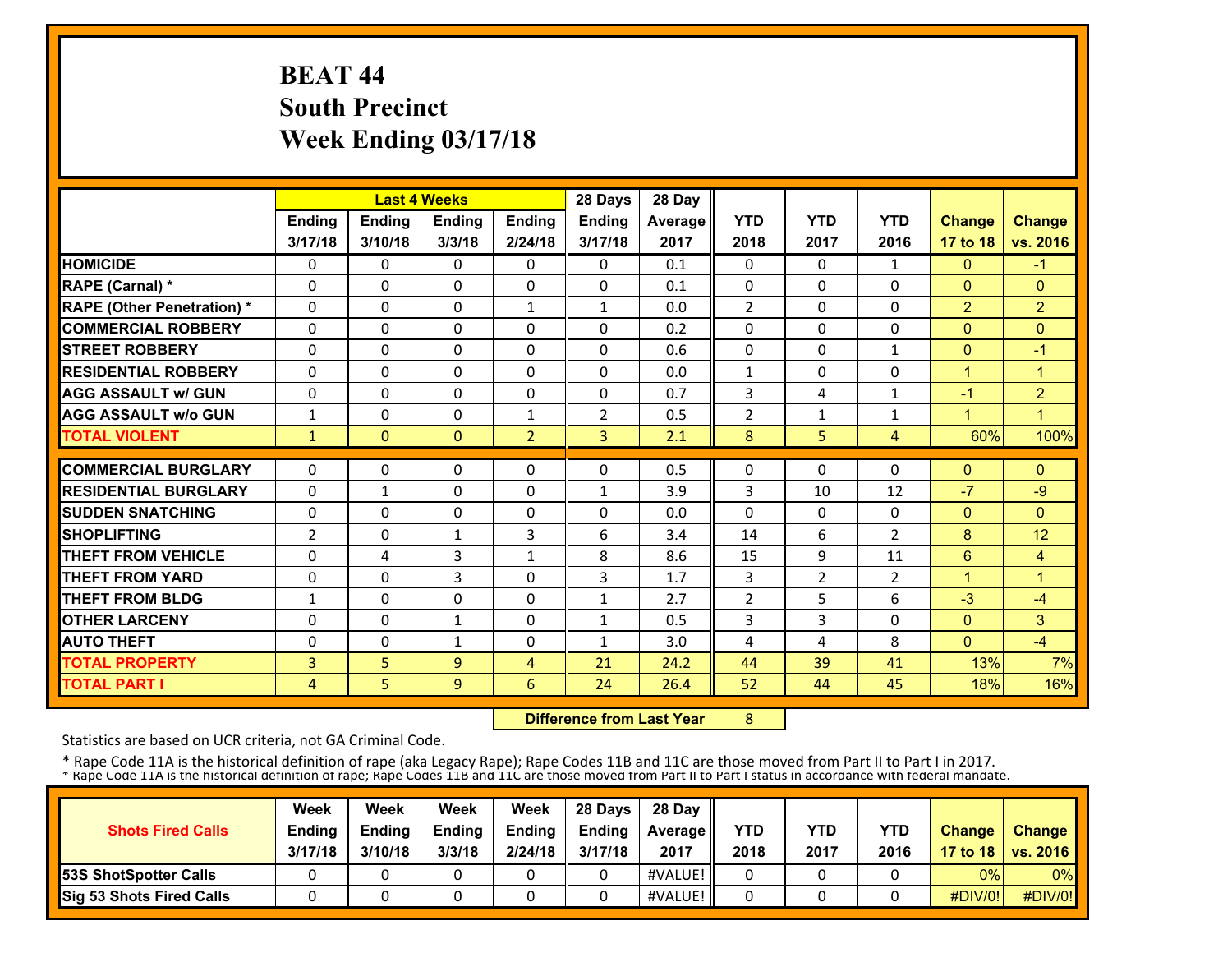# **BEAT 45 South Precinct Week Ending 03/17/18**

|                                   |                |                          | <b>Last 4 Weeks</b> |               | 28 Days                      | 28 Day     |                |               |                |                |                      |
|-----------------------------------|----------------|--------------------------|---------------------|---------------|------------------------------|------------|----------------|---------------|----------------|----------------|----------------------|
|                                   | Ending         | <b>Ending</b>            | <b>Ending</b>       | Ending        | <b>Ending</b>                | Average    | <b>YTD</b>     | <b>YTD</b>    | <b>YTD</b>     | <b>Change</b>  | <b>Change</b>        |
|                                   | 3/17/18        | 3/10/18                  | 3/3/18              | 2/24/18       | 3/17/18                      | 2017       | 2018           | 2017          | 2016           | 17 to 18       | vs. 2016             |
| <b>HOMICIDE</b>                   | 0              | $\Omega$                 | $\Omega$            | 0             | $\Omega$                     | 0.1        | 0              | $\mathbf{1}$  | $\Omega$       | $-1$           | $\mathbf{0}$         |
| RAPE (Carnal) *                   | $\Omega$       | $\Omega$                 | $\Omega$            | $\Omega$      | $\Omega$                     | 0.1        | $\mathbf{1}$   | $\Omega$      | $\Omega$       | $\mathbf{1}$   | $\mathbf{1}$         |
| <b>RAPE (Other Penetration) *</b> | $\Omega$       | $\Omega$                 | $\Omega$            | $\Omega$      | $\Omega$                     | 0.1        | $\Omega$       | $\Omega$      | 1              | $\Omega$       | $-1$                 |
| <b>COMMERCIAL ROBBERY</b>         | $\Omega$       | $\Omega$                 | $\Omega$            | $\Omega$      | $\Omega$                     | 0.2        | $\mathbf{1}$   | $\mathbf{1}$  | $\Omega$       | $\Omega$       | $\blacktriangleleft$ |
| <b>STREET ROBBERY</b>             | $\Omega$       | $\Omega$                 | $\mathbf{0}$        | 0             | $\Omega$                     | 0.5        | 0              | $\mathbf{1}$  | $\Omega$       | $-1$           | $\Omega$             |
| <b>RESIDENTIAL ROBBERY</b>        | $\Omega$       | $\Omega$                 | $\Omega$            | $\Omega$      | $\Omega$                     | 0.1        | $\Omega$       | 0             | $\Omega$       | $\Omega$       | $\mathbf{0}$         |
| <b>AGG ASSAULT w/ GUN</b>         | $\Omega$       | $\Omega$                 | $\Omega$            | $\Omega$      | $\Omega$                     | 0.6        | $\Omega$       | $\mathbf{1}$  | $\Omega$       | $-1$           | $\mathbf{0}$         |
| <b>AGG ASSAULT w/o GUN</b>        | 0              | $\mathbf{1}$             | $\Omega$            | $\Omega$      | $\mathbf{1}$                 | 0.2        | $\mathbf 1$    | 0             | $\overline{2}$ | $\overline{ }$ | $-1$                 |
| <b>TOTAL VIOLENT</b>              | $\mathbf{0}$   | $\mathbf{1}$             | $\mathbf{0}$        | $\Omega$      | $\mathbf{1}$                 | 1.8        | 3              | 4             | 3              | $-25%$         | 0%                   |
| <b>COMMERCIAL BURGLARY</b>        | 0              | 0                        | 0                   | 0             | $\Omega$                     | 0.3        | 0              | $\mathbf{1}$  | 0              | $-1$           | $\Omega$             |
| <b>RESIDENTIAL BURGLARY</b>       | $\overline{2}$ | 3                        | $\Omega$            | $\mathbf{1}$  | 6                            | 2.8        | 9              | 12            | 4              | $-3$           | 5                    |
| <b>SUDDEN SNATCHING</b>           | 0              | $\Omega$                 | $\Omega$            | $\Omega$      | $\Omega$                     | 0.0        | $\Omega$       | $\Omega$      | $\Omega$       | $\Omega$       | $\Omega$             |
| <b>SHOPLIFTING</b>                |                | $\Omega$                 | 3                   | $\Omega$      |                              | 5.8        | 7              | 13            | 20             | $-6$           | $-13$                |
| <b>THEFT FROM VEHICLE</b>         | 1<br>$\Omega$  | 0                        | $\Omega$            |               | 4                            |            |                | 9             |                | 3              | 8                    |
| <b>THEFT FROM YARD</b>            |                |                          | $\Omega$            | 1             | $\mathbf{1}$<br>$\mathbf{1}$ | 4.4        | 12             | 5             | 4<br>3         | $-3$           | $-1$                 |
| <b>THEFT FROM BLDG</b>            | 0              | $\mathbf{1}$<br>$\Omega$ | $\mathbf{1}$        | 0             | $\overline{2}$               | 1.1        | $\overline{2}$ | 4             | 3              | $-2$           | $-1$                 |
| <b>OTHER LARCENY</b>              | 0<br>0         | 0                        | $\Omega$            | 1<br>$\Omega$ | $\Omega$                     | 1.2<br>0.6 | $\overline{2}$ | 2             | $\Omega$       | $-1$           | $\mathbf{1}$         |
|                                   |                |                          | $\Omega$            |               |                              |            | 1              | $\mathcal{P}$ | 3              |                | $\blacktriangleleft$ |
| <b>AUTO THEFT</b>                 | 1              | $\mathbf{1}$             |                     | 0             | $\overline{2}$               | 1.8        | 4              |               | 37             | $\overline{2}$ |                      |
| <b>TOTAL PROPERTY</b>             | 4              | 5                        | 4                   | 3             | 16                           | 18.0       | 37             | 48            |                | $-23%$         | 0%                   |
| <b>TOTAL PART I</b>               | 4              | 6                        | 4                   | 3             | 17                           | 19.8       | 40             | 52            | 40             | $-23%$         | 0%                   |

 **Difference from Last Year** $-12$ 

Statistics are based on UCR criteria, not GA Criminal Code.

| <b>Shots Fired Calls</b>        | Week<br><b>Ending</b> | Week<br><b>Endina</b> | Week<br><b>Ending</b> | Week<br>Ending | 28 Davs<br><b>Endina</b> | 28 Day<br><b>Average</b> II | YTD  | YTD  | <b>YTD</b> | <b>Change</b>  | <b>Change</b>       |
|---------------------------------|-----------------------|-----------------------|-----------------------|----------------|--------------------------|-----------------------------|------|------|------------|----------------|---------------------|
|                                 | 3/17/18               | 3/10/18               | 3/3/18                | 2/24/18        | 3/17/18                  | 2017                        | 2018 | 2017 | 2016       |                | 17 to 18   vs. 2016 |
| <b>53S ShotSpotter Calls</b>    |                       |                       |                       |                |                          | #VALUE!                     |      |      |            | 0%             | $0\%$               |
| <b>Sig 53 Shots Fired Calls</b> |                       |                       |                       |                |                          | #VALUE!                     |      |      |            | <b>#DIV/0!</b> | #DIV/0!             |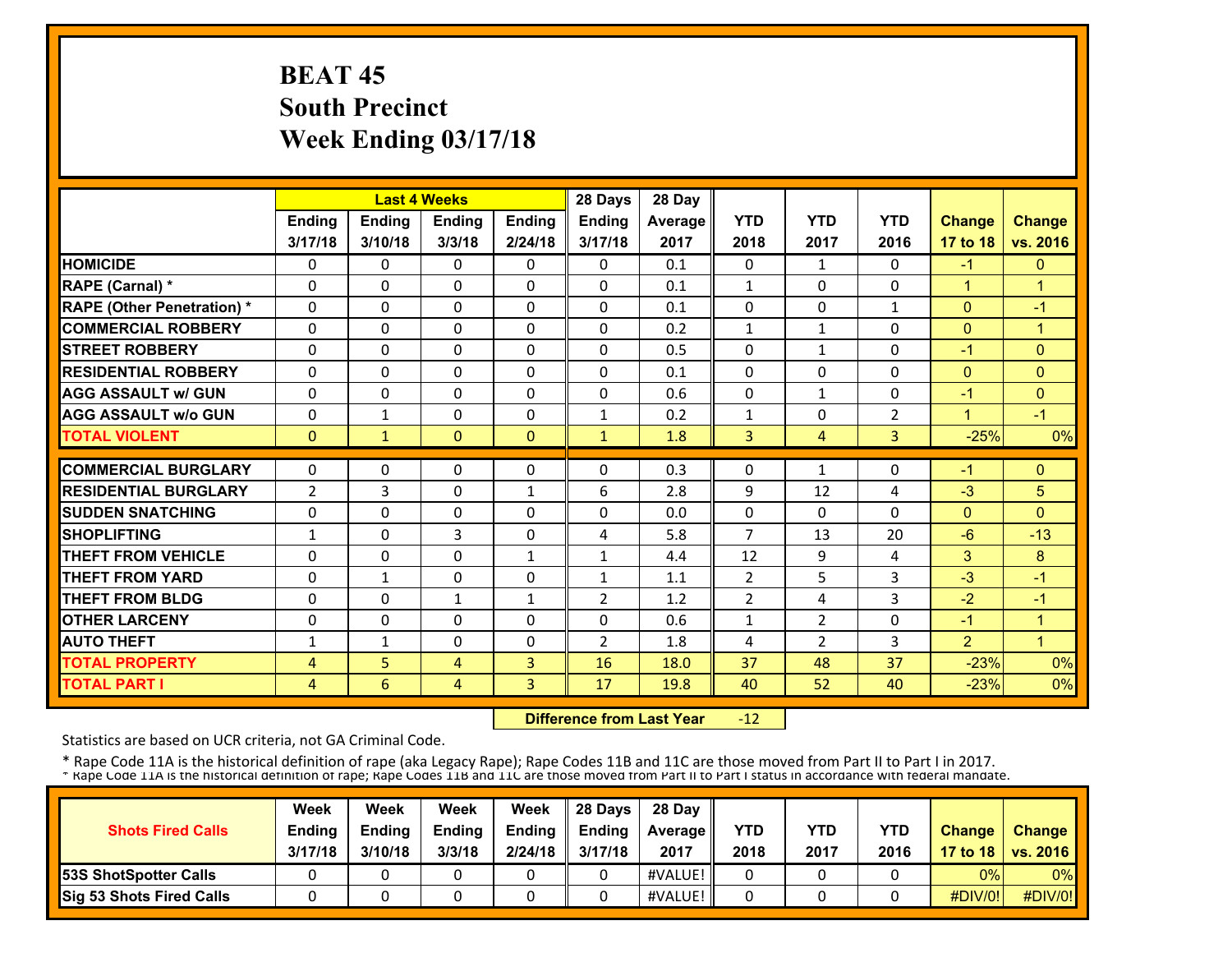# **BEAT 46 South Precinct Week Ending 03/17/18**

|                                   |                | <b>Last 4 Weeks</b> |                |               | 28 Days        | 28 Day  |                |                |                |                |                 |
|-----------------------------------|----------------|---------------------|----------------|---------------|----------------|---------|----------------|----------------|----------------|----------------|-----------------|
|                                   | Ending         | Ending              | Ending         | <b>Ending</b> | Ending         | Average | <b>YTD</b>     | <b>YTD</b>     | <b>YTD</b>     | <b>Change</b>  | <b>Change</b>   |
|                                   | 3/17/18        | 3/10/18             | 3/3/18         | 2/24/18       | 3/17/18        | 2017    | 2018           | 2017           | 2016           | 17 to 18       | vs. 2016        |
| <b>HOMICIDE</b>                   | 0              | 0                   | $\Omega$       | 0             | $\Omega$       | 0.2     | $\Omega$       | $\Omega$       | 0              | $\mathbf{0}$   | $\mathbf{0}$    |
| RAPE (Carnal) *                   | $\Omega$       | $\Omega$            | 0              | $\mathbf{0}$  | $\Omega$       | 0.2     | $\mathbf{1}$   | $\Omega$       | $\mathbf{1}$   | $\overline{1}$ | $\Omega$        |
| <b>RAPE (Other Penetration)</b> * | $\Omega$       | $\Omega$            | $\Omega$       | $\mathbf{1}$  | 1              | 0.2     | $\overline{2}$ | 0              | 0              | $\overline{2}$ | $\overline{2}$  |
| <b>COMMERCIAL ROBBERY</b>         | $\Omega$       | 0                   | $\Omega$       | $\mathbf{0}$  | $\Omega$       | 0.4     | $\overline{2}$ | 3              | 1              | $-1$           | $\overline{1}$  |
| <b>STREET ROBBERY</b>             | 1              | 0                   | 0              | $\mathbf{0}$  | 1              | 0.5     | 1              | $\overline{2}$ | 3              | -1             | $-2$            |
| <b>RESIDENTIAL ROBBERY</b>        | $\Omega$       | 0                   | $\Omega$       | $\Omega$      | $\Omega$       | 0.1     | $\Omega$       | $\mathbf{1}$   | 0              | $-1$           | $\mathbf{0}$    |
| <b>AGG ASSAULT w/ GUN</b>         | $\Omega$       | $\Omega$            | $\Omega$       | $\Omega$      | $\Omega$       | 0.5     | $\Omega$       | $\mathbf{1}$   | $\mathbf{1}$   | $-1$           | $-1$            |
| <b>AGG ASSAULT w/o GUN</b>        | $\Omega$       | 0                   | $\Omega$       | $\mathbf{0}$  | 0              | 1.2     | 0              | 0              | 1              | $\Omega$       | $-1$            |
| <b>TOTAL VIOLENT</b>              | $\mathbf{1}$   | $\Omega$            | $\Omega$       | $\mathbf{1}$  | $\overline{2}$ | 3.2     | 6              | $\overline{7}$ | $\overline{7}$ | $-14%$         | $-14%$          |
| <b>COMMERCIAL BURGLARY</b>        | $\Omega$       | $\Omega$            | 0              | 0             | 0              | 0.5     | $\overline{2}$ | 2              | 0              | $\mathbf{0}$   | $\overline{2}$  |
| <b>RESIDENTIAL BURGLARY</b>       |                |                     |                |               |                |         |                |                |                |                |                 |
|                                   | $\mathbf{1}$   | $\Omega$            | $\mathbf{1}$   | $\Omega$      | $\overline{2}$ | 2.4     | 10             | 6              | 4              | $\overline{4}$ | $6\phantom{1}$  |
| <b>SUDDEN SNATCHING</b>           | $\Omega$       | $\Omega$            | $\Omega$       | $\Omega$      | $\Omega$       | 0.2     | 1              | $\mathbf{1}$   | 1              | $\Omega$       | $\Omega$        |
| <b>SHOPLIFTING</b>                | 4              | $\overline{2}$      | $\overline{2}$ | 2             | 10             | 10.0    | 26             | 30             | 16             | $-4$           | 10 <sup>1</sup> |
| <b>THEFT FROM VEHICLE</b>         | $\overline{2}$ | $\Omega$            | $\Omega$       | $\Omega$      | $\overline{2}$ | 6.2     | 6              | 14             | 9              | -8             | $-3$            |
| <b>THEFT FROM YARD</b>            | $\Omega$       | $\Omega$            | $\Omega$       | $\mathbf{1}$  | $\mathbf{1}$   | 1.1     | $\mathbf{1}$   | 4              | 4              | $-3$           | $-3$            |
| <b>THEFT FROM BLDG</b>            | 1              | $\Omega$            | $\Omega$       | 1             | $\overline{2}$ | 2.5     | 5              | 10             | 5              | $-5$           | $\Omega$        |
| <b>OTHER LARCENY</b>              | $\Omega$       | $\mathbf{1}$        | 0              | $\Omega$      | $\mathbf{1}$   | 0.5     | $\mathbf{1}$   | $\mathcal{P}$  | $\overline{2}$ | $-1$           | $-1$            |
| <b>AUTO THEFT</b>                 | 1              | 3                   | $\mathbf{1}$   | 1             | 6              | 3.0     | 13             | 8              | 4              | 5              | 9               |
| <b>TOTAL PROPERTY</b>             | 9              | 6                   | 4              | 5             | 24             | 26.3    | 65             | 77             | 45             | $-16%$         | 44%             |
| <b>TOTAL PART I</b>               | 10             | 6                   | 4              | 6             | 26             | 29.5    | 71             | 84             | 52             | $-15%$         | 37%             |

 **Difference from Last Year**‐13

Statistics are based on UCR criteria, not GA Criminal Code.

| <b>Shots Fired Calls</b>        | Week<br><b>Ending</b><br>3/17/18 | Week<br><b>Ending</b><br>3/10/18 | Week<br><b>Ending</b><br>3/3/18 | Week<br><b>Endina</b><br>2/24/18 | 28 Davs<br>Endina<br>3/17/18 | 28 Day<br><b>Average II</b><br>2017 | YTD<br>2018 | <b>YTD</b><br>2017 | <b>YTD</b><br>2016 | <b>Change</b> | Change<br>17 to 18   vs. 2016 |
|---------------------------------|----------------------------------|----------------------------------|---------------------------------|----------------------------------|------------------------------|-------------------------------------|-------------|--------------------|--------------------|---------------|-------------------------------|
| <b>53S ShotSpotter Calls</b>    |                                  |                                  |                                 |                                  |                              | #VALUE!                             |             |                    |                    | 0%            | $0\%$                         |
| <b>Sig 53 Shots Fired Calls</b> |                                  |                                  |                                 |                                  |                              | #VALUE!                             |             |                    |                    | #DIV/0!       | #DIV/0!                       |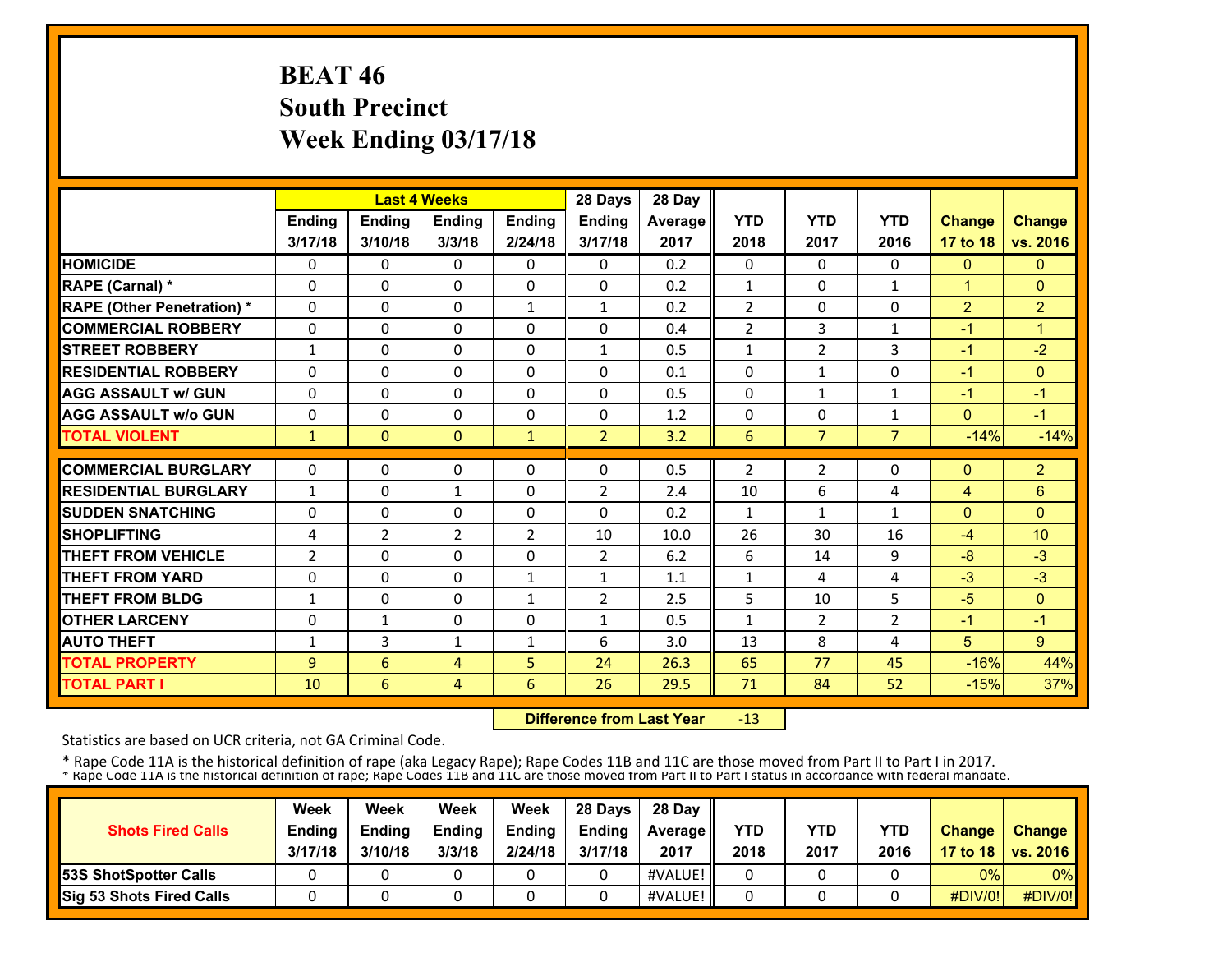# **BEAT 47 South Precinct Week Ending 03/17/18**

|                                   |                |                | <b>Last 4 Weeks</b> |              | 28 Days        | 28 Day  |                |                |                |                |                |
|-----------------------------------|----------------|----------------|---------------------|--------------|----------------|---------|----------------|----------------|----------------|----------------|----------------|
|                                   | Ending         | Ending         | <b>Ending</b>       | Ending       | Ending         | Average | <b>YTD</b>     | <b>YTD</b>     | <b>YTD</b>     | <b>Change</b>  | <b>Change</b>  |
|                                   | 3/17/18        | 3/10/18        | 3/3/18              | 2/24/18      | 3/17/18        | 2017    | 2018           | 2017           | 2016           | 17 to 18       | vs. 2016       |
| <b>HOMICIDE</b>                   | 0              | 0              | $\mathbf{0}$        | 0            | $\Omega$       | 0.0     | 0              | $\Omega$       | $\Omega$       | $\mathbf{0}$   | $\mathbf{0}$   |
| RAPE (Carnal) *                   | $\Omega$       | $\Omega$       | $\Omega$            | $\Omega$     | $\Omega$       | 0.2     | $\Omega$       | $\mathbf{1}$   | $\Omega$       | $-1$           | $\Omega$       |
| <b>RAPE (Other Penetration) *</b> | $\Omega$       | $\Omega$       | $\Omega$            | $\Omega$     | $\Omega$       | 0.0     | 0              | 0              | $\Omega$       | $\Omega$       | $\mathbf{0}$   |
| <b>COMMERCIAL ROBBERY</b>         | $\Omega$       | 0              | $\Omega$            | $\Omega$     | $\Omega$       | 0.1     | 0              | 0              | $\Omega$       | $\Omega$       | $\Omega$       |
| <b>STREET ROBBERY</b>             | $\Omega$       | $\Omega$       | $\Omega$            | $\Omega$     | $\Omega$       | 0.0     | $\Omega$       | 0              | $\Omega$       | $\mathbf{0}$   | $\mathbf{0}$   |
| <b>RESIDENTIAL ROBBERY</b>        | $\Omega$       | $\Omega$       | $\mathbf{0}$        | 0            | 0              | 0.0     | 0              | 0              | 0              | $\mathbf{0}$   | $\Omega$       |
| <b>AGG ASSAULT w/ GUN</b>         | $\Omega$       | 0              | $\Omega$            | 0            | $\Omega$       | 0.2     | 0              | 0              | 0              | $\mathbf{0}$   | $\Omega$       |
| <b>AGG ASSAULT w/o GUN</b>        | 0              | 0              | $\mathbf{0}$        | 0            | $\Omega$       | 0.3     | 0              | 0              | 0              | $\Omega$       | $\Omega$       |
| <b>TOTAL VIOLENT</b>              | $\mathbf{0}$   | $\Omega$       | $\mathbf{0}$        | $\Omega$     | $\Omega$       | 0.7     | $\Omega$       | $\mathbf{1}$   | $\Omega$       | $-100%$        | #DIV/0!        |
| <b>COMMERCIAL BURGLARY</b>        | $\Omega$       | $\Omega$       | $\Omega$            | 0            | $\Omega$       | 0.3     | 0              | 0              | $\Omega$       | $\mathbf{0}$   | $\Omega$       |
|                                   |                |                |                     |              |                |         |                |                |                |                |                |
| <b>RESIDENTIAL BURGLARY</b>       | $\mathbf{1}$   | $\Omega$       | $\Omega$            | $\mathbf{1}$ | $\overline{2}$ | 0.7     | 4              | 0              | 5              | $\overline{4}$ | $-1$           |
| <b>SUDDEN SNATCHING</b>           | 0              | 0              | $\mathbf{0}$        | 0            | 0              | 0.0     | 0              | 0              | 0              | $\mathbf{0}$   | $\Omega$       |
| <b>SHOPLIFTING</b>                | 0              | 0              | $\mathbf{0}$        | 0            | 0              | 0.9     | 1              | 0              | 0              | 1              | $\mathbf{1}$   |
| <b>THEFT FROM VEHICLE</b>         | $\overline{2}$ | $\mathbf{1}$   | $\mathbf{0}$        | 0            | 3              | 2.7     | 6              | $\mathbf{1}$   | $\overline{2}$ | 5              | 4              |
| <b>THEFT FROM YARD</b>            | 0              | $\Omega$       | $\mathbf{1}$        | 0            | $\mathbf{1}$   | 0.7     | $\overline{2}$ | $\overline{2}$ | $\Omega$       | $\Omega$       | $\overline{2}$ |
| <b>THEFT FROM BLDG</b>            | 0              | $\mathbf{1}$   | $\Omega$            | 0            | $\mathbf{1}$   | 0.9     | $\overline{2}$ | 3              | $\Omega$       | $-1$           | $\overline{2}$ |
| <b>OTHER LARCENY</b>              | $\Omega$       | $\Omega$       | $\Omega$            | $\Omega$     | $\Omega$       | 0.3     | $\Omega$       | $\mathbf{1}$   | $\Omega$       | $-1$           | $\mathbf{0}$   |
| <b>AUTO THEFT</b>                 | 0              | $\overline{2}$ | $\Omega$            | $\Omega$     | $\overline{2}$ | 0.9     | $\overline{2}$ | 0              | $\Omega$       | 2              | $\overline{2}$ |
| <b>TOTAL PROPERTY</b>             | 3              | 4              | $\mathbf{1}$        | $\mathbf{1}$ | 9              | 7.4     | 17             | $\overline{7}$ | $\overline{7}$ | 143%           | 143%           |
| <b>TOTAL PART I</b>               | 3              | 4              | $\mathbf{1}$        | 1            | 9              | 8.1     | 17             | 8              | $\overline{7}$ | 113%           | 143%           |

 **Difference from Last Year**

9

Statistics are based on UCR criteria, not GA Criminal Code.

| <b>Shots Fired Calls</b>        | Week<br><b>Ending</b> | Week<br><b>Endina</b> | Week<br><b>Ending</b> | Week<br>Ending | 28 Davs<br><b>Endina</b> | 28 Day<br><b>Average</b> II | YTD  | YTD  | <b>YTD</b> | <b>Change</b>  | <b>Change</b>       |
|---------------------------------|-----------------------|-----------------------|-----------------------|----------------|--------------------------|-----------------------------|------|------|------------|----------------|---------------------|
|                                 | 3/17/18               | 3/10/18               | 3/3/18                | 2/24/18        | 3/17/18                  | 2017                        | 2018 | 2017 | 2016       |                | 17 to 18   vs. 2016 |
| <b>53S ShotSpotter Calls</b>    |                       |                       |                       |                |                          | #VALUE!                     |      |      |            | 0%             | $0\%$               |
| <b>Sig 53 Shots Fired Calls</b> |                       |                       |                       |                |                          | #VALUE!                     |      |      |            | <b>#DIV/0!</b> | #DIV/0!             |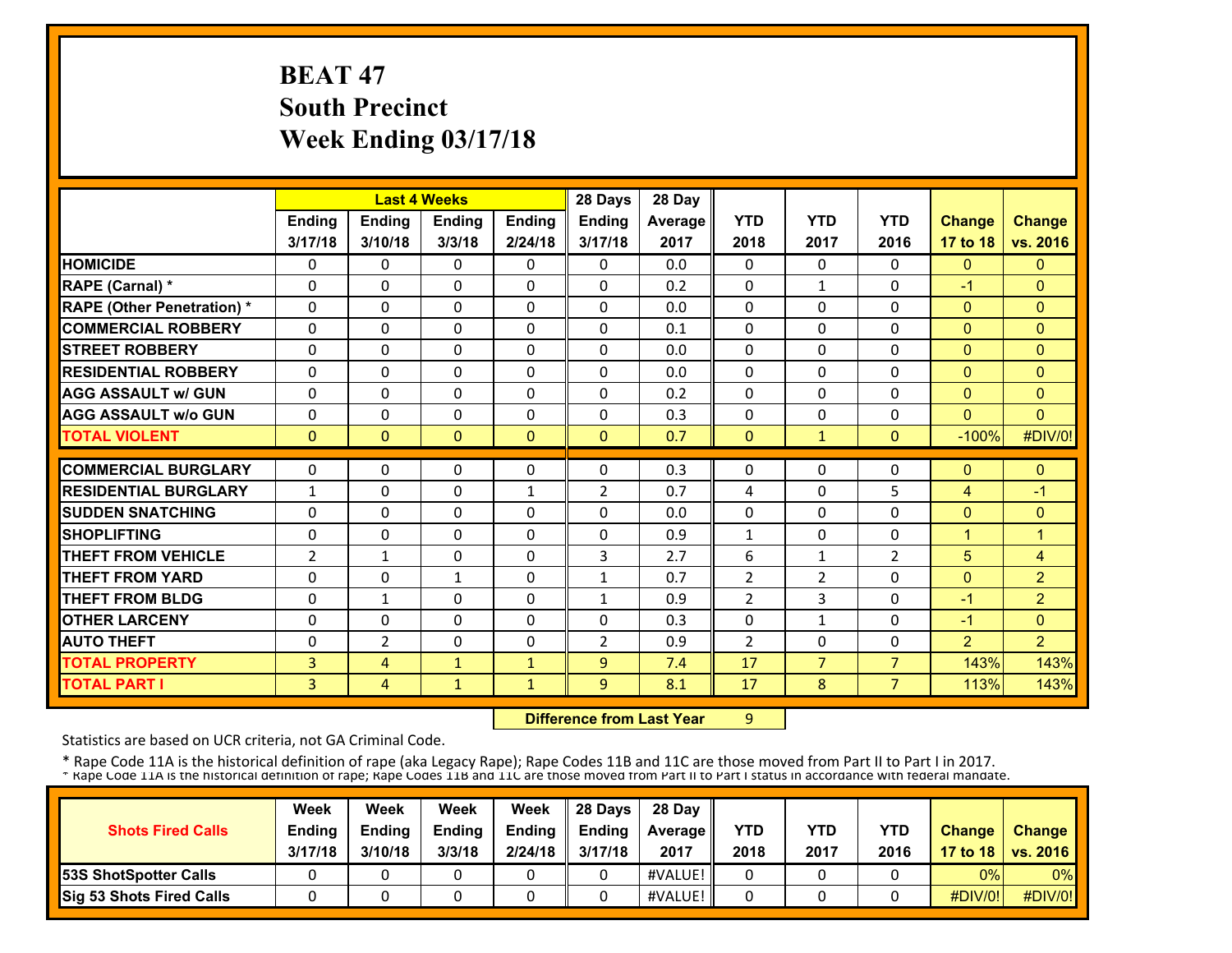

#### **COMPSTATEAST PRECINCTWeek Ending 03/17/18**

**PRECINCT COMMANDER:**

**CAPT. ASHLEY BROWN**



|                                                                                                  | <b>Week</b><br>Ending<br>3/17/18 | Week<br><b>Ending</b><br>3/10/18 | Weekly<br>Avg<br>2017 | 28-Day<br>Ending<br>3/17/18 | $28-Dav$<br>Ending<br>02/17/18   | Avg<br>28-Day<br>2017                        | <b>YTD</b><br>2018   | <b>YTD</b><br>2017 | <b>YTD</b><br>2016 | <b>Change</b><br>17 to 18 | <b>Change</b><br>vs. 2016 |
|--------------------------------------------------------------------------------------------------|----------------------------------|----------------------------------|-----------------------|-----------------------------|----------------------------------|----------------------------------------------|----------------------|--------------------|--------------------|---------------------------|---------------------------|
| <b>HOMICIDE</b>                                                                                  | 0                                | 0                                | $\mathbf{0}$          | $\mathbf{0}$                | 3                                | -1                                           | 3                    | 3                  | 1                  | $\Omega$                  | $\overline{2}$            |
| RAPE (Carnal) *                                                                                  | 0                                | $\mathbf 0$                      | 0                     | 0                           | $\Omega$                         | $\mathbf{1}$                                 | $\blacktriangleleft$ | 0                  | $\overline{2}$     | $\mathbf{1}$              | $-1$                      |
| <b>RAPE (Other Penetration) *</b>                                                                | 0                                | 1                                | 0                     | $\mathbf 2$                 | 0                                | $\overline{1}$                               | 3                    | 3                  | $\mathbf{1}$       | $\overline{0}$            | $\overline{2}$            |
| <b>COMMERCIAL ROBBERY</b>                                                                        | $\mathbf{0}$                     | 0                                | $\mathbf 1$           | $\mathbf{0}$                | $\overline{2}$                   | $\overline{2}$                               | $\mathbf{2}$         | 8                  | 4                  | $-6$                      | $-2$                      |
| <b>STREET ROBBERY</b>                                                                            | 1                                | 1                                | $\mathbf{1}$          | 3                           | 0                                | 3                                            | 4                    | 9                  | 18                 | $-5$                      | $-14$                     |
| <b>RESIDENTIAL ROBBERY</b>                                                                       | 0                                | 0                                | 0                     | 0                           | 0                                | $\mathbf{1}$                                 | 0                    | $\overline{2}$     | 1                  | $-2$                      | $-1$                      |
| <b>AGG ASSAULT w/ GUN</b>                                                                        | $\bf{0}$                         | $\mathbf 1$                      | $\mathbf 1$           | 3                           | 4                                | 4                                            | 12                   | 18                 | 28                 | $-6$                      | $-16$                     |
| <b>AGG ASSAULT w/o GUN</b>                                                                       | $\mathbf{2}$                     | $\mathbf 1$                      | 1                     | 5                           | 5                                | 5                                            | $\overline{12}$      | $\overline{10}$    | 9                  | $\overline{2}$            | 3                         |
| <b>TOTAL VIOLENT</b>                                                                             | 3                                | 4                                | $\overline{4}$        | 13                          | 14                               | 17                                           | 37                   | 53                 | 64                 | $-30%$                    | $-42%$                    |
| <b>COMMERCIAL BURGLARY</b>                                                                       | 1                                | 0                                | 0                     | 1                           | 3                                | 2                                            | 5                    | 4                  | 13                 |                           | -8                        |
| <b>RESIDENTIAL BURGLARY</b>                                                                      | 12                               | $\overline{5}$                   | $\overline{5}$        | $\overline{24}$             | 17                               | $\overline{19}$                              | 57                   | 61                 | $\overline{81}$    | $-4$                      | $-24$                     |
| <b>SUDDEN SNATCHING</b>                                                                          | 0                                | $\mathbf{0}$                     | 0                     | $\mathbf 1$                 | $\Omega$                         | $\overline{1}$                               | $\mathbf{3}$         | 5                  | $\Omega$           | $-2$                      | 3                         |
| <b>SHOPLIFTING</b>                                                                               | 5                                | $6\phantom{1}$                   | $6\phantom{1}$        | 18                          | $\overline{31}$                  | $\overline{22}$                              | 59                   | $\overline{57}$    | 62                 | $\overline{2}$            | $\overline{3}$            |
| <b>THEFT FROM VEHICLE</b>                                                                        | 6                                | 3                                | $\overline{7}$        | 18                          | $\overline{23}$                  | $\overline{28}$                              | 50                   | $\overline{88}$    | $\overline{70}$    | $-38$                     | $-20$                     |
| <b>THEFT FROM YARD</b>                                                                           | 5                                | $\overline{2}$                   | $\overline{3}$        | $\overline{9}$              | $\overline{7}$                   | 11                                           | $\overline{22}$      | 14                 | $\overline{16}$    | $\overline{8}$            | 6                         |
| <b>THEFT FROM BLDG</b>                                                                           | 4                                | $\overline{2}$                   | 3                     | 13                          | 12                               | 12                                           | 36                   | 29                 | 45                 | $\overline{7}$            | $-9$                      |
| <b>OTHER LARCENY</b>                                                                             | 1                                | 1                                | 1                     | $\overline{7}$              | 6                                | $\overline{2}$                               | 15                   | 9                  | 4                  | $6\phantom{1}$            | 11                        |
| <b>AUTO THEFT</b>                                                                                | 5                                | 6                                | 3                     | 21                          | $\overline{16}$                  | $\overline{12}$                              | 43                   | $\overline{38}$    | 33                 | 5                         | 10                        |
| <b>TOTAL PROPERTY</b>                                                                            | 39                               | 25                               | 27                    | 112                         | 115                              | 110                                          | 290                  | 305                | 324                | $-5%$                     | $-10%$                    |
| <b>TOTAL PART I</b>                                                                              | 42                               | 29                               | 32                    | 125                         | 129                              | 127                                          | 327                  | 358                | 388                | $-9%$                     | $-16%$                    |
| Statistics are based on UCR criteria, not GA Criminal Code, and are                              |                                  |                                  |                       |                             | <b>Difference from Last Year</b> |                                              | -31                  |                    |                    | <b>Last Week</b>          | <b>Year-to-Date</b>       |
| preliminary, based on RMS data at the time prepared, and are subject to change.                  |                                  |                                  |                       |                             |                                  | <b>At-Fault Police Vehicle Accidents</b>     |                      |                    |                    |                           | $\overline{3}$            |
| Cell Shading: white is within 0.6 standard deviation of the mean; red is above; green is below.  |                                  |                                  |                       |                             |                                  | <b>Not At-Fault Police Vehicle Accidents</b> |                      |                    |                    | 1                         | $\overline{2}$            |
| * Code 11A is the pre-2016 definition of rape; Codes 11B and 11C are by federal mandate in 2016. |                                  |                                  |                       |                             |                                  | <b>Total Police Vehicle Accidents</b>        |                      |                    |                    | 2                         | 5                         |
|                                                                                                  | Week                             | Week                             | Weekly                | 28-Day                      | 28-Day                           | Avg                                          |                      |                    |                    |                           |                           |
| <b>Citizen Initiated Calls</b>                                                                   | Ending                           | <b>Ending</b>                    | Avg                   | Ending                      | Ending                           | 28-Day                                       | <b>YTD</b>           | <b>YTD</b>         | <b>YTD</b>         | <b>Change</b>             | <b>Change</b>             |
|                                                                                                  | 3/17/18                          | 3/10/18                          | 2017                  | 3/17/18                     | 02/17/18                         | 2017                                         | 2018                 | 2017               | 2016               | 17 to 18                  | vs. 2016                  |
| <b>Midnight Shift</b>                                                                            | $\overline{87}$                  | 103                              | 114                   | 248                         | 319                              | 455                                          | 956                  | 1109               | 1086               | $-153$                    | $-130$                    |
| <b>Day Shift</b>                                                                                 | 270                              | 265                              | 282                   | 690                         | 990                              | 1127                                         | 2650                 | 2720               | 2696               | $-70$                     | $-46$                     |
| <b>Afternoon Shift</b>                                                                           | 285                              | $\overline{259}$                 | 294                   | 709                         | 911                              | 1177                                         | 2668                 | 2794               | 2821               | $-126$                    | $-153$                    |
| <b>TOTAL CITIZEN CFS</b>                                                                         | 642                              | 642                              | 690                   | 1647                        | 2220                             | 2758                                         | 6274                 | 6623               | 6603               | $-5.3%$                   | $-5.0%$                   |
| <b>53S ShotSpotter Calls</b>                                                                     | $\mathbf 0$                      | $\Omega$                         | #VALUE!               | $\Omega$                    | 0                                | #VALUE!                                      | $\mathbf 0$          | $\mathbf{0}$       | $\Omega$           | $\Omega$                  | $\Omega$                  |
| <b>Sig 53 Shots Fired Calls</b>                                                                  | $\mathbf{0}$                     | $\Omega$                         | #VALUE!               | $\mathbf{0}$                | $\mathbf{0}$                     | #VALUE!                                      | $\Omega$             | $\mathbf{0}$       | $\Omega$           | $\Omega$                  | $\Omega$                  |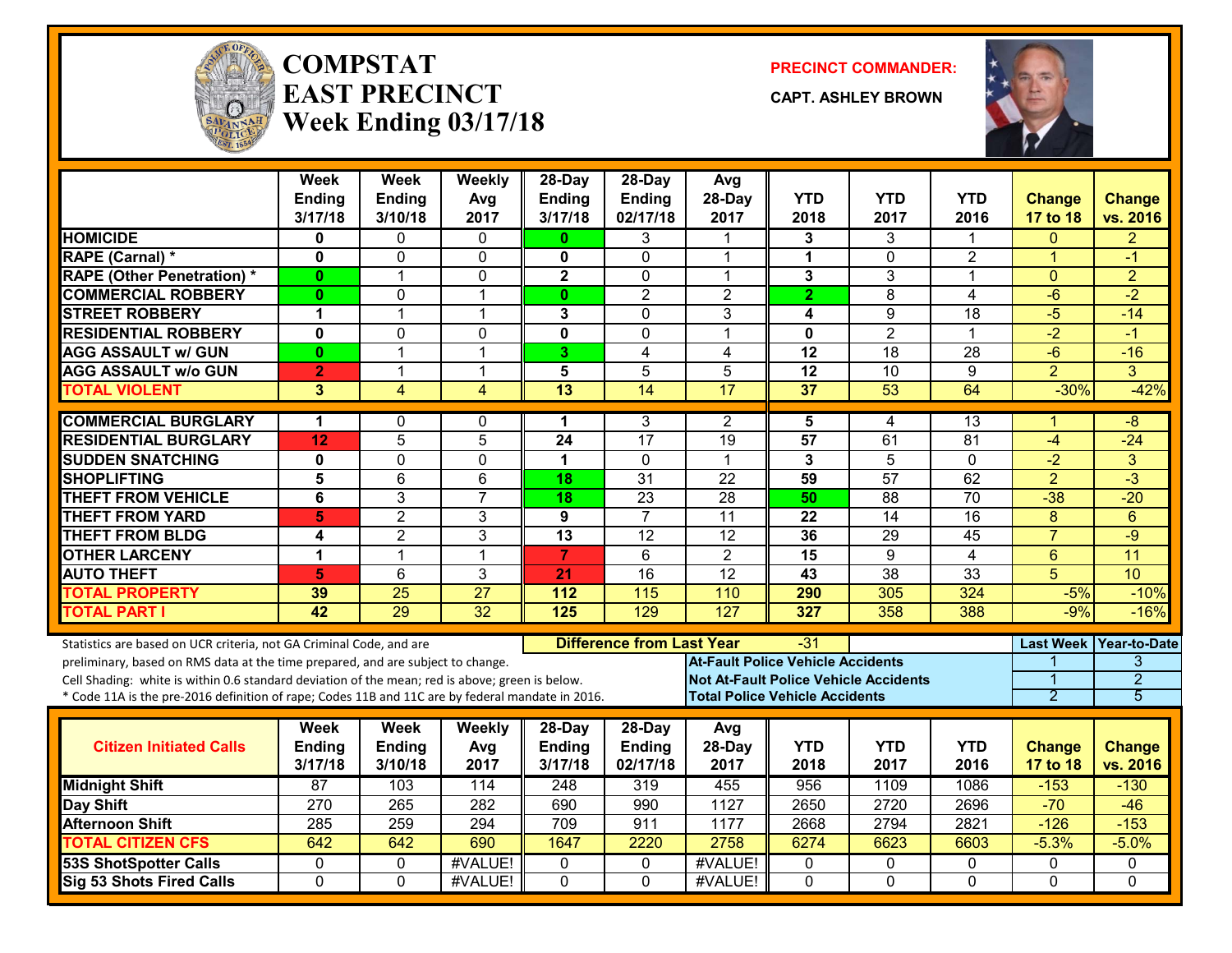# **BEAT 51 East Precinct Week Ending 03/17/18**

|                                   |               |                | <b>Last 4 Weeks</b> |                | 28 Days        | 28 Day  |                |              |                |                |                |
|-----------------------------------|---------------|----------------|---------------------|----------------|----------------|---------|----------------|--------------|----------------|----------------|----------------|
|                                   | <b>Ending</b> | <b>Ending</b>  | <b>Ending</b>       | <b>Ending</b>  | Ending         | Average | <b>YTD</b>     | <b>YTD</b>   | <b>YTD</b>     | <b>Change</b>  | <b>Change</b>  |
|                                   | 3/17/18       | 3/10/18        | 3/3/18              | 2/24/18        | 3/17/18        | 2017    | 2018           | 2017         | 2016           | 17 to 18       | vs. 2016       |
| <b>HOMICIDE</b>                   | 0             | 0              | $\mathbf{0}$        | $\Omega$       | $\mathbf{0}$   | 0.1     | $\Omega$       | $\mathbf{1}$ | $\Omega$       | $-1$           | $\mathbf{0}$   |
| RAPE (Carnal) *                   | 0             | 0              | $\mathbf{0}$        | 0              | 0              | 0.1     | $\mathbf{1}$   | $\mathbf{0}$ | 0              | $\mathbf{1}$   | 1              |
| <b>RAPE (Other Penetration)</b> * | $\Omega$      | $\Omega$       | $\Omega$            | $\Omega$       | $\Omega$       | 0.1     | $\mathbf{1}$   | $\mathbf{1}$ | $\Omega$       | $\Omega$       | $\mathbf{1}$   |
| <b>COMMERCIAL ROBBERY</b>         | $\Omega$      | $\Omega$       | $\Omega$            | $\Omega$       | $\Omega$       | 0.1     | $\Omega$       | $\mathbf{1}$ | $\mathbf{1}$   | $-1$           | $-1$           |
| <b>STREET ROBBERY</b>             | $\Omega$      | $\Omega$       | $\mathbf{1}$        | $\mathbf{1}$   | $\overline{2}$ | 0.3     | $\overline{2}$ | 4            | $\mathbf{1}$   | $-2$           | 1              |
| <b>RESIDENTIAL ROBBERY</b>        | 0             | $\Omega$       | $\Omega$            | $\Omega$       | $\Omega$       | 0.0     | $\Omega$       | $\mathbf{1}$ | $\Omega$       | $-1$           | $\Omega$       |
| <b>AGG ASSAULT w/ GUN</b>         | 0             | $\Omega$       | $\Omega$            | 0              | $\Omega$       | 0.3     | $\mathbf{1}$   | 5            | $\overline{7}$ | $-4$           | $-6$           |
| <b>AGG ASSAULT w/o GUN</b>        | 0             | $\Omega$       | $\mathbf{1}$        | 0              | $\mathbf{1}$   | 0.4     | 3              | 4            | $\mathbf{1}$   | -1             | $\overline{2}$ |
| <b>TOTAL VIOLENT</b>              | $\mathbf{0}$  | $\Omega$       | $\overline{2}$      | $\mathbf{1}$   | $\overline{3}$ | 1.3     | 8              | 17           | 10             | $-53%$         | $-20%$         |
| <b>COMMERCIAL BURGLARY</b>        | 0             | 0              | $\mathbf{0}$        | 0              | 0              | 0.2     | 2              | $\mathbf{1}$ | 2              | 1              | $\Omega$       |
| <b>RESIDENTIAL BURGLARY</b>       | $\Omega$      | $\Omega$       | $\Omega$            | $\mathbf{1}$   | $\mathbf{1}$   | 1.2     | 4              | 10           | 6              | $-6$           | $-2$           |
| <b>SUDDEN SNATCHING</b>           | 1             | 0              | $\mathbf{0}$        | 0              | $\mathbf{1}$   | 0.1     | $\mathbf{1}$   | 0            | 0              | 1              | 1              |
| <b>SHOPLIFTING</b>                | 1             | $\Omega$       | $\Omega$            | $\Omega$       | $\mathbf{1}$   | 0.9     | 4              | 11           | 12             | $-7$           | $-8$           |
| <b>THEFT FROM VEHICLE</b>         | $\Omega$      | $\Omega$       | $\mathbf{1}$        | $\overline{2}$ | 3              | 1.0     | 8              | 6            | 6              | $\overline{2}$ | $\overline{2}$ |
| <b>THEFT FROM YARD</b>            | $\Omega$      | $\mathbf{1}$   | $\Omega$            | $\mathbf{1}$   | $\mathcal{P}$  | 0.6     | $\overline{2}$ | $\Omega$     | 3              | $\overline{2}$ | $-1$           |
| <b>THEFT FROM BLDG</b>            | 3             | $\Omega$       | $\Omega$            | $\mathbf{1}$   | 4              | 1.0     | 6              | 6            | 10             | $\Omega$       | $-4$           |
| <b>OTHER LARCENY</b>              | 1             | $\Omega$       | $\mathbf{1}$        | $\Omega$       | $\overline{2}$ | 0.2     | 4              | 3            | $\mathbf{1}$   | $\mathbf{1}$   | 3 <sup>1</sup> |
| <b>AUTO THEFT</b>                 | 0             | $\mathbf{1}$   | $\mathbf{1}$        | $\overline{2}$ | 4              | 0.7     | 8              | 4            | 6              | $\overline{4}$ | $\overline{2}$ |
| <b>TOTAL PROPERTY</b>             | 6             | $\overline{2}$ | 3                   | $\overline{7}$ | 18             | 5.9     | 39             | 41           | 46             | $-5%$          | $-15%$         |
| <b>TOTAL PART I</b>               | 6             | $\overline{2}$ | 5                   | 8              | 21             | 7.2     | 47             | 58           | 56             | $-19%$         | $-16%$         |

 **Difference from Last Year** $-11$ 

Statistics are based on UCR criteria, not GA Criminal Code.

\* Rape Code 11A is the historical definition of rape (aka Legacy Rape); Rape Codes 11B and 11C are those moved from Part II to Part I in 2017.

\* Rape Code 11A is the historical definition of rape; Rape Codes 11B and 11C are those moved from Part II to Part I status in accordance with federal mandate.

| <b>Shots Fired Calls</b>        | Week<br>Ending<br>3/17/18 | Week<br>Endina<br>3/10/18 | Week<br><b>Ending</b><br>3/3/18 | Week<br><b>Ending</b><br>2/24/18 | 28 Davs<br><b>Ending</b><br>3/17/18 | 28 Day<br>Average II<br>2017 | YTD<br>2018 | YTD<br>2017 | <b>YTD</b><br>2016 | <b>Change</b><br>17 to 18 | <b>Change</b><br><b>VS. 2016</b> |
|---------------------------------|---------------------------|---------------------------|---------------------------------|----------------------------------|-------------------------------------|------------------------------|-------------|-------------|--------------------|---------------------------|----------------------------------|
| <b>53S ShotSpotter Calls</b>    |                           |                           |                                 |                                  |                                     | #VALUE!                      |             |             |                    | $\#$ DIV/0!               | #DIV/0!                          |
| <b>Sig 53 Shots Fired Calls</b> |                           |                           |                                 |                                  |                                     | #VALUE!                      |             |             |                    | $\#$ DIV/0!               | #DIV/0!                          |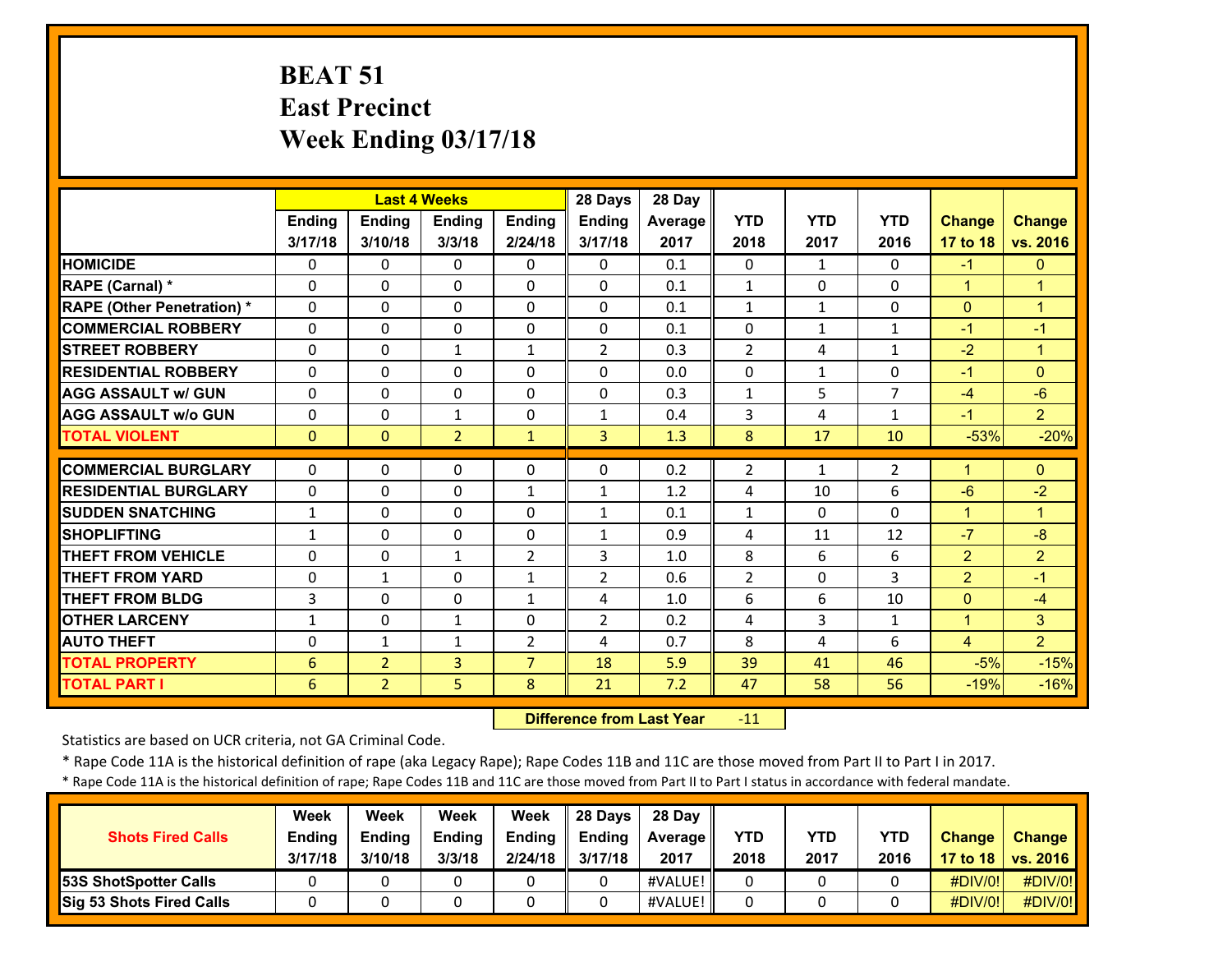# **BEAT 52 East Precinct Week Ending 03/17/18**

|                                   |               | <b>Last 4 Weeks</b> |              |                | 28 Days       | 28 Day  |                |                |                |                      |                      |
|-----------------------------------|---------------|---------------------|--------------|----------------|---------------|---------|----------------|----------------|----------------|----------------------|----------------------|
|                                   | <b>Ending</b> | <b>Ending</b>       | Ending       | <b>Ending</b>  | <b>Ending</b> | Average | <b>YTD</b>     | <b>YTD</b>     | <b>YTD</b>     | <b>Change</b>        | <b>Change</b>        |
|                                   | 3/17/18       | 3/10/18             | 3/3/18       | 2/24/18        | 3/17/18       | 2017    | 2018           | 2017           | 2016           | 17 to 18             | vs. 2016             |
| <b>HOMICIDE</b>                   | 0             | 0                   | $\Omega$     | 0              | $\Omega$      | 0.0     | 0              | $\Omega$       | 1              | $\mathbf{0}$         | $-1$                 |
| RAPE (Carnal) *                   | 0             | $\Omega$            | $\Omega$     | $\Omega$       | $\Omega$      | 0.1     | $\Omega$       | $\Omega$       | 0              | $\Omega$             | $\mathbf{0}$         |
| <b>RAPE (Other Penetration) *</b> | $\Omega$      | 0                   | $\Omega$     | $\Omega$       | $\Omega$      | 0.2     | 0              | 0              | 0              | $\mathbf{0}$         | $\Omega$             |
| <b>COMMERCIAL ROBBERY</b>         | $\Omega$      | 0                   | 0            | $\mathbf{0}$   | $\Omega$      | 0.0     | $\mathbf{1}$   | 0              | 0              | $\blacktriangleleft$ | $\blacktriangleleft$ |
| <b>ISTREET ROBBERY</b>            | $\Omega$      | 0                   | $\Omega$     | $\Omega$       | $\Omega$      | 1.1     | $\Omega$       | 3              | 5              | $-3$                 | $-5$                 |
| <b>RESIDENTIAL ROBBERY</b>        | $\Omega$      | 0                   | 0            | $\mathbf{0}$   | $\Omega$      | 0.3     | $\Omega$       | $\mathbf{1}$   | 0              | $-1$                 | $\mathbf{0}$         |
| <b>AGG ASSAULT w/ GUN</b>         | $\Omega$      | $\Omega$            | $\Omega$     | $\Omega$       | $\Omega$      | 0.5     | $\overline{2}$ | $\overline{2}$ | 8              | $\mathbf{0}$         | $-6$                 |
| <b>AGG ASSAULT w/o GUN</b>        | 0             | $\mathbf{1}$        | $\Omega$     | $\mathbf{0}$   | $\mathbf{1}$  | 1.2     | 3              | 3              | 1              | $\Omega$             | $\overline{2}$       |
| <b>TOTAL VIOLENT</b>              | $\Omega$      | $\mathbf{1}$        | $\Omega$     | $\mathbf{0}$   | $\mathbf{1}$  | 3.4     | 6              | $\overline{9}$ | 15             | $-33%$               | $-60%$               |
| <b>COMMERCIAL BURGLARY</b>        | $\mathbf{0}$  | 0                   | 0            | 0              | 0             | 0.2     | 0              | 1              | 0              | -1                   | $\Omega$             |
| <b>RESIDENTIAL BURGLARY</b>       | $\mathbf{1}$  | $\mathbf{1}$        | 3            | 4              | 9             | 2.6     | 13             | 5              | 14             | 8                    | $-1$                 |
| <b>SUDDEN SNATCHING</b>           | 0             | $\Omega$            | $\Omega$     | $\mathbf{0}$   | $\Omega$      | 0.3     | 0              | $\overline{2}$ | 0              | $-2$                 | $\Omega$             |
| <b>SHOPLIFTING</b>                | $\mathbf{0}$  | 0                   | 0            | 0              | 0             | 0.3     | 0              | $\overline{2}$ | 0              | $-2$                 | $\mathbf{0}$         |
| <b>THEFT FROM VEHICLE</b>         | $\mathbf{0}$  | $\mathbf{1}$        | $\mathbf{1}$ | $\overline{2}$ | 4             | 7.2     | 7              | 26             | $\overline{7}$ | $-19$                | $\Omega$             |
| <b>THEFT FROM YARD</b>            | 0             | $\Omega$            | $\Omega$     | $\Omega$       | 0             | 1.8     | 3              | $\overline{2}$ | $\overline{2}$ | $\mathbf{1}$         | 1                    |
| <b>THEFT FROM BLDG</b>            | $\mathbf{0}$  | $\mathbf{1}$        | $\Omega$     | $\Omega$       | $\mathbf{1}$  | 1.3     | 3              | 3              | 4              | $\Omega$             | $-1$                 |
| <b>OTHER LARCENY</b>              | 2             | 0                   | $\Omega$     | $\mathbf{1}$   | 3             | 0.5     | 5              | $\mathbf{1}$   | $\mathbf{1}$   | 4                    | $\overline{4}$       |
| <b>AUTO THEFT</b>                 | $\mathbf{0}$  | $\overline{2}$      | $\mathbf{1}$ | $\mathbf{1}$   | 4             | 2.5     | 9              | 5              | 3              | $\overline{4}$       | 6                    |
| <b>TOTAL PROPERTY</b>             | 3             | 5                   | 5            | 8              | 21            | 16.6    | 40             | 47             | 31             | $-15%$               | 29%                  |
| <b>TOTAL PART I</b>               | 3             | 6                   | 5            | 8              | 22            | 20.0    | 46             | 56             | 46             | $-18%$               | 0%                   |

 **Difference from Last Year** $-10$ 

Statistics are based on UCR criteria, not GA Criminal Code.

| <b>Shots Fired Calls</b>        | Week<br><b>Ending</b><br>3/17/18 | Week<br><b>Ending</b><br>3/10/18 | Week<br><b>Ending</b><br>3/3/18 | Week<br>Ending<br>2/24/18 | 28 Days<br><b>Endina</b><br>3/17/18 | 28 Day<br><b>Average II</b><br>2017 | YTD<br>2018 | YTD<br>2017 | <b>YTD</b><br>2016 | <b>Change</b> | <b>Change</b><br>17 to 18   vs. 2016 |
|---------------------------------|----------------------------------|----------------------------------|---------------------------------|---------------------------|-------------------------------------|-------------------------------------|-------------|-------------|--------------------|---------------|--------------------------------------|
| <b>153S ShotSpotter Calls</b>   |                                  |                                  |                                 |                           |                                     | #VALUE!                             |             |             |                    | $\#$ DIV/0!   | #DIV/0!                              |
| <b>Sig 53 Shots Fired Calls</b> |                                  |                                  |                                 |                           |                                     | #VALUE!                             |             |             |                    | #DIV/0!       | #DIV/0!                              |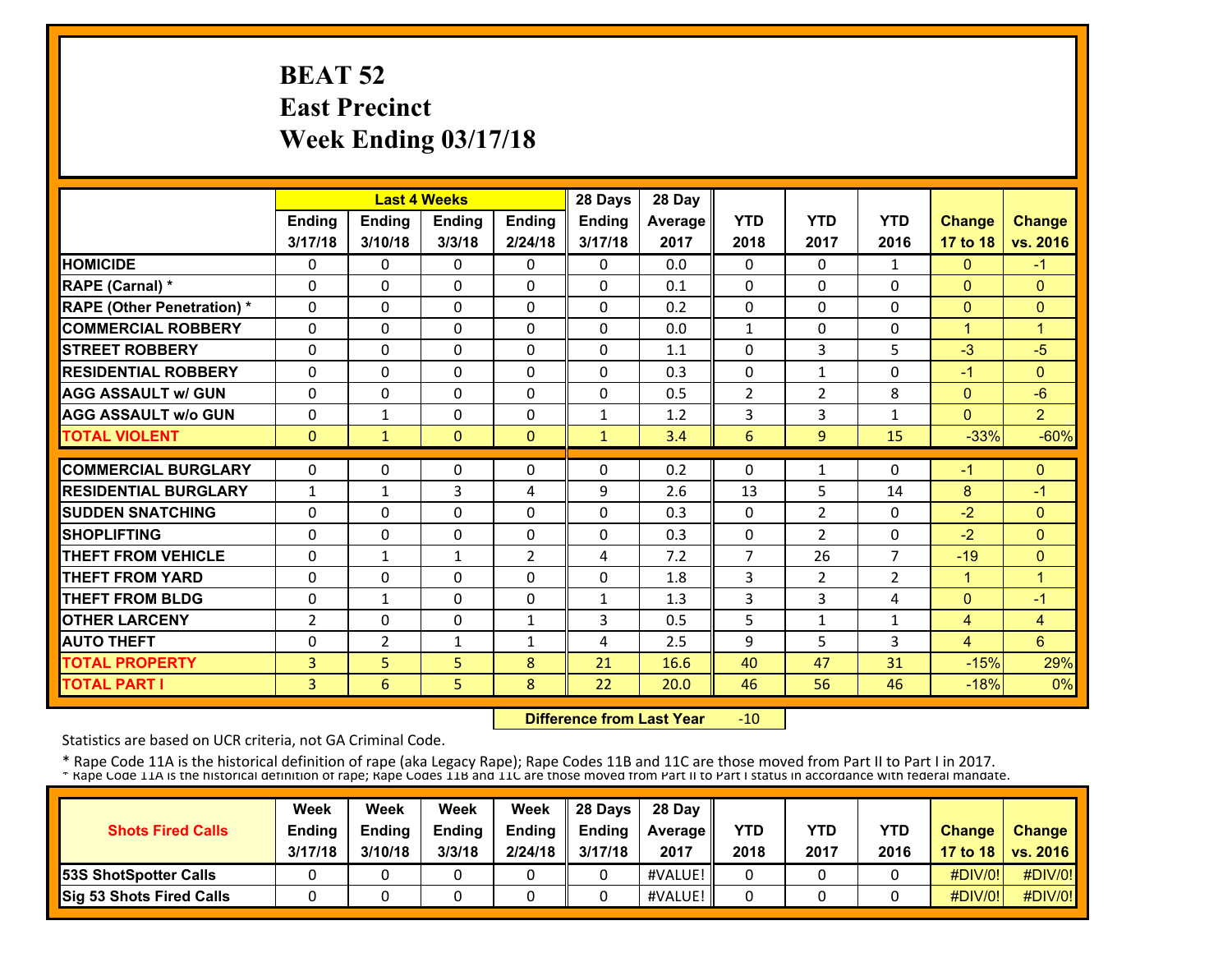# **BEAT 53 East Precinct Week Ending 03/17/18**

|                                   |                   |                   | <b>Last 4 Weeks</b>        |                  | 28 Days        | 28 Day     |                |                |              |                      |                        |
|-----------------------------------|-------------------|-------------------|----------------------------|------------------|----------------|------------|----------------|----------------|--------------|----------------------|------------------------|
|                                   | <b>Ending</b>     | <b>Ending</b>     | Ending                     | <b>Ending</b>    | <b>Ending</b>  | Average    | <b>YTD</b>     | <b>YTD</b>     | <b>YTD</b>   | <b>Change</b>        | <b>Change</b>          |
|                                   | 3/17/18           | 3/10/18           | 3/3/18                     | 2/24/18          | 3/17/18        | 2017       | 2018           | 2017           | 2016         | 17 to 18             | vs. 2016               |
| <b>HOMICIDE</b>                   | 0                 | 0                 | $\Omega$                   | 0                | 0              | 0.5        | $\mathbf{0}$   | $\mathbf{1}$   | 0            | $-1$                 | $\mathbf{0}$           |
| RAPE (Carnal) *                   | 0                 | $\Omega$          | $\Omega$                   | $\mathbf{0}$     | $\Omega$       | 0.1        | $\mathbf{0}$   | $\Omega$       | $\mathbf{1}$ | $\Omega$             | $-1$                   |
| <b>RAPE (Other Penetration)</b> * | $\Omega$          | $\Omega$          | $\Omega$                   | $\Omega$         | $\Omega$       | 0.2        | $\mathbf{0}$   | $\overline{2}$ | 0            | $-2$                 | $\mathbf{0}$           |
| <b>COMMERCIAL ROBBERY</b>         | $\Omega$          | 0                 | $\Omega$                   | $\Omega$         | $\Omega$       | 0.1        | $\mathbf{0}$   | 0              | 0            | $\Omega$             | $\mathbf{0}$           |
| <b>ISTREET ROBBERY</b>            | $\Omega$          | $\Omega$          | $\Omega$                   | $\Omega$         | 0              | 0.3        | $\mathbf{1}$   | 0              | 3            | $\overline{1}$       | $-2$                   |
| <b>RESIDENTIAL ROBBERY</b>        | $\Omega$          | 0                 | $\Omega$                   | $\Omega$         | 0              | 0.2        | $\Omega$       | 0              | $\mathbf{1}$ | $\Omega$             | $-1$                   |
| <b>AGG ASSAULT w/ GUN</b>         | $\Omega$          | $\mathbf{1}$      | $\mathbf{1}$               | $\Omega$         | $\overline{2}$ | 1.7        | $\overline{2}$ | 4              | 3            | $-2$                 | $-1$                   |
| <b>AGG ASSAULT w/o GUN</b>        | $\Omega$          | 0                 | 0                          | $\mathbf{1}$     | $\mathbf{1}$   | 1.2        | 3              | $\overline{2}$ | 0            | 1                    | $\overline{3}$         |
| <b>TOTAL VIOLENT</b>              | $\mathbf{0}$      | $\mathbf{1}$      | $\mathbf{1}$               | 1                | $\overline{3}$ | 4.3        | 6              | 9              | 8            | $-33%$               | $-25%$                 |
| <b>COMMERCIAL BURGLARY</b>        | $\Omega$          | 0                 | 0                          | $\mathbf{0}$     | 0              | 0.1        | $\mathbf{1}$   | 0              | 2            | $\blacktriangleleft$ | $-1$                   |
| <b>RESIDENTIAL BURGLARY</b>       |                   | 0                 |                            |                  | 6              |            |                | 5              |              | $\overline{7}$       |                        |
| <b>SUDDEN SNATCHING</b>           | $\mathbf{1}$      | $\Omega$          | $\overline{2}$<br>$\Omega$ | 3<br>$\mathbf 0$ | $\Omega$       | 2.5<br>0.2 | 12             | $\mathbf{1}$   | 16<br>0      | $\Omega$             | $-4$<br>$\overline{1}$ |
| <b>SHOPLIFTING</b>                | 0<br>$\Omega$     | $\Omega$          | $\Omega$                   | $\Omega$         | $\Omega$       | 0.1        | $\mathbf{1}$   | $\Omega$       | $\mathbf{1}$ | $\overline{2}$       | 1                      |
| <b>THEFT FROM VEHICLE</b>         |                   |                   | $\Omega$                   | $\mathbf{1}$     | 3              | 6.3        | $\overline{2}$ | 12             | 15           | $\Omega$             | $-3$                   |
| <b>THEFT FROM YARD</b>            | $\mathbf{1}$<br>0 | $\mathbf{1}$<br>0 | $\mathbf{1}$               | $\mathbf{1}$     | $\overline{2}$ | 2.2        | 12<br>7        | 5              | 3            | $\overline{2}$       | 4                      |
| <b>THEFT FROM BLDG</b>            | 1                 | $\mathbf{1}$      | $\mathbf{1}$               | $\mathbf{1}$     | 4              | 4.4        | 7              | 5              | 11           | $\overline{2}$       | -4                     |
| <b>OTHER LARCENY</b>              | $\overline{2}$    | $\Omega$          | $\Omega$                   | $\Omega$         | $\overline{2}$ | 0.3        | 2              | 1              | 0            | $\overline{1}$       | $\overline{2}$         |
| <b>AUTO THEFT</b>                 | $\Omega$          | $\overline{2}$    | $\Omega$                   | $\overline{2}$   | 4              | 2.7        | 8              | 8              | 9            | $\Omega$             | $-1$                   |
| <b>TOTAL PROPERTY</b>             | 5                 | 4                 | 4                          | 8                | 21             | 18.7       | 52             | 37             | 57           | 41%                  | $-9%$                  |
|                                   |                   |                   |                            |                  | 24             |            |                | 46             |              |                      |                        |
| <b>TOTAL PART I</b>               | 5                 | 5                 | 5                          | 9                |                | 23.0       | 58             |                | 65           | 26%                  | $-11%$                 |

 **Difference from Last Year**12

Statistics are based on UCR criteria, not GA Criminal Code.

| <b>Shots Fired Calls</b>        | Week<br><b>Ending</b><br>3/17/18 | Week<br><b>Endina</b><br>3/10/18 | Week<br><b>Ending</b><br>3/3/18 | Week<br><b>Endina</b><br>2/24/18 | 28 Davs<br><b>Ending</b><br>3/17/18 | 28 Day<br><b>Average II</b><br>2017 | YTD<br>2018 | YTD<br>2017 | YTD<br>2016 | <b>Change</b> | Change<br>17 to 18   vs. 2016 |
|---------------------------------|----------------------------------|----------------------------------|---------------------------------|----------------------------------|-------------------------------------|-------------------------------------|-------------|-------------|-------------|---------------|-------------------------------|
| <b>53S ShotSpotter Calls</b>    |                                  |                                  |                                 |                                  |                                     | #VALUE!                             |             |             |             | #DIV/0!       | #DIV/0!                       |
| <b>Sig 53 Shots Fired Calls</b> |                                  |                                  |                                 |                                  |                                     | #VALUE!                             |             |             |             | #DIV/0!       | #DIV/0!                       |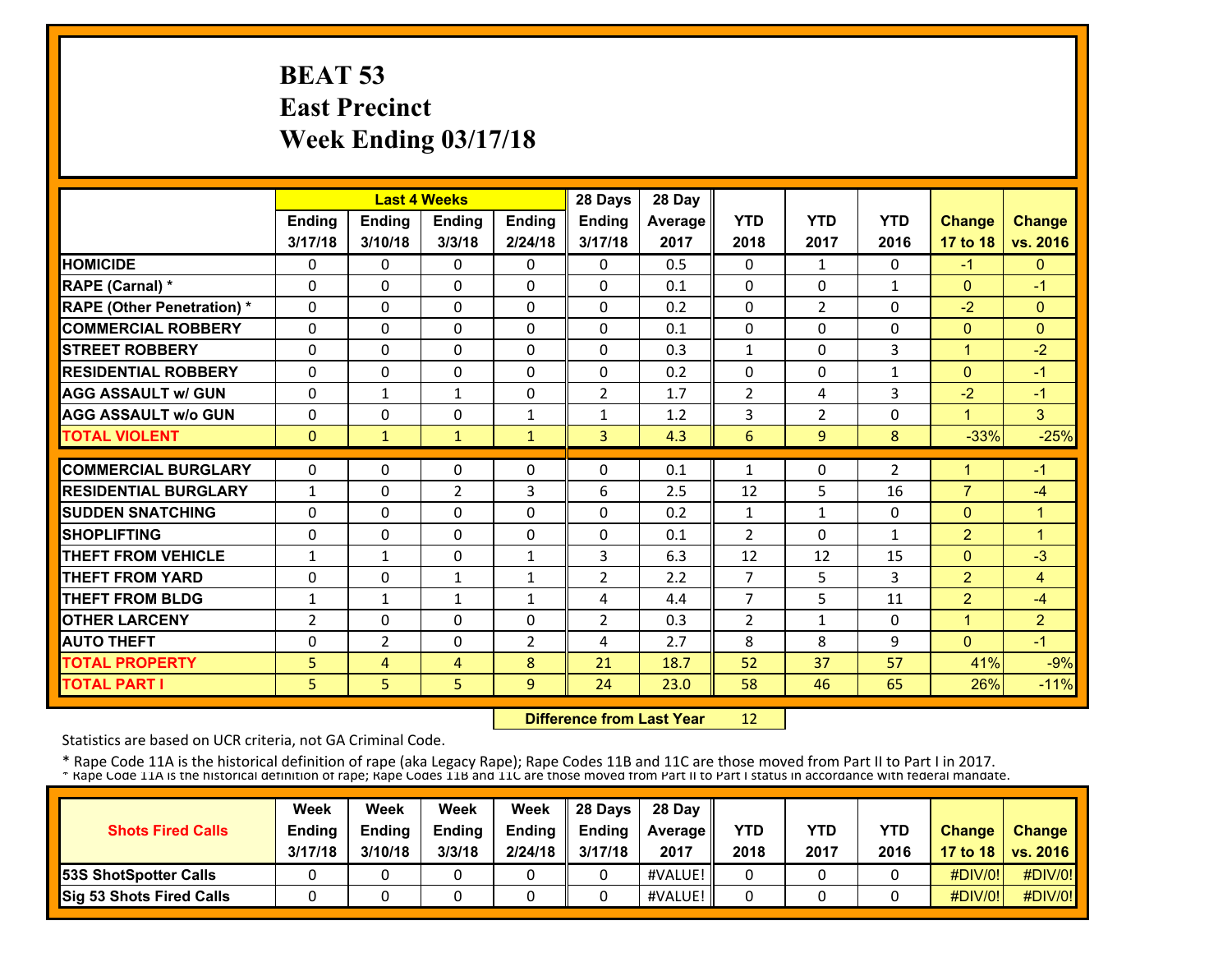# **BEAT 54 East Precinct Week Ending 03/17/18**

|                                   |                |                | <b>Last 4 Weeks</b> |                | 28 Days        | 28 Day  |                |              |                |                |                |
|-----------------------------------|----------------|----------------|---------------------|----------------|----------------|---------|----------------|--------------|----------------|----------------|----------------|
|                                   | <b>Ending</b>  | <b>Ending</b>  | Ending              | Ending         | Ending         | Average | <b>YTD</b>     | <b>YTD</b>   | <b>YTD</b>     | <b>Change</b>  | <b>Change</b>  |
|                                   | 3/17/18        | 3/10/18        | 3/3/18              | 2/24/18        | 3/17/18        | 2017    | 2018           | 2017         | 2016           | 17 to 18       | vs. 2016       |
| <b>HOMICIDE</b>                   | 0              | 0              | $\Omega$            | 0              | $\Omega$       | 0.2     | $\overline{2}$ | $\mathbf{1}$ | $\Omega$       | $\mathbf{1}$   | $\overline{2}$ |
| RAPE (Carnal) *                   | $\Omega$       | $\Omega$       | $\Omega$            | $\Omega$       | $\Omega$       | 0.1     | $\Omega$       | 0            | 0              | $\Omega$       | $\Omega$       |
| <b>RAPE (Other Penetration) *</b> | $\Omega$       | $\Omega$       | $\Omega$            | $\Omega$       | $\Omega$       | 0.1     | $\Omega$       | 0            | $\mathbf{1}$   | $\Omega$       | $-1$           |
| <b>COMMERCIAL ROBBERY</b>         | $\Omega$       | $\Omega$       | $\Omega$            | $\mathbf{0}$   | $\Omega$       | 0.9     | $\mathbf{1}$   | 4            | 0              | $-3$           | $\overline{1}$ |
| <b>STREET ROBBERY</b>             | $\Omega$       | $\Omega$       | $\Omega$            | $\Omega$       | $\Omega$       | 0.8     | $\Omega$       | $\mathbf{1}$ | 4              | $-1$           | $-4$           |
| <b>RESIDENTIAL ROBBERY</b>        | 0              | $\Omega$       | 0                   | $\Omega$       | 0              | 0.0     | 0              | 0            | 0              | $\mathbf{0}$   | $\mathbf{0}$   |
| <b>AGG ASSAULT w/ GUN</b>         | $\Omega$       | 1              | 0                   | $\mathbf{0}$   | 1              | 1.1     | 5              | 3            | $\overline{7}$ | $\overline{2}$ | $-2$           |
| <b>AGG ASSAULT w/o GUN</b>        | 1              | 0              | 0                   | $\mathbf{0}$   | $\mathbf{1}$   | 0.8     | 1              | $\mathbf{1}$ | 0              | $\Omega$       | 1              |
| <b>TOTAL VIOLENT</b>              | $\mathbf{1}$   | $\mathbf{1}$   | $\Omega$            | $\mathbf{0}$   | $\overline{2}$ | 4.0     | 9              | 10           | 12             | $-10%$         | $-25%$         |
| <b>COMMERCIAL BURGLARY</b>        | $\Omega$       | $\Omega$       | 0                   | $\Omega$       | 0              | 0.7     | 0              | 1            | 5              | $-1$           | $-5$           |
| <b>RESIDENTIAL BURGLARY</b>       | $\overline{2}$ | $\mathbf{1}$   | 0                   | 3              | 6              | 5.1     | 17             | 14           | 21             | 3              | $-4$           |
| <b>SUDDEN SNATCHING</b>           | $\Omega$       | $\Omega$       | 0                   | $\Omega$       | 0              | 0.1     | $\Omega$       | 0            | 0              | $\Omega$       | $\mathbf{0}$   |
| <b>SHOPLIFTING</b>                | 2              | 0              | $\overline{2}$      | $\mathbf{1}$   | 5              | 5.0     | 17             | 3            | 15             | 14             | $\overline{2}$ |
| <b>THEFT FROM VEHICLE</b>         | 3              | 0              | $\mathbf{1}$        | $\mathbf{1}$   | 5              | 5.3     | 10             | 20           | 22             | $-10$          | $-12$          |
| <b>THEFT FROM YARD</b>            | 1              | 0              | 0                   | 2              | 3              | 2.3     | 4              | 2            | 0              | $\overline{2}$ | $\overline{4}$ |
| <b>THEFT FROM BLDG</b>            | $\Omega$       | 0              | $\mathbf{1}$        | $\Omega$       | $\mathbf{1}$   | 2.3     | 6              | 9            | 8              | $-3$           | $-2$           |
| <b>OTHER LARCENY</b>              | $\Omega$       | $\Omega$       | $\Omega$            | $\mathbf{0}$   | 0              | 0.2     | $\mathbf{1}$   | 1            | $\overline{2}$ | $\Omega$       | $-1$           |
| <b>AUTO THEFT</b>                 | 1              | $\mathbf{1}$   | 2                   | $\Omega$       | 4              | 1.9     | 9              | 10           | 9              | $-1$           | $\Omega$       |
| <b>TOTAL PROPERTY</b>             | 9              | $\overline{2}$ | 6                   | $\overline{7}$ | 24             | 22.9    | 64             | 60           | 82             | 7%             | $-22%$         |
| <b>TOTAL PART I</b>               | 10             | 3              | 6                   | $\overline{7}$ | 26             | 26.8    | 73             | 70           | 94             | 4%             | $-22%$         |

 **Difference from Last Year**3

Statistics are based on UCR criteria, not GA Criminal Code.

|                              | Week          | Week          | Week          | Week          | 28 Davs       | 28 Day         |      |      |            |               |                     |
|------------------------------|---------------|---------------|---------------|---------------|---------------|----------------|------|------|------------|---------------|---------------------|
| <b>Shots Fired Calls</b>     | <b>Ending</b> | <b>Ending</b> | <b>Ending</b> | <b>Ending</b> | <b>Ending</b> | <b>Average</b> | YTD  | YTD  | <b>YTD</b> | <b>Change</b> | <b>Change</b>       |
|                              | 3/17/18       | 3/10/18       | 3/3/18        | 2/24/18       | 3/17/18       | 2017           | 2018 | 2017 | 2016       |               | 17 to 18   vs. 2016 |
| <b>53S ShotSpotter Calls</b> |               |               |               |               |               | #VALUE!        |      |      |            | $\#$ DIV/0!   | #DIV/0!             |
| Sig 53 Shots Fired Calls     |               |               |               |               |               | #VALUE!        |      |      |            | #DIV/0!       | #DIV/0!             |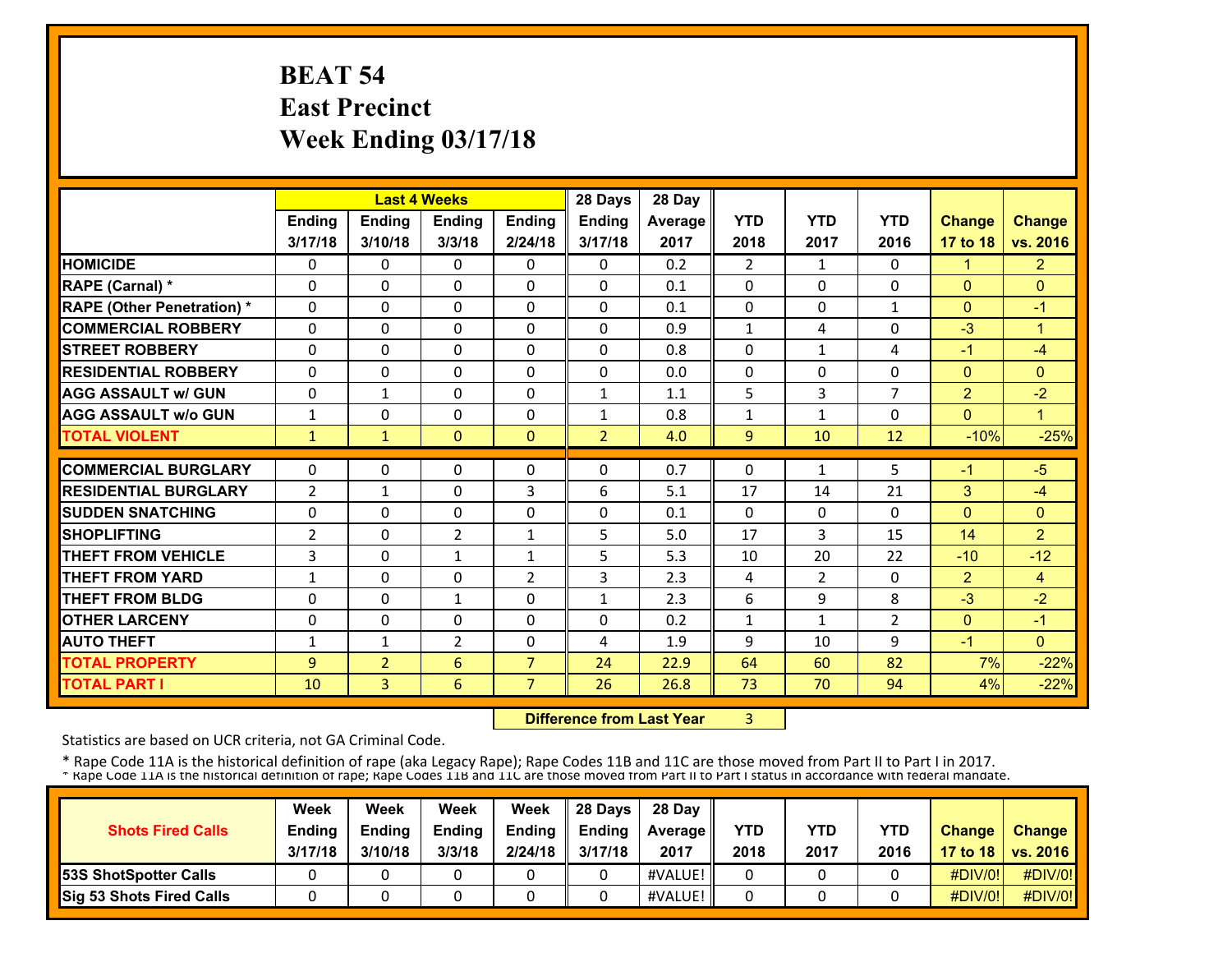# **BEAT 55 East Precinct Week Ending 03/17/18**

|                                   |               | <b>Last 4 Weeks</b> |               |                | 28 Days        | 28 Day  |                |                |                |                |                      |
|-----------------------------------|---------------|---------------------|---------------|----------------|----------------|---------|----------------|----------------|----------------|----------------|----------------------|
|                                   | <b>Ending</b> | <b>Ending</b>       | <b>Ending</b> | <b>Ending</b>  | <b>Ending</b>  | Average | <b>YTD</b>     | <b>YTD</b>     | <b>YTD</b>     | <b>Change</b>  | <b>Change</b>        |
|                                   | 3/17/18       | 3/10/18             | 3/3/18        | 2/24/18        | 3/17/18        | 2017    | 2018           | 2017           | 2016           | 17 to 18       | vs. 2016             |
| <b>HOMICIDE</b>                   | 0             | 0                   | $\Omega$      | 0              | $\Omega$       | 0.0     | 1              | $\Omega$       | $\Omega$       | $\mathbf{1}$   | 1                    |
| RAPE (Carnal) *                   | $\Omega$      | $\Omega$            | $\Omega$      | $\Omega$       | $\Omega$       | 0.0     | $\Omega$       | $\Omega$       | $\Omega$       | $\Omega$       | $\mathbf{0}$         |
| <b>RAPE (Other Penetration)</b> * | $\Omega$      | $\Omega$            | $\Omega$      | $\Omega$       | $\Omega$       | 0.0     | $\Omega$       | $\Omega$       | $\Omega$       | $\Omega$       | $\Omega$             |
| <b>COMMERCIAL ROBBERY</b>         | $\Omega$      | $\Omega$            | 0             | $\mathbf{0}$   | $\Omega$       | 1.0     | $\Omega$       | 3              | 1              | $-3$           | $-1$                 |
| <b>STREET ROBBERY</b>             | $\Omega$      | 1                   | 0             | $\mathbf{0}$   | $\mathbf{1}$   | 0.2     | $\mathbf{1}$   | $\mathbf{1}$   | 3              | $\Omega$       | $-2$                 |
| <b>RESIDENTIAL ROBBERY</b>        | $\Omega$      | 0                   | 0             | $\mathbf{0}$   | $\Omega$       | 0.0     | $\Omega$       | 0              | 0              | $\Omega$       | $\mathbf{0}$         |
| <b>AGG ASSAULT w/ GUN</b>         | $\Omega$      | $\Omega$            | $\Omega$      | $\Omega$       | 0              | 0.5     | $\mathbf{1}$   | 3              | $\mathbf{1}$   | $-2$           | $\mathbf{0}$         |
| <b>AGG ASSAULT w/o GUN</b>        | 0             | $\Omega$            | 0             | $\mathbf{0}$   | 0              | 0.5     | 1              | $\Omega$       | 4              | 1              | $-3$                 |
| <b>TOTAL VIOLENT</b>              | $\mathbf{0}$  | $\mathbf{1}$        | $\Omega$      | $\mathbf{0}$   | $\mathbf{1}$   | 2.2     | 4              | $\overline{7}$ | $\overline{9}$ | $-43%$         | $-56%$               |
| <b>COMMERCIAL BURGLARY</b>        | $\Omega$      | 0                   | 0             | $\mathbf{1}$   | 1              | 0.3     | $\overline{2}$ | 0              | 3              | $\overline{2}$ | $-1$                 |
| <b>RESIDENTIAL BURGLARY</b>       | $\Omega$      | 0                   | 0             | $\mathbf{1}$   | $\mathbf{1}$   | 3.4     | 5              | 16             | 6              | $-11$          | $-1$                 |
|                                   |               |                     |               |                |                |         |                |                |                |                |                      |
| <b>SUDDEN SNATCHING</b>           | 0             | 0                   | 0             | $\mathbf{0}$   | 0              | 0.2     | $\Omega$       | $\mathbf{1}$   | 0              | $-1$           | $\mathbf{0}$         |
| <b>SHOPLIFTING</b>                | $\mathbf{1}$  | 3                   | 4             | 4              | 12             | 13.8    | 35             | 40             | 28             | $-5$           | $\overline{7}$       |
| <b>THEFT FROM VEHICLE</b>         | 2             | $\mathbf{1}$        | 0             | 0              | 3              | 4.1     | 9              | 13             | 11             | $-4$           | $-2$                 |
| <b>THEFT FROM YARD</b>            | $\Omega$      | $\Omega$            | $\mathbf{1}$  | $\Omega$       | $\mathbf{1}$   | 1.5     | 4              | $\overline{2}$ | 5              | $\overline{2}$ | $-1$                 |
| <b>THEFT FROM BLDG</b>            | 1             | $\Omega$            | $\Omega$      | 1              | $\overline{2}$ | 1.5     | 5              | 4              | 8              | $\overline{1}$ | $-3$                 |
| <b>OTHER LARCENY</b>              | $\Omega$      | 0                   | 0             | $\mathbf{0}$   | 0              | 0.6     | $\mathbf{1}$   | 1              | 0              | $\Omega$       | $\blacktriangleleft$ |
| <b>AUTO THEFT</b>                 | 1             | 0                   | $\mathbf{1}$  | 0              | $\overline{2}$ | 1.7     | 5              | 3              | 3              | $\overline{2}$ | $\overline{2}$       |
| <b>TOTAL PROPERTY</b>             | 5             | 4                   | 6             | $\overline{7}$ | 22             | 27.2    | 66             | 80             | 64             | $-18%$         | 3%                   |
| <b>TOTAL PART I</b>               | 5             | 5 <sup>1</sup>      | 6             | 7              | 23             | 29.4    | 70             | 87             | 73             | $-20%$         | $-4%$                |

 **Difference from Last Year**‐17

Statistics are based on UCR criteria, not GA Criminal Code.

| <b>Shots Fired Calls</b>        | Week<br><b>Ending</b><br>3/17/18 | Week<br><b>Endina</b><br>3/10/18 | Week<br><b>Ending</b><br>3/3/18 | Week<br><b>Endina</b><br>2/24/18 | 28 Davs<br><b>Ending</b><br>3/17/18 | 28 Day<br><b>Average II</b><br>2017 | YTD<br>2018 | YTD<br>2017 | YTD<br>2016 | <b>Change</b> | Change<br>17 to 18   vs. 2016 |
|---------------------------------|----------------------------------|----------------------------------|---------------------------------|----------------------------------|-------------------------------------|-------------------------------------|-------------|-------------|-------------|---------------|-------------------------------|
| <b>53S ShotSpotter Calls</b>    |                                  |                                  |                                 |                                  |                                     | #VALUE!                             |             |             |             | #DIV/0!       | #DIV/0!                       |
| <b>Sig 53 Shots Fired Calls</b> |                                  |                                  |                                 |                                  |                                     | #VALUE!                             |             |             |             | #DIV/0!       | #DIV/0!                       |